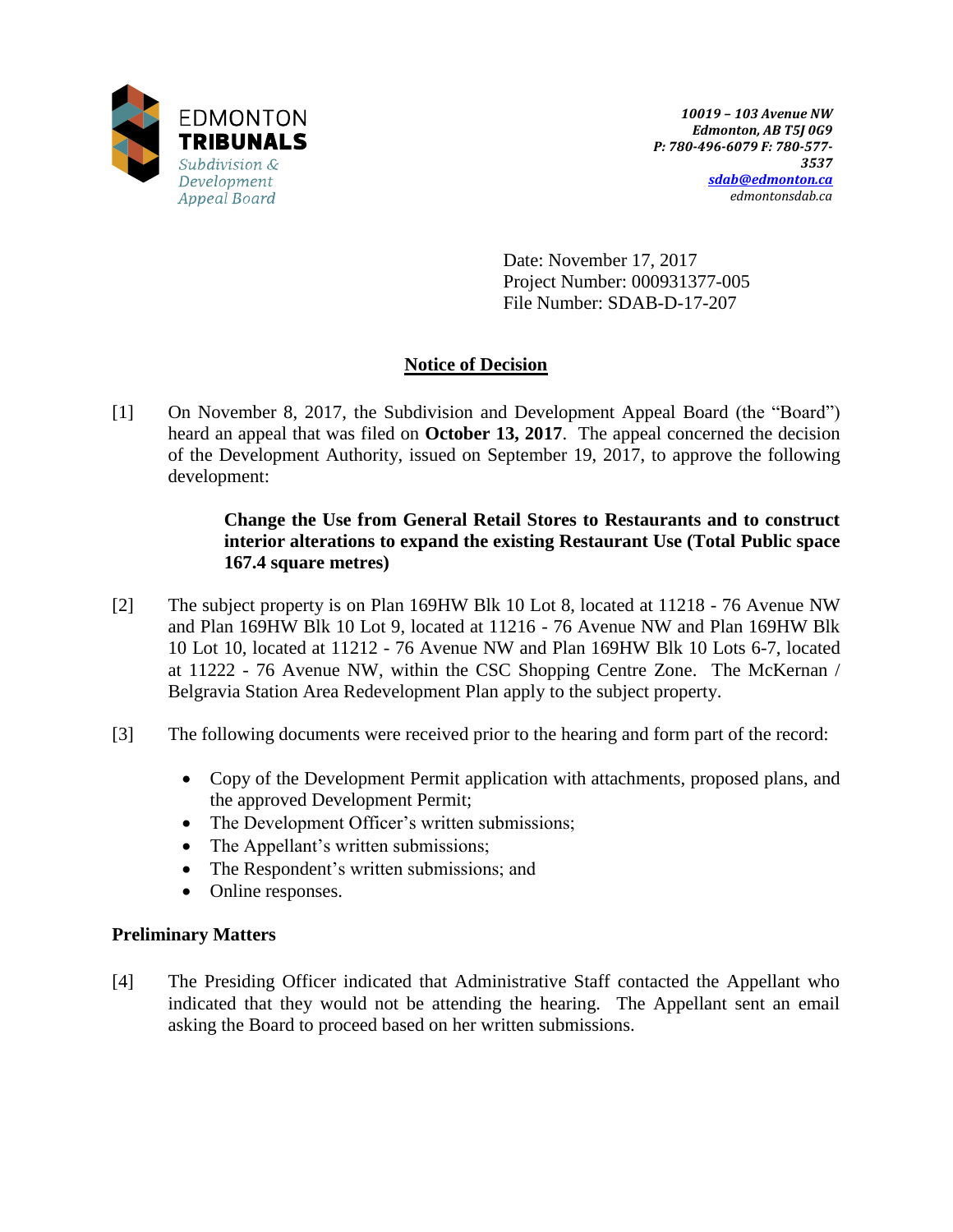- [5] The Presiding Officer confirmed with the parties in attendance that there was no opposition to the composition of the panel.
- [6] The Presiding Officer outlined how the hearing would be conducted, including the order of appearance of parties, and no opposition was noted.
- [7] The Presiding Officer identified a preliminary jurisdictional issue and explained to the parties:
	- *i)* The Board's power is constrained by the limitation period prescribed by Section 686(1)(b) of the *Municipal Government Act*, RSA 2000, c M-26 ("*Municipal Government Act")*, which states:

686(1) A development appeal to a subdivision and development appeal board is commenced by filing a notice of the appeal, containing reasons, with the board within 14 days,…

- (b) in the case of an appeal made by a person referred to in section 685(2), after the date on which the notice of the issuance of the permit was given in accordance with the land use bylaw.
- *ii)* On October 26, 2017, subsection 1(65) of *An Act to Strengthen Municipal Government*, SA 2017, c 13 was proclaimed. It modified Section 686(1)(b) of the *Municipal Government Act* to read "a development appeal to a subdivision and development appeal board is commenced by filing a notice of the appeal, containing reasons, with the board, in the case of an appeal made by a person referred to in section 685(2), within 21 days after the date on which the notice of the issuance of the permit was given in accordance with the land use bylaw."
- [8] The Board asked the parties for their submissions concerning whether the Appellant filed her appeal within the limitation period, noting that if the appeal was filed late, the Board has no authority to hear the matter.

#### **Summary of Hearing on Preliminary Matter**

- *i) Position of the Appellant, Ms. Gray*
- [9] Ms. Gray was not in attendance at the hearing and provided the SDAB Office with an email asking the Board to proceed with the hearing in her absence based on her written submission. She stated the following with regards to the filing on her appeal:

Please consider this appeal for the proposed building changes for 11212 76 Ave. (Plan 169HW Blk 10 Lot 10). This Appeal has been filed after the deadline, and leave is requested due to the preoccupation and considerations associated with my husband's mother suffering a stroke, and thereby requiring immediate attention.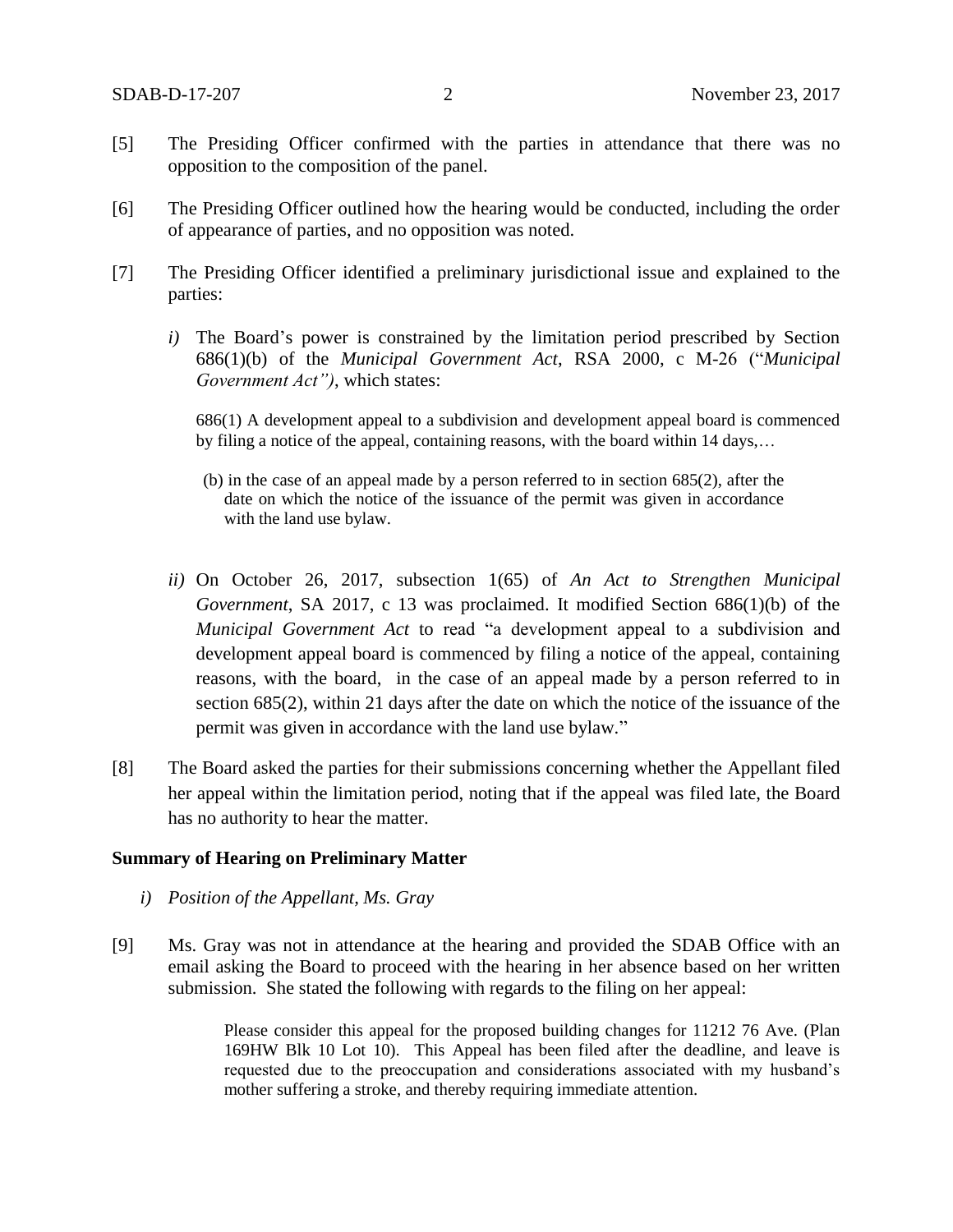- *ii) Position of the Development Officer, Mr. Belzile*
- [10] The appeal was filed after the notification period expired and thus already late based on the law prior to the amendments to the *Municipal Government Act* coming into effect.
- [11] In his opinion, applying the changed provision in the *Municipal Government Act* would adversely affect the Respondent as they would not have been aware of it. He was not aware of the change until today and not sure if the information was even provided to the public.
	- *iii) Position of the Respondent, Mr. Roper*
- [12] Mr. Roper took the same position as the Development Officer.
- [13] He argued it was important for the Applicants to proceed with the development permit. The appeal was out of time and they would be prejudiced if the Board accepted jurisdiction on the late filed appeal.

#### **Decision on Preliminary Matter**

[14] The appeal was not filed on time, in accordance with Section 686 of *the Municipal Government Act*.

## **Reasons for Decision**

[15] The Board's jurisdiction to hear an appeal is found in section 686(1)(b) of the *Municipal Government Act.* Until October 26, 2017 that provision read:

> 686(1) A development appeal to a subdivision and development appeal board is commenced by filing a notice of the appeal, containing reasons, with the board within 14 days,…

- (b) in the case of an appeal made by a person referred to in section 685(2), after the date on which the notice of the issuance of the permit was given in accordance with the land use bylaw.
- [16] The Board finds:
	- *i)* The decision of approval by the Development Officer is dated September 19, 2017.
	- *ii)* The date of publication of the Newspaper Notice as required under section 20.2 of the *Edmonton Zoning Bylaw* was September 26, 2017.
	- *iii)* The Notice of Appeal Period per section 20.2 of the *Edmonton Zoning Bylaw* began September 26, 2017 and ended October 10, 2017.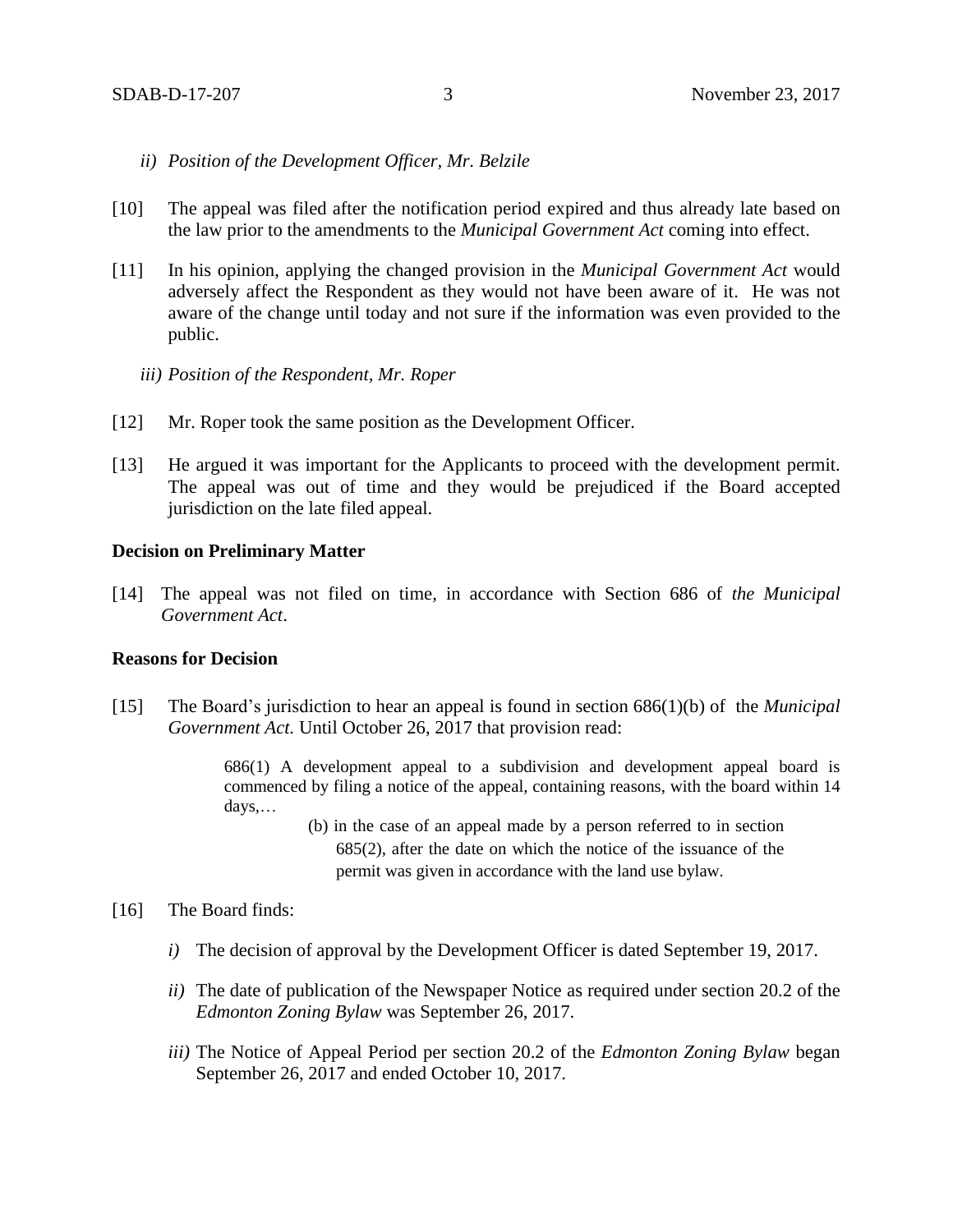- [17] Based on the *Municipal Government Act*, the Board finds that the appeal period expired on October 10, 2017, 14 days after the publication of the notice as required under the *Edmonton Zoning Bylaw*.
- [18] Accordingly as of October 11, 2017, the Development Permit issued September 19, 2017 was valid and the Applicant/Respondent was legally free to proceed with certainty based on the Development Permit.
- [19] The Board finds that the Notice of Appeal was subsequently filed on October 13, 2017 (after the expiry of the appeal period). The Appellant herself acknowledged in her written submission that she was aware that her appeal was out of time, but requested an extension based on personal circumstances. The Board notes that there are no provisions in the *Municipal Government Act* that would empower the Board to extend or waive the statutory deadline set out in section 686 for any reason.
- [20] The amendment to Section 686(1)(b) of the *Municipal Government Act* extending the 14 day appeal period to 21 days came into effect thereafter on October 26, 2017. The Board considered whether the new 21 day appeal period in effect as of the date of hearing should be applied in place of the earlier provision. The Board notes that there are no transition provisions in this *Act* directing it to apply the new 21 day appeal period in today's hearing.
- [21] The Board finds that, applying the new provision would extend the Appellant's right but also take away rights from the Respondent who on October 11, 2017 had a valid Development Permit which was not subject to appeal due to the expiry of the appeal period in Section 686(1)(b). Furthermore as noted above, in this case the Appellant was well aware when she filed her appeal that the applicable appeal period had expired.
- [22] Based on the above, the Board finds that provisions of the *Municipal Government Act* in effect up to October 26, 2017 shall apply. Therefore the Board finds that the appeal was filed outside the statutory appeal period. The Board neither allows nor dismisses the appeal as it does not have the jurisdiction to hear the appeal.

KChemian of

Ms. K. Cherniawsky, Presiding Officer Subdivision and Development Appeal Board

Board Members in Attendance Mr. P. Jones; Ms. S. LaPerle; Mr. R. Hachigian; Ms. M. McCallum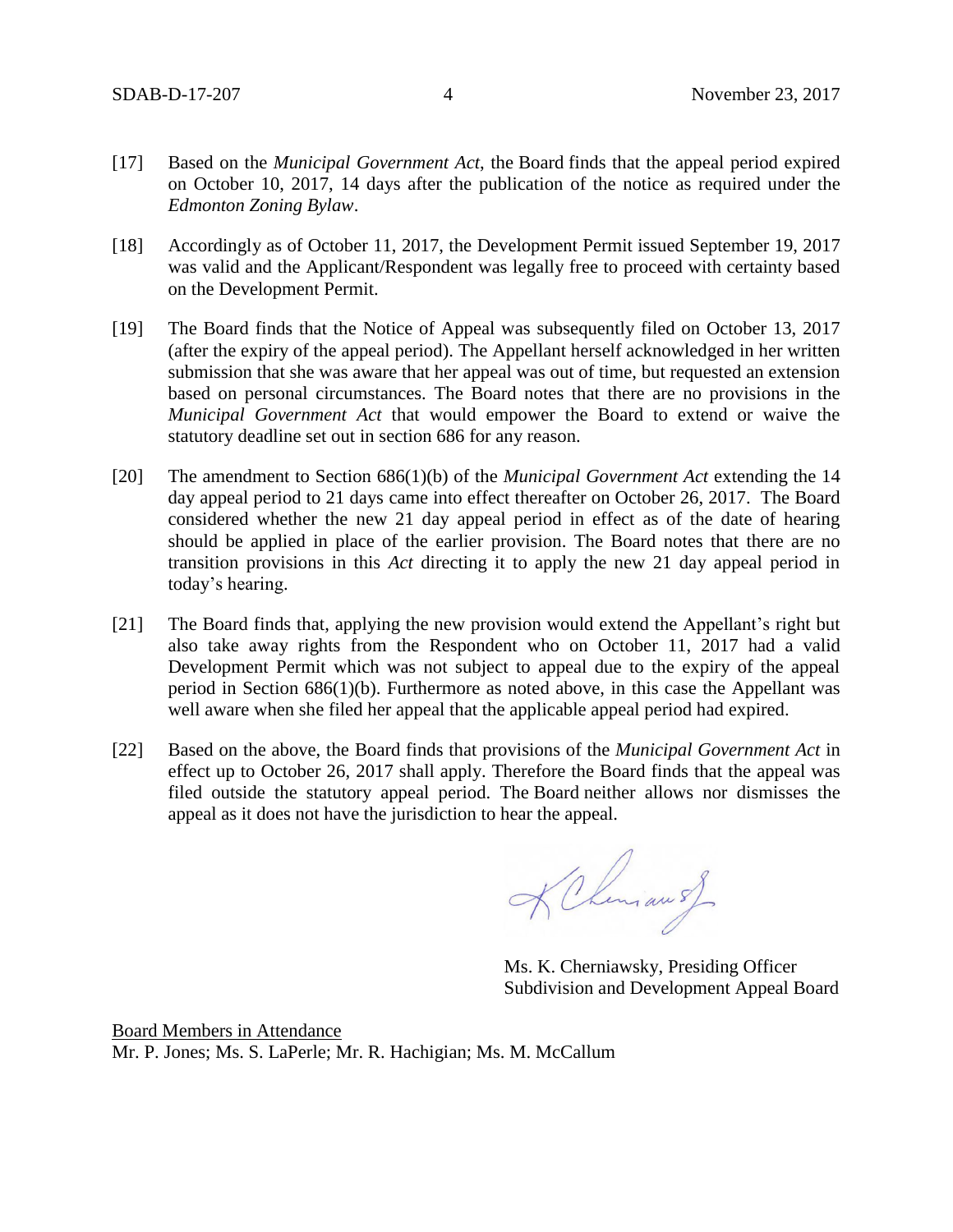# **Important Information for the Applicant/Appellant**

- 1. This decision may be appealed to the Alberta Court of Appeal on a question of law or jurisdiction under Section 688 of the *Municipal Government Act*, RSA 2000, c M-26. If the Subdivision and Development Appeal Board is served with notice of an application for leave to appeal its decision, such notice shall operate to suspend the Development Permit.
- 2. When a decision on a Development Permit application has been rendered by the Subdivision and Development Appeal Board, the enforcement of that decision is carried out by the Sustainable Development Department, located on the 2nd Floor, Edmonton Tower, 10111 – 104 Avenue NW, Edmonton, AB T5J 0J4.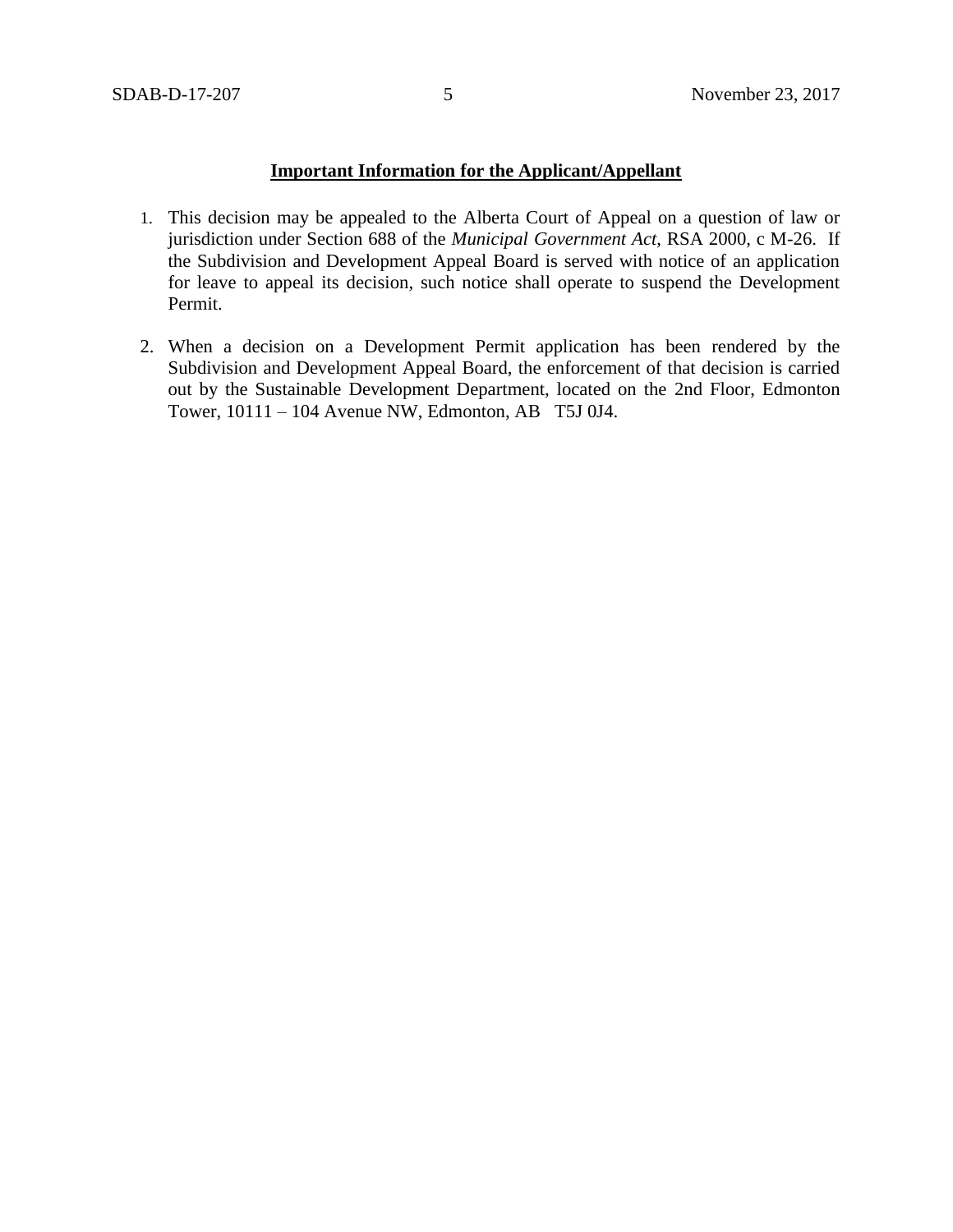

DIALOG Care of: Dave Moore 100, 10237 - 104 Street NW Edmonton, AB T5J 1B1

*10019 – 103 Avenue NW Edmonton, AB T5J 0G9 P: 780-496-6079 F: 780-577- 3537 [sdab@edmonton.ca](mailto:sdab@edmonton.ca) edmontonsdab.ca*

Date: December 5, 2017 Project Number: 244581351-001 File Number: SDAB-D-17-211

# **Notice of Decision**

[1] On November 8, 2017, the Subdivision and Development Appeal Board (the "Board") heard an appeal that was filed on **October 13, 2017**. The appeal concerned the decision of the Development Authority, issued on October 5, 2017, to refuse the following development:

# **Construct and operate a temporary Non-accessory Parking lot (surface parking lot with 310 vehicular parking stalls) for three (3) years from the date of issuance of the Development Permit**

- [2] The subject property is on Plan 1425251 Blk 9E Lot 7, located at 10104 104 Avenue NW, within the AED Arena and Entertainment District Zone. The Downtown Special Area and Capital City Downtown Plan apply to the subject property.
- [3] The following documents were received prior to the hearing and form part of the record:
	- Copy of the Development Permit application with attachments, proposed plans, and the refused Development Permit;
	- The Development Officer's written submissions;
	- Written Submissions from Legal Counsel for the Development Officer; and
	- Written Submissions from Legal Counsel for the Appellant.
- [4] The following exhibits were presented during the hearing and form part of the record:
	- Exhibit A Copy of the Section 54.2 from *Edmonton Zoning Bylaw* submitted by Legal Counsel for the Appellant.
	- Exhibit B Copy of Excerpt from Planning Law and Practice in Alberta, submitted by Legal Counsel for the Appellant.

# **Preliminary Matters**

[5] At the outset of the appeal hearing, the Presiding Officer confirmed with the parties in attendance that there was no opposition to the composition of the panel.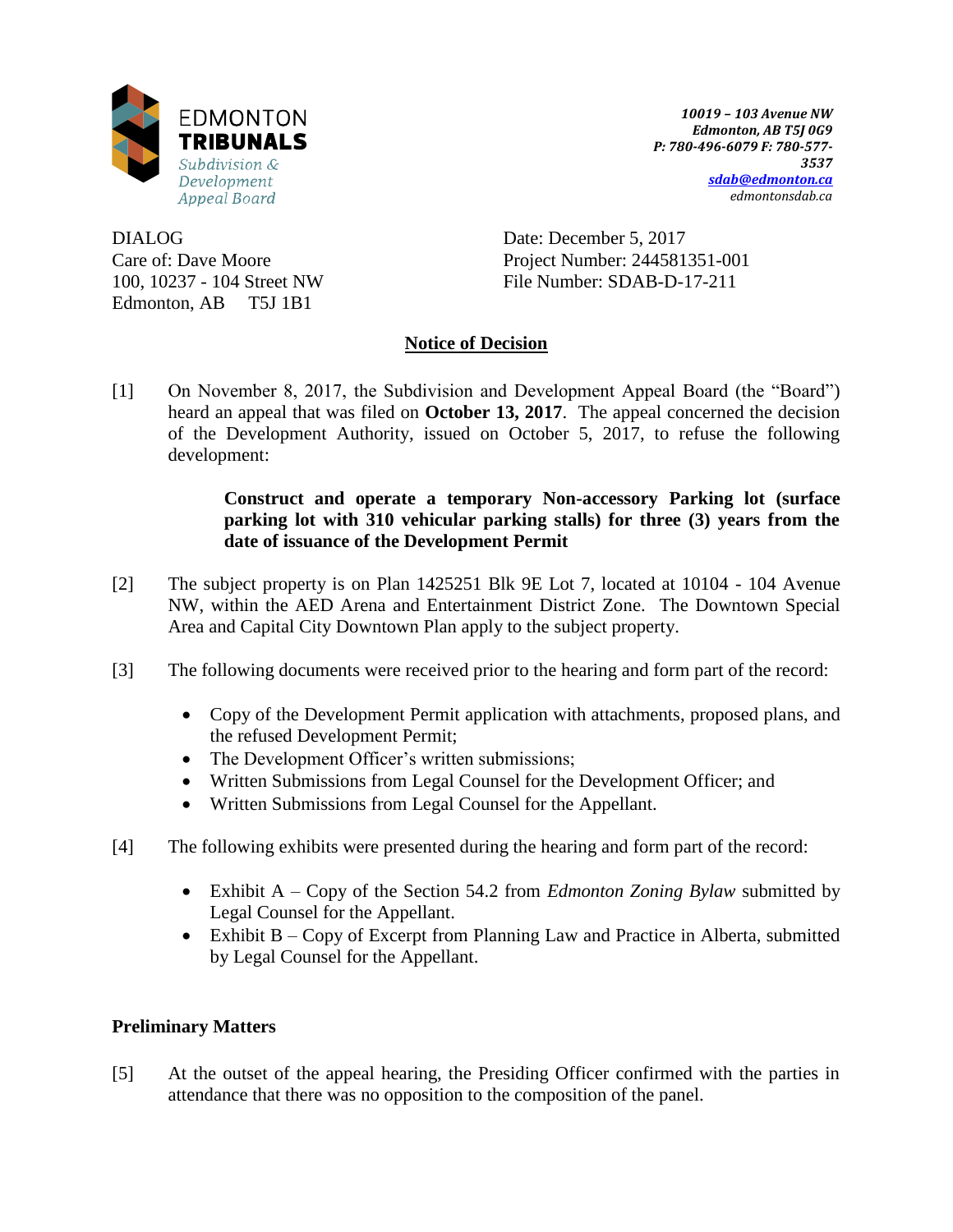- [6] The Presiding Officer outlined how the hearing would be conducted, including the order of appearance of parties, and no opposition was noted.
- [7] The appeal was filed on time, in accordance with Section 686 of the *Municipal Government Act*, RSA 2000, c M-26 (the "*Municipal Government Act*").

#### **Summary of Hearing**

- *i) Position of Mr. Wakefield, Legal Counsel for the Appellant, DIALOG, who was accompanied by Mr. Dubois, representing Katz Group*
- [8] Mr. Dubois is the Director of Design and Construction for Katz Group Real Estate, the current land owner for the Baccarat Casino Site. They also developed the adjacent Site, Phase 1, which includes Block K, the OEG Office, the Grand Villa Casino, and the Edmonton Tower. They are continuing to work on Phase 2, north of 105 Avenue and 104 Street.
- [9] TAB 1 shows the orientation of the site. Rogers Place faces east, north is the land in the Ice Phase 2, and the Baccarat Casino is on the other side of Rogers Place. Ice Phase 2 is before City Council for rezoning.
- [10] TAB 2 shows the aerial view of what they are hoping to put on the Baccarat Site. The Site currently has the Baccarat Casino with a parking lot. The Appellants want the Site to be developed as a commercial use with two towers, but they could not confirm the details other than that it will be a commercial development.
- [11] North of 105 Avenue is Ice Phase 2. According to the Master Plan, it will have 3000-4000 residents. They hope to start developing that area in 2018-2019. Block K is a building which contains the OEG Office, Grand Villa Casino, and the community rink. It is between the Baccarat Casino Site and Rogers Place. To the south is the Edmonton Tower, the JW Marriott and Legends Condos. Also to the south is the Stantec Tower which is under construction. The next project is the BG Building located on the old Grey Hound site. Its parkade is currently built to grade and after completion in December, the next development will be the five storey commercial podium portion and 44 storey residential rental building on the one end.
- [12] This is a significant amount of construction and they are trying to accommodate people in the downtown area just on a construction basis, not a permanent work basis.
- [13] TAB 3 is the Site Plan of the proposed parking lot. There will be 310 stalls, considerable screening and landscaping of the Site. The exits and entrances of the Site have been placed to accommodate Transportation issues.
- [14] They will be adding some parking stalls to the original Baccarat Casino Site, the remainder of the stalls have been used as parking for approximately 20 years.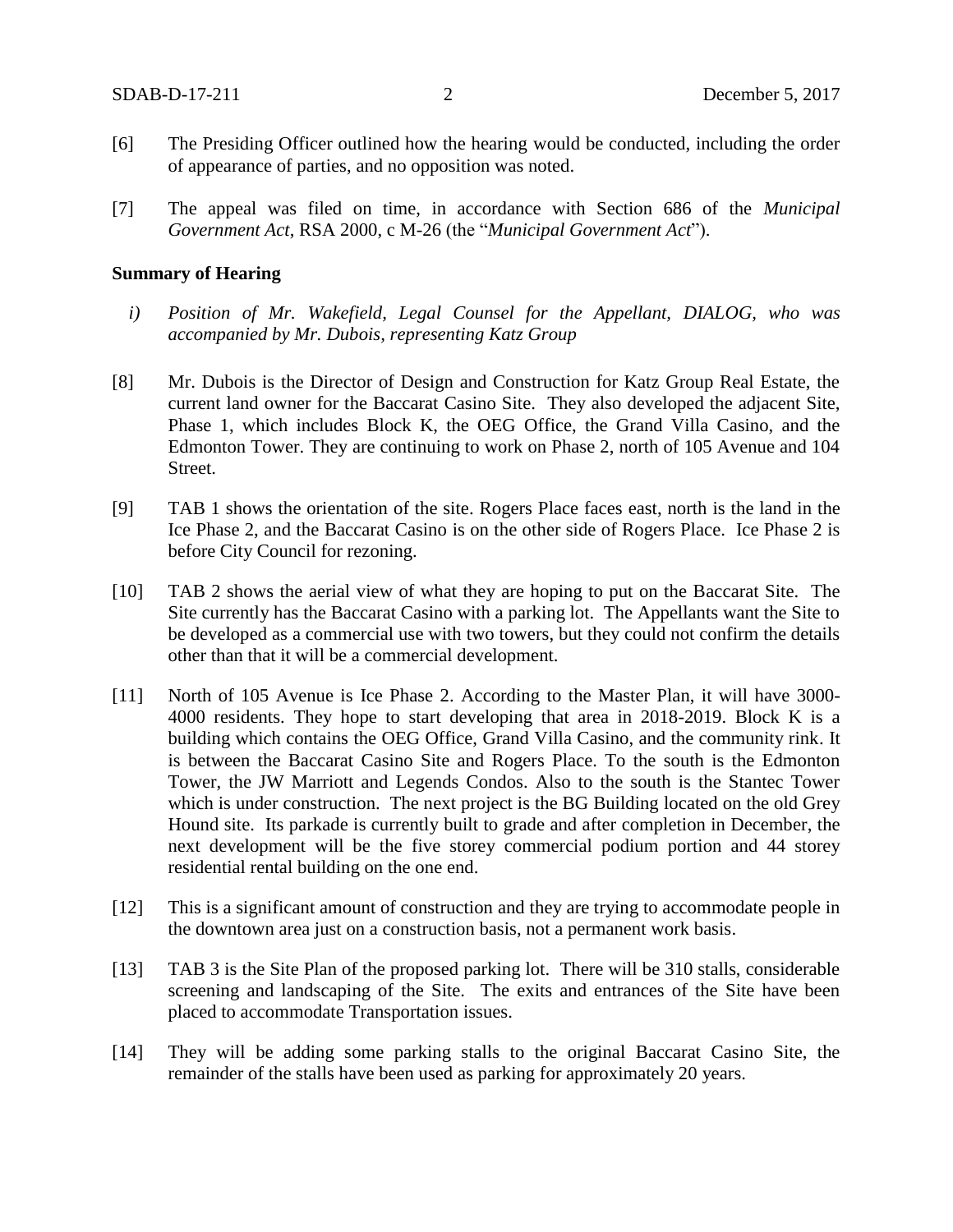- [15] The Grand Villa Casino is on the west side of Baccarat Casino. The operation is under the same management, it changed over in a matter of a week and the Site was always being used.
- [16] TAB 4, a rendering of the proposed development, shows how the Site will be used as an accessory Parking Lot for the construction of Ice Phase 1 and Phase 2 for the Grand Villa Casino, and the community rink.
- [17] TAB 4, Page 2 shows the existing lot which is not pretty. The existing Baccarat building is on a small portion of that lot. The additional parking stalls proposed for this area will be over and above the existing stalls which have been used for several years.
- [18] TAB 5 shows the North Area and the South Area parking lots. They received a three year approval for temporary parking on the lots in the North Area after joint discussions with the City, the Central McDougall Community League, and Katz Group Real Estate. They allocated funds for the use of the Central McDougall Community League and have support from the community to improve the North and South Area. The South Area is the subject Site, it is outside the Central McDougall Community League and under a separate zoning and discussion.
- [19] The North Area has an approved Development Permit for a 600 parking stall temporary parking. They propose 311 parking stalls on the subject Site. The total above ground parking will be less than 1000 parking stalls. This is a major requirement as they continue to build in the area. There will be between 2000 and 3000 people on site in Phase 1 alone as they finish construction of the Stantec Tower, the JW Marriott, and BG Building and podium. A 2000 car parkade will be built below that entire area of Ice Phase I for tenant use, once those buildings become occupied. Half of the parkade will open in October 2018 when residents and commercial tenants move in and take up those parking stalls. This will leave no parking for construction workers.
- [20] There will be a need for daily in and out parking as trade workers have company vehicles and tools with them and transit is not an option. A number of people who work downtown all day also park in this area. As most of the parking is completely at capacity for a majority of the day, their primary drivers are to accommodate workers during the construction and to recoup the cost to take down the building.
- [21] TAB 6 shows the proximity of the Baccarat Site to a number of public use buildings such as Rogers Place (80 metres), Grand Villa Casino (30 metres), the community rink (30 metres) and OEG headquarters (70 metres). Given that these distances are under the120 metres limit in the regulations, there is a potential for an offsite accessory parking use. Parking has existed for a while on the subject Site and they are just trying to continue its use as accessory parking.
- [22] When asked by the Board to confirm the Use class for which they seek approval, the Appellants confirmed that the scope of the application for a Non-accessory Parking use is correct.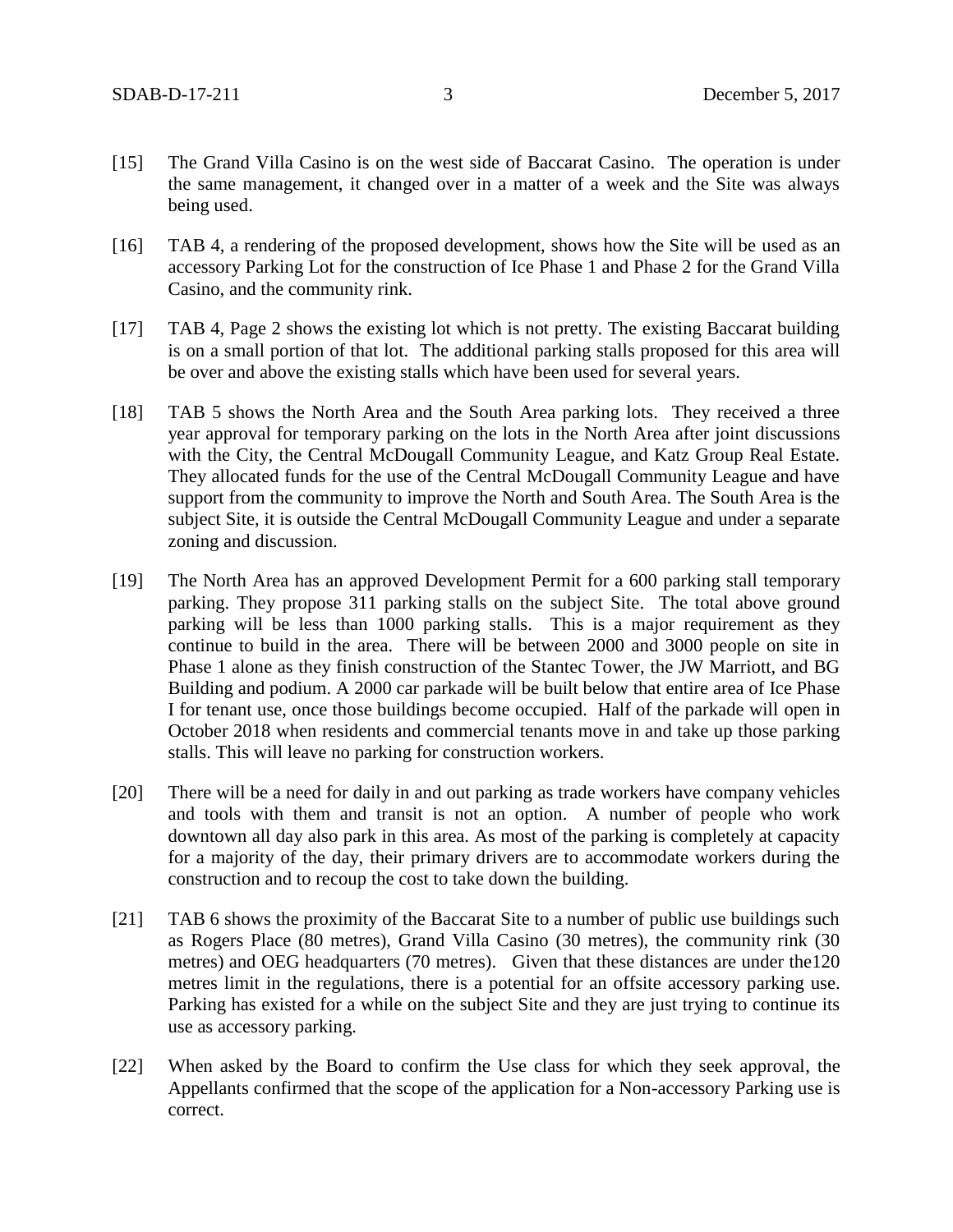- [23] They are not asking the Board to reassess the Use and they did not apply for accessory parking because they want a temporary use which does not extend past the construction timeline. They want to build below grade parking which is the intent of the City's Bylaw.
- [24] TAB 7 shows a copy of the refused Development Permit. Reasons for Refusal No. 1 and 2 are unique to this application. The remainder of the Reasons for Refusal deal with items that can be addressed by conditions that can be negotiated between the City and themselves. This was done for the North Area as shown in the Development Permit for that parking lot (TAB 10).
- [25] As stated in TAB 8, the reason for this appeal is that they want to continue the Use of the surface parking in the parking lot that has existed for several years after the demolition of the Baccarat Casino.
- [26] The City and the Appellants want the Casino to be demolished. The Appellants have been issued a Demolition Permit; however, according to their business model, the demolition of the casino will be costly and revenue will be needed to offset that cost.
- [27] He reiterated that they have support for the development. Central McDougall Community League supported the North Area and the Baccarat Casino Site as they want development to start cleaning up this area. There is support from the Katz Group Real Estate that operates the Block K, Edmonton Tower, and the Ice District. Qualico owns the EPCOR Tower and other neighbouring developments in the Stationlands and supports the development.
- [28] The North Area will have only have 600 temporary parking stalls until December 2019. The South Area would extend the timeline for temporary parking stalls for construction use until 2021. The final build out will have 2000 parking stalls below grade under Phase 1 but those stalls are for tenant use in the high density development. Those parking stalls will not be available for the construction staff.
- [29] The Edmonton Tower has approximately 400 parking stalls. Most of the parking is for tenant use, there is some public parking but nothing significant.
- [30] There are 260 parking stalls below Block K for staff and users of the community rink, Grand Villa Casino, OEG, and Katz Group properties. There is not a lot of in and out parking available for Grand Villa Casino clientele. Parking has not been designed for full occupant load.
- [31] The Development Permit for the North Area (Tab 10) includes conditions of approval which are essentially the same as the Reasons for Refusal of the appealed permit. After the North Area was approved, the Appellants met with the City and finalized details for the completion of the parking lots to meet the conditions to the satisfaction of Sustainable Development.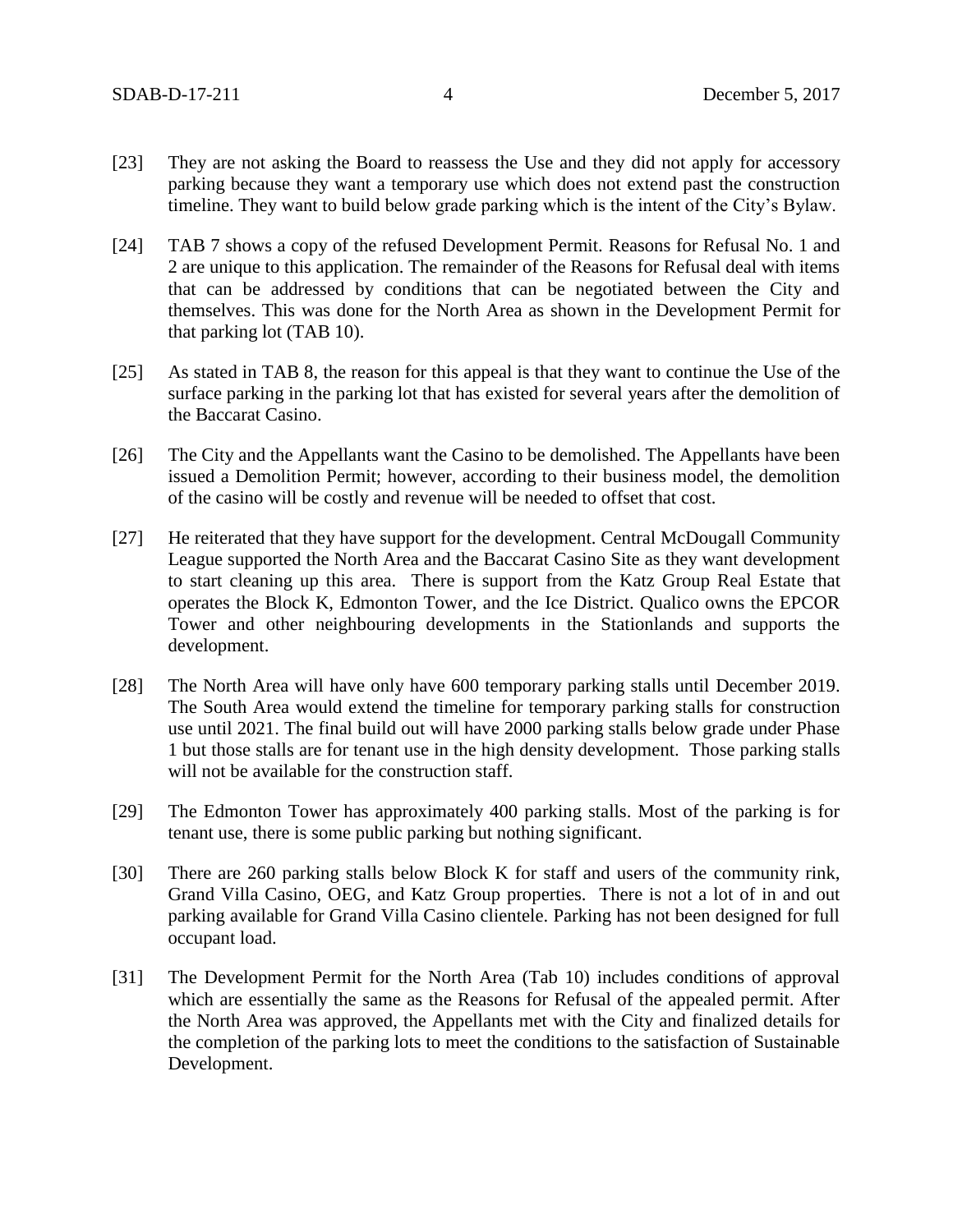- [32] This is a really a continuation of parking, whether described as accessory for the casino or the other nearby uses or for construction downtown. This Site has been continuously been used as a parking lot for several years and they are not changing the Use. They are accommodating the City Bylaw and constructing below grade parking for all their developments in Phases 1 and 2.
- [33] They asked for a three-year term specifically to serve the phased construction needs and they do not want to extend past that time. The temporary Use for three years is significant; it will accommodate parking for construction so the projects do not add an additional load to the downtown demand for parking for people that have full time jobs.
- [34] In response to questions by the Board, Mr. Dubois stated that approval for the parking lots with Central McDougall expires in 2019. They do not want to extend it. They have more land there now than what they are currently allowed to park on. There is another city block they do not park on north of 105 Avenue which is part of the deal with Central McDougall Community League. When the construction is complete, the need for parking will diminish. They have a good relationship with Central McDougall and do not want to change that by trying to extend the time duration.
- [35] They will be adding approximately 75 to 100 parking stalls (more likely 100) after the demolition of the Baccarat Casino.
- [36] A new entrance will be added to the site on 102 Street so there is more than one exit on event nights. There is a concern of overloading 105 Avenue and turning onto 101 Street either north or south. They are working with Transportation to have one exit on 102 Street and for traffic to go north or south and then east on 105 Avenue. The parking lot will be controlled when events are taking place as traffic will increase on these nights.
- [37] They have a permit to demolish the Baccarat Casino but cannot confirm when that will happen. They will reevaluate their plans if the proposed parking is refused.
- [38] They could not confirm if the three year timeline will be sufficient. They do not intend to extend the three years but a new Development Permit will be required if they chose to extend the timeline.
- [39] They do not have an agreement with the Central McDougall Community League for the subject Site as it is under different commercial zoning and is outside the Central McDougall area.
- [40] They did not approach the Downtown Business Association for their support.
- [41] They confirmed that 310 parking stalls are requested according to the submitted plans. They could not confirm the number of the parking stalls currently in place at the subject Site.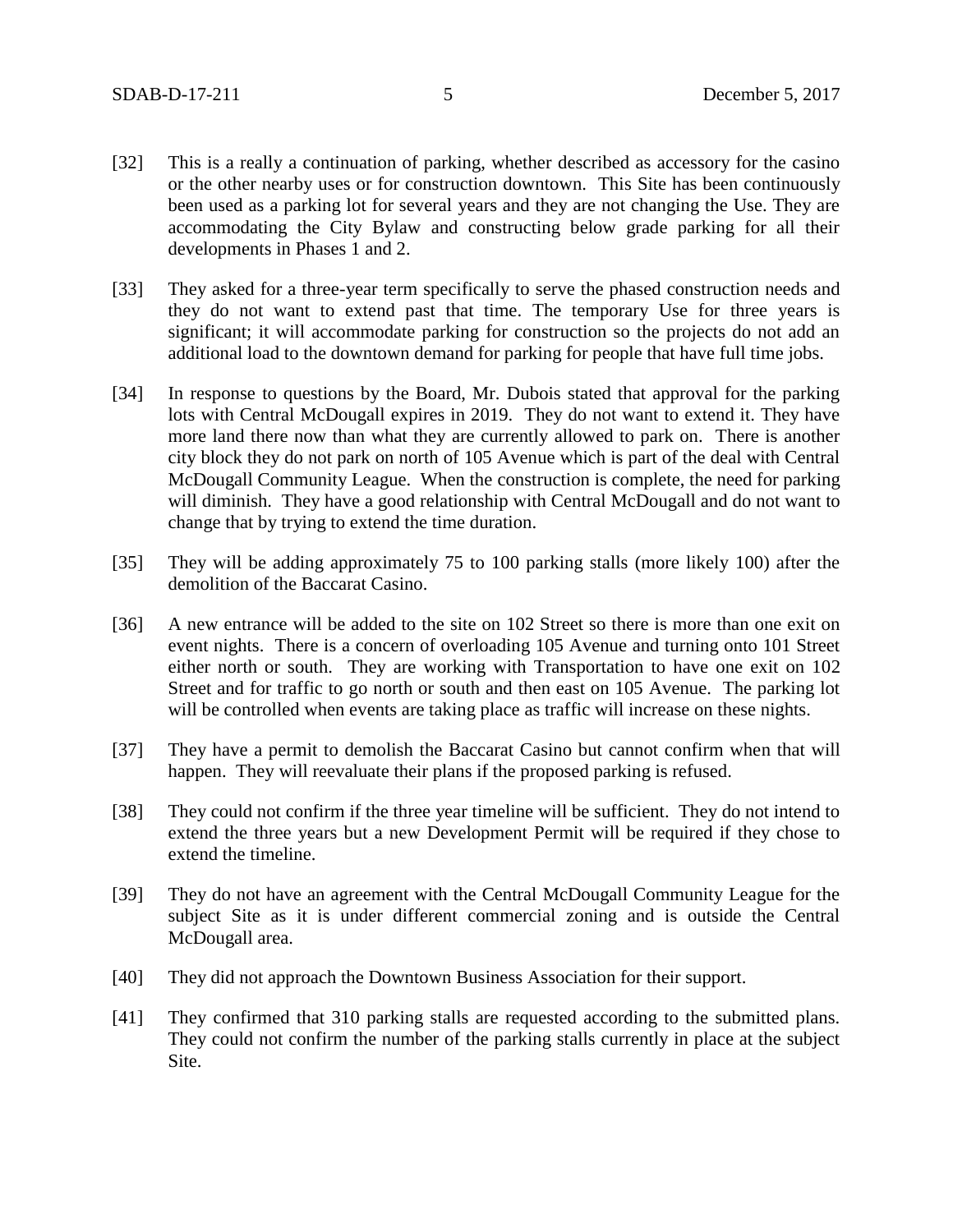- [42] They will not restrict parking to construction workers, the parking lot will be open to who ever wishes to use it at a slightly less expensive rate during the day.
- [43] The parking lot will be accessible to the public and monitored by Impark. They will not force vehicles to empty the parking lot on event nights at Roger's Arena as it will be a public parking lot.
- [44] The Board then heard from Mr. Wakefield who stated that the Baccarat Casino has been there for several years and has provided parking for several years.
- [45] The operator of the Baccarat Casino (Gateway Casino and Entertainment Ltd.) is the operator of the Grand Villa Casino.
- [46] TAB 6 shows that the distances from the property line of the Baccarat Casino Site to the edge of the Uses such as the Grand Villa Casino and the community rink that are within the limit in Section 54.2.2 of the *Edmonton Zoning Bylaw*. This section outlines the location of Vehicular Parking Facilities and that required parking spaces may be provided on a Site located remotely, but no further than 120.0 metres from the original Site. He submitted Exhibit A, which is the most up to date version of Section 54.2.
- [47] The operator of the Baccarat Casino transitioned into the new space at the Grand Villa Casino with the same Use, they just moved across the Street. Parking that has been used for the Baccarat Casino and the parking requirements for the Grand Villa Casino have probably been grandfathered in.
- [48] He referred to an excerpt from Professor Laux, specifically the section "Plans State Goals and Dot No Regulate" (TAB 18) and referred to the *Bridgeland-Riverside Community Assn* v *Calgary (City) (1982)*, 19 Alta. L.R. (2d) 361 ("*Bridgeland*") and *Hartel Holdings Co. Ltd*. v. *Council of the City of Calgary*, [1984] 1 SCR 337. They support the view that development is not illegal merely because it is at variance with the municipal development plan. The Plan is merely the policy, it is not the definitive regulation which dictates what can be done at the current time. The submitted cases deal with paramountcy between zoning and plans. Plans must be read down to follow the *Bylaw* which is the regulatory document.
- [49] The Capital City Downtown Plan was adopted in April 2010 and the amendment was done in 2013 to the McKay area (Tab 13). Page "11" (Appellant's submission) of this Plan sets out the Policies and future initiatives that contains new zoning regulations that provided development toward the vision. The plan is clearly a vision. The implementation strategy provides direction, identifies stakeholders, and proposed responsibility to help organize the City's efforts to deliver the Plan. Page "15" (Appellant's submission) states the Purpose of the Plan **-** to renew the vision for the Downtown. Page "18" (Appellant's submission) of the Plan addresses the Station Lands Area stating it is to be developed as a neighbourhood with mixed-use, high-density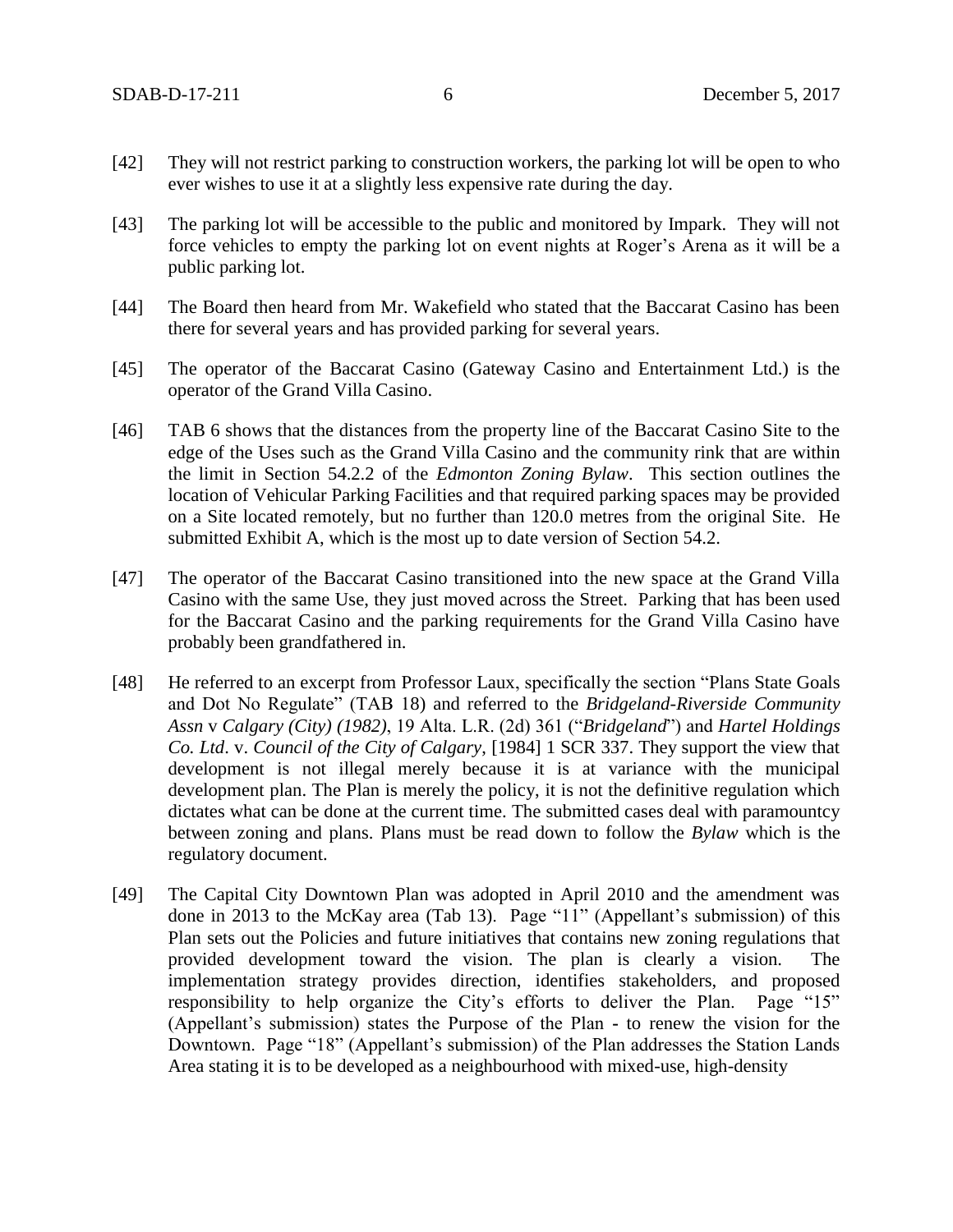commercial, residential, institutional and major potential sports and entertainment neighbourhood uses. Page "19" (Appellant's submission) of the Plan outlines the Land Use and Development Policies. Section CC3.1 outlines the Intensification of Land Uses in the Station Lands and redevelopment of lands. Section CC3.4 outlines the Station Lands Site Planning and Design. Section CC3.5 outlines the Potential for a Sports and Entertainment District.

- [50] Rogers Place was not open at the time the Plan was drafted. The Plan supports the development of the district.
- [51] The Capital City Downtown Plan, City of Edmonton, 2011 International Downtown Association Achievement Awards Submission states at Page "21", A New Vision for Downtown in 15 years. He stated that in 2025 Downtown will be Sustainable Vibrant, Well-Designed, and Accessible which is what the Katz Group targets (TAB 13).
- [52] The Downtown Plan is future oriented as shown by examples he cited of forward language and they are ensuring that they will achieve this in their developments. The Plan is aspirational and visional. Mr. Dubois stated that the Katz Group has been involved in this process all along. The Katz Group is doing exactly what the vision statement proposes, they developed this area three times faster than anticipated; therefore, there is a need for the parking lot. They may even exceed the 2025 goal.
- [53] There is no conflict with the Plan as the Plan is future-oriented and flexible. Flexibility is needed to meet the long term goals of the Plan. The proposed parking lot with 300 stalls, most of which already exist, is pretty "small potatoes."
- [54] The Plan prohibits new parking lots. As there is already parking on the subject Site, the proposed development will not be different than what is already taking place - it is not new.
- [55] A short time ago, there were four surface parking lots at the intersection of 101 Street and 104 Avenue. The Edmonton Tower was built on one of the parking lots. All the proposed developments in the area will have underground parking. The plan is to develop the Baccarat site with underground parking, they just need a little help as they try to fasttrack this huge development.
- [56] Section 910.12 is the AED Arena & Entertainment District Zone. It applies to the Site in question and the Ice District. He outlined the General Purpose of this Section of the *Edmonton Zoning Bylaw* and noted Section 910.12(3)(l) states Non-accessory Parking is a Discretionary Use.
- [57] Section 910.4(1)(f) is a Downtown Wide Regulation dealing with Surface Lots. The Appellants want the Board to exercise its variance power under Section 687(3)(d) of the *Municipal Government Act* as there is no change in the use, nor any negative impact on adjacent properties.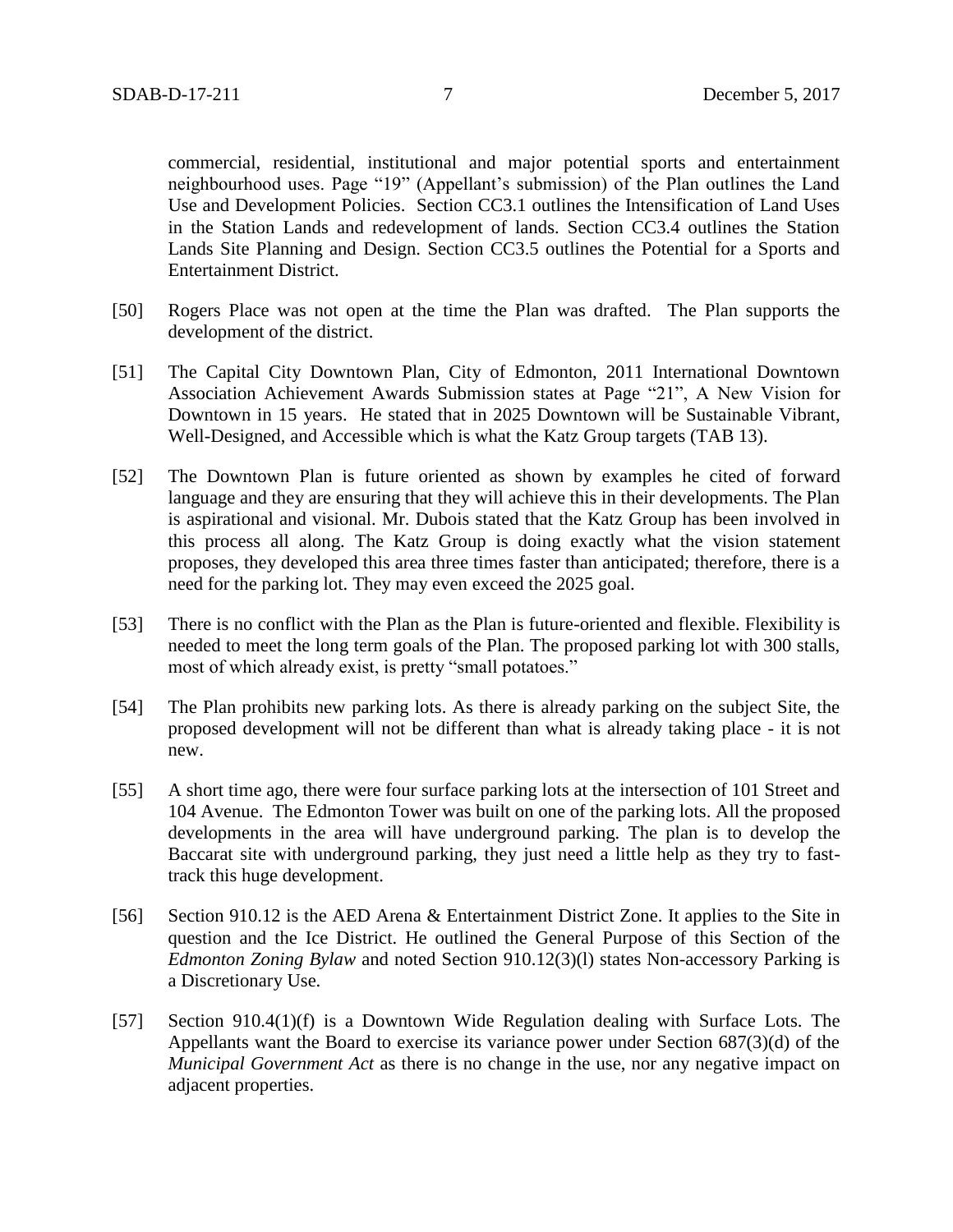- [58] In his opinion, a variance is appropriate because the parking lot is temporary for three years, does not really change the historical use of the site over the past 25 years and it is an improvement to what is there now. It takes time to redevelop an area and the Appellant is only asking for a three year development which is an improvement on the subject Site.
- [59] The development complies with the Plan which is visionary and contemplates a timeline of 2025. The *Edmonton Zoning Bylaw* is the more detailed implementational instrument of the Plan. The *Municipal Government Act* gives the Board a variance power and that applies to the *Bylaw* including the Section 910 prohibition of surface lots. It is well within the Board's authority to vary this section.
- [60] The scope of application under appeal is the same as the scope of application for the North Area. The only difference is the number of parking stalls with a three year period. The Reasons for Refusal in this application appear as conditions of approval in the decision for the North Area.
- [61] Reason for Refusal 1 is not true, the development is consistent with the Plan. Reason for Refusal 2 can be varied and should be varied. Reasons for Refusal 3-8 are not reasons to refuse. They are requirements including landscaping, parking for disabled, loading and unloading that the City would normally want for a true redevelopment of the Site for this use, however as this is just for three years they should not be required. They were not required for the North Area.
- [62] The Appellants are agreeable to the conditions suggested by the Development Officer in her report. They can work with the City as they did with the North Area to negotiate details.
- [63] In sum, this is a practical problem: how do you get the development built while accommodating construction. It cries out for a solution.
- [64] This is a minor development for the same Use adding only 75 stalls and section 687(3)(d) provides the Board the legal avenue to grant the variance.
- [65] When asked whether this is a new development, Mr. Wakefield stated no because: the Casino moved across the street so the continuation of the parking lot is the same; the development stays within the envelope of preexisting development so it is old; and, intensity is only increasing by 75 stalls which is *deminimus*. There is less parking in this area since the Edmonton Tower was built. In his opinion, the proposed parking lot is not new as the use is being continued.
- [66] The proposed parking lot will be temporary and screening will be provided on the Site.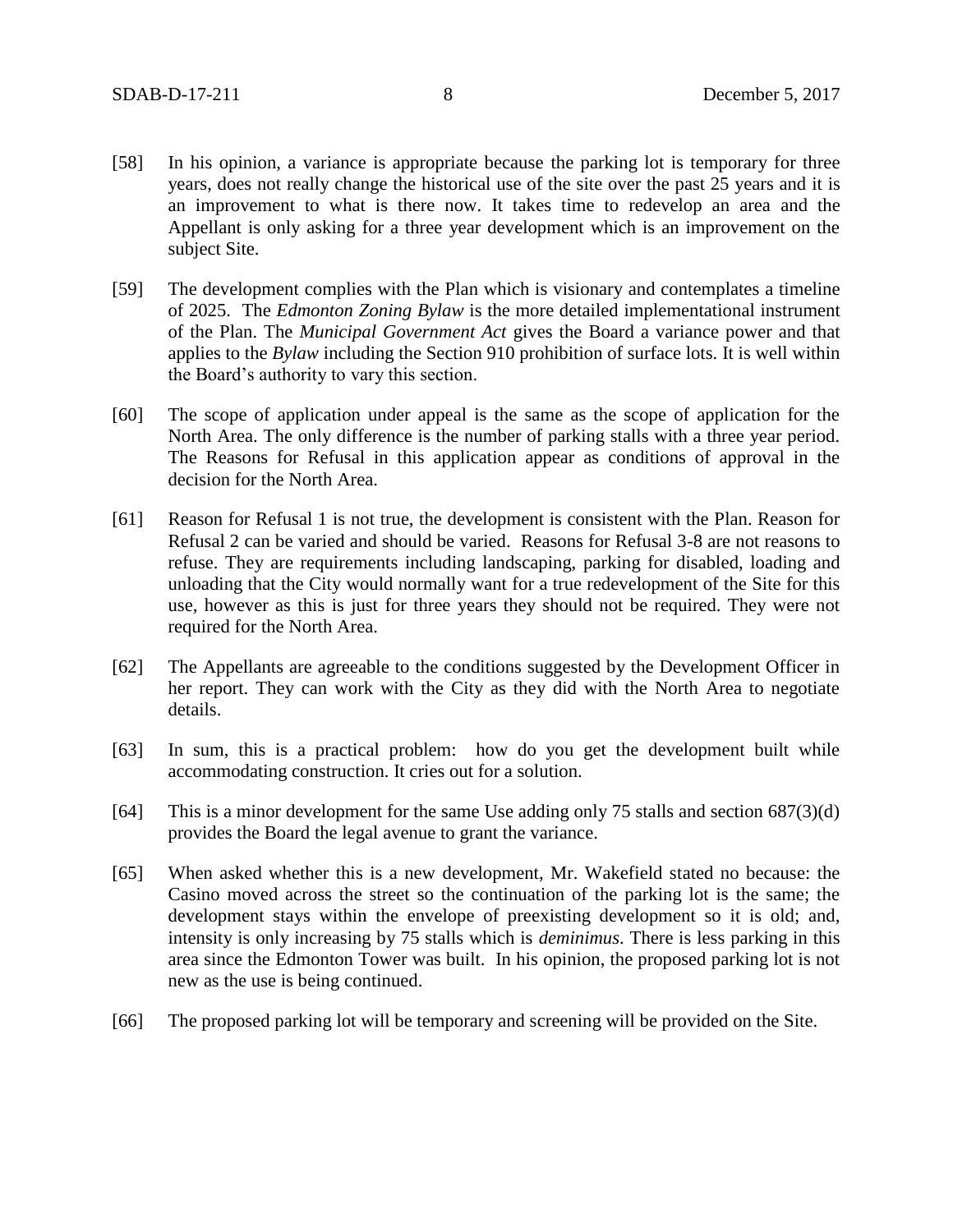- [67] When asked to explain the absence of any indication regarding the location of storage areas, including the storage area for snow, the Appellants explained that parking stalls will be used to pile snow on the parking lot but that was not outlined in the plans. They are willing to revise the plans to show this.
- [68] When asked to explain the absence of designated disable parking spaces, the Appellants explained that they can add these to the drawings after consultation with the City as the City requires.
- [69] In reality, this is a hybrid use between accessory parking and Non-accessory Parking. The Grand Villa Casino has underground parking for staff with some disabled parking. There is not enough underground parking to meet the capacity of the casino so the parking lot is required to accommodate the Grand Villa Casino which is accessory to the Casino Use.
- [70] In their opinion, this is a viable option for this area. The site will be used for the parking lot with no buildings being developed.
- [71] The Appellants noted that the other parts of the Plan dealing with the problem of surface parking in other sub Areas describe how allowing surface parking developments creates in a long term disincentive to development. This is not true for the subject Site. The reverse is true. Other development opportunities will provide a disincentive to continue the surface parking Use. In this case, transitioning the area takes work and the permit will facilitate the transition.
	- *ii) Position of Mr. Gunther, representing the City of Edmonton Law Branch, who was accompanied by the Development Officer, Ms. Louie*
- [72] Ms. Louie read her written submission to the Board.
- [73] Notwithstanding that the Appellant agrees to imposing the terms of the conditions imposed on the parking lot for the North Area, Mr. Gunther believes the Board would either need to review revised plans or grant variances to some of the requirements.
- [74] When asked if the temporary nature of the development would account for granting variances to the regulations listed in Reasons for Refusal 3-8, Mr. Gunther stated that this application was turned down primarily for Reasons for Refusal 1 and 2 because the development is inconsistent with Council's intent.
- [75] The remaining variances are a double-edged sword. The City believes the development should not be allowed. That said, if it were approved the City would usually expect to see a higher level of compliance with issues like landscaping. However, imposing those requirements on a temporary three year permit would be wasteful as they would just be stripped off in three years.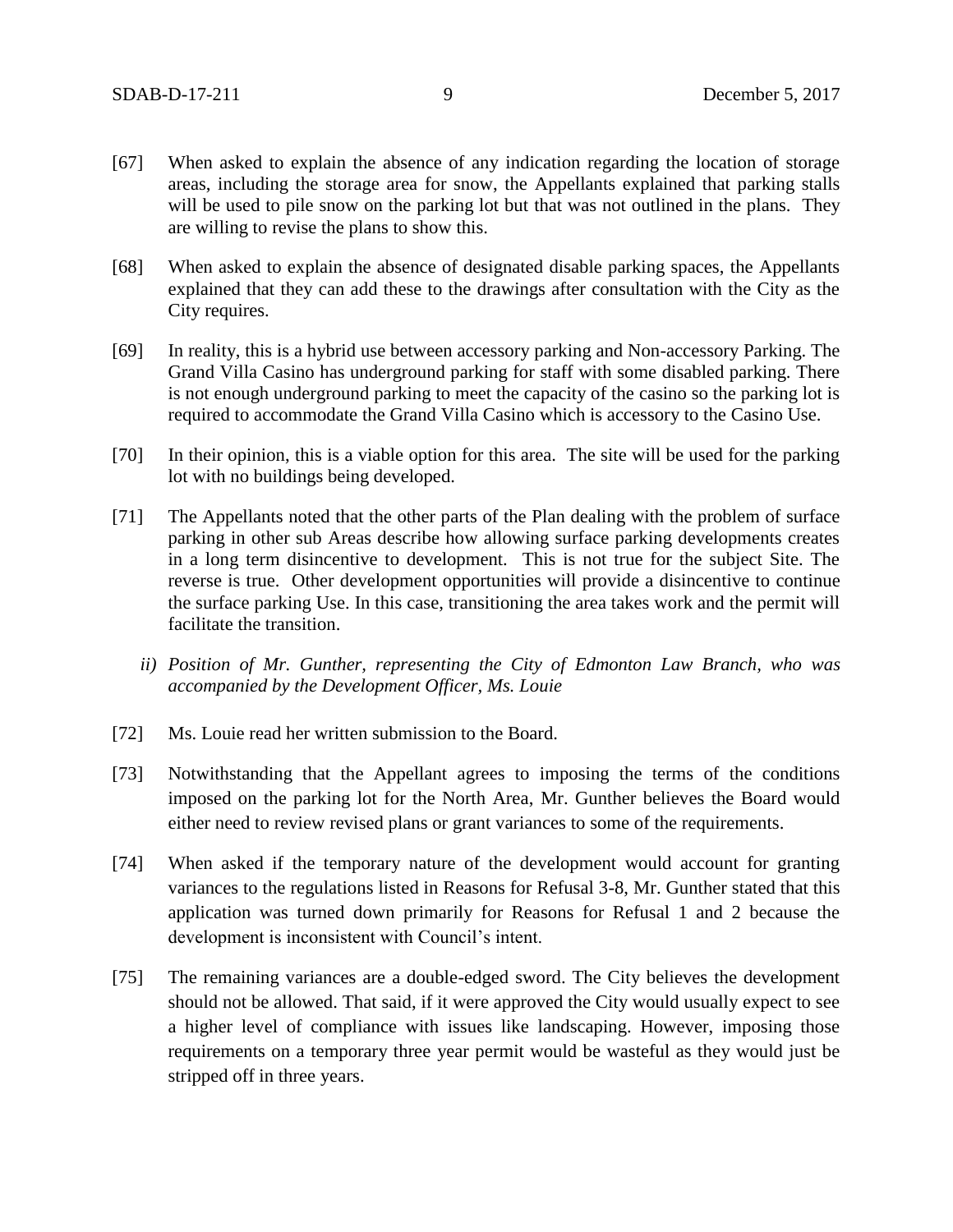- [76] The lot for the North Area is a separate site. It is zoned DC1, so different regulations apply and the suggested conditions may not necessarily be the same.
- [77] There is clear direction in the Area Redevelopment Plan that there is not supposed to be surface parking lots downtown.
- [78] In response to a question regarding a discrepancy in the number of parking spaces, Ms. Louie indicated there was a revision made to plans to accommodate setbacks. There are 310 parking spaces demarcated on the stamped refused plans.
- [79] To Ms. Louis's knowledge, the existing parking area is graveled and has always been graveled. Parking behind the Baccarat Casino was approved as accessory. There is a permit for the Baccarat Casino with accessory parking; she is not certain if it meets the minimum requirements but parking was shown. The parking lot was just for the Baccarat Casino. It was part and parcel of the requirement for parking associated with the Casino Use. The first permit to demolish the Baccarat Casino building expired. A second permit to demolish the Baccarat Casino building is still in effect.
- [80] Mr. Gunter indicated the Board must consider whether there is a right to an accessory parking Use or an element of legal Non-conformity so that the Board ought to or can disregard the Area Redevelopment Plan.
- [81] In deciding whether this parking is accessory or Non-accessory, the Board has to look at is what has been in place, what is in place and, as a result of those things, what development rights there are to use the parcel for parking.
- [82] The application before the Development Officer is for Non-accessory Parking, but the Appellant has framed the parking Use as accessory. It is better referred to as Nonaccessory Parking.
- [83] Every development will have a parking requirement. The Arena & Entertainment District Zone is unusual because it has both minimum and maximum parking requirements because the District is meant to be pedestrian and transit oriented.
- [84] Mr. Gunther supplied the Development Permit and the Development Officer's technical review for the Arena annex, Block K. The minimum parking requirement is 59 spaces and maximum parking allowance is 117 stalls. That development has 265 stalls so it is already in excess of maximum parking requirements. Block K required a variance of more than double the maximum parking spaces and it was granted. When that Development Permit was issued, it was never considered, acknowledged or suggested that parking from the Baccarat Casino site would be incorporated as Accessory Parking for the development taking place around it in Block K.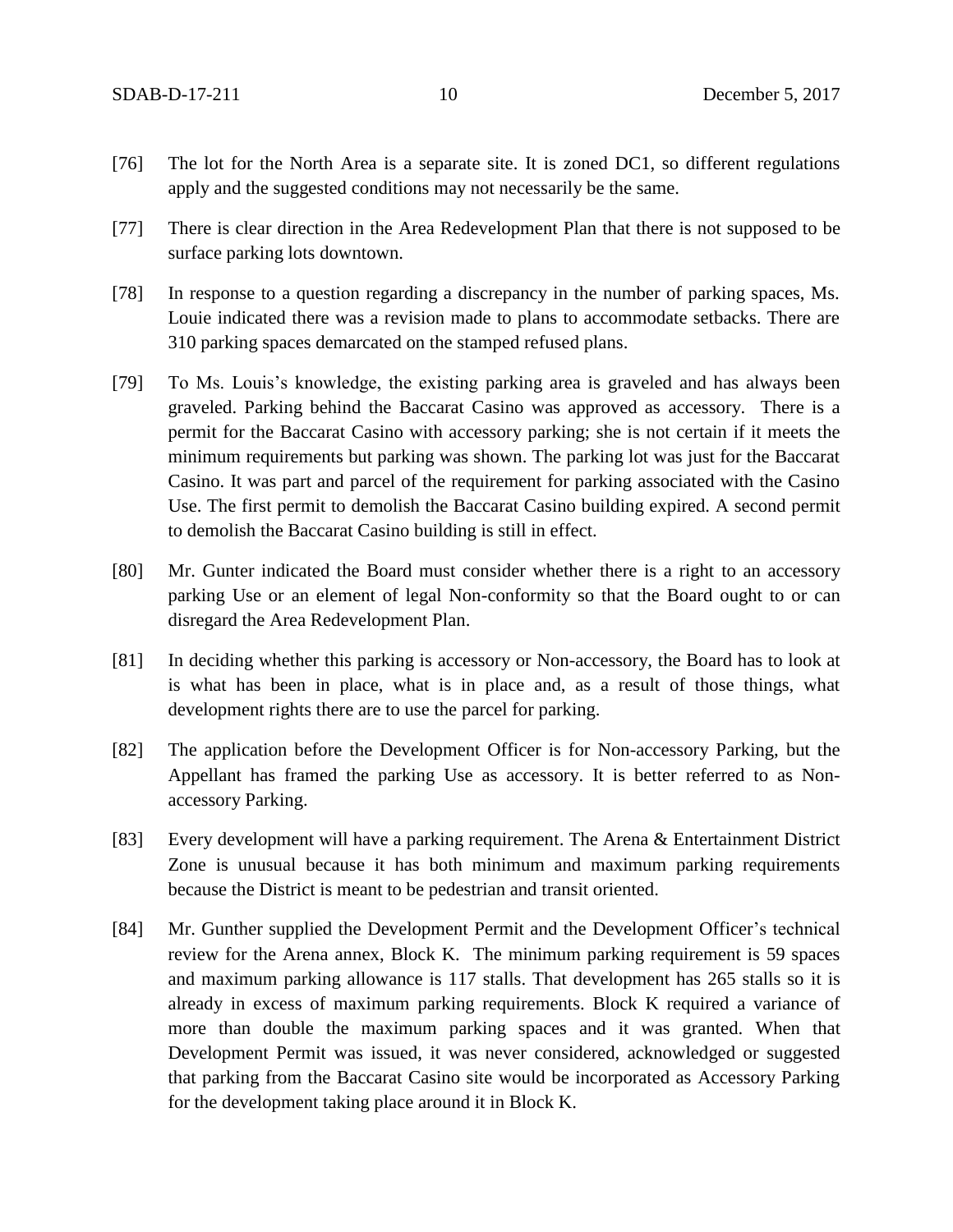- [85] From the evidence submitted, it is clear that regardless of proximity, the proposed development is not accessory parking. It meets the definition of Non-accessory Parking because is not limited to the Grand Villa, nor to the Uses in Block K. Stalls are available daily at reduced rates to any member of the public. This meets all the elements of Nonaccessory Parking.
- [86] With regards to the legal Non-conforming Use argument, if the Board in fact finds the proposed development is Non-conforming, that right would exist in perpetuity not just for the 3 years, as applied for under this temporary permit.
- [87] Section 643 of the *Municipal Government Act* is restrictive in its scope. "Grandfathering" is only applicable when there is an existing permit in place for a use and then the Bylaw subsequently changes to prohibit that use. The caselaw is consistently clear that onus to prove legal Non- confirming use is on the person asserting it – here, the onus is on the Appellant to prove the existence of the Development Permit. See *Rogers* v *Wood Buffalo*, 2014 ABCA 107 and *West Nipissing* v *Lafond* 2017 ONSC 3097.
- [88] To have a legal Non-confirming Use that trumps the wording in the Bylaw, the Appellant has to establish the Use predated the current bylaw. Having parking behind the Baccarat Casino for the Baccarat Casino is not a legal Non-Conforming use and gives the Appellant no rights. There is no evidence of a Development Permit for Non-accessory Parking on the site. Even if people were using the Site for that purpose, it was not being done lawfully with a permit. The Development Permit approved for the Baccarat Casino included parking just for that use.
- [89] He cannot comment whether or not there is any Development Permit for Non-accessory Parking on that site as he has not seen the original Development Permit. The Board ought to consider this a new application for Non-accessory Parking without any established rights to any land use including, accessory parking or Non-accessory Parking.
- [90] It is clear the proposed Use, Non-accessory Parking, is not a desired use or a lawful use for downtown.
- [91] There is some suggestion that pursuant to the *Bridgeland* case, the Board, notwithstanding section 687(3)(a.1) of the *Municipal Government* Act, can overlook statutory plans, view them as policy and make any decision it wishes. That is not a correct statement of law.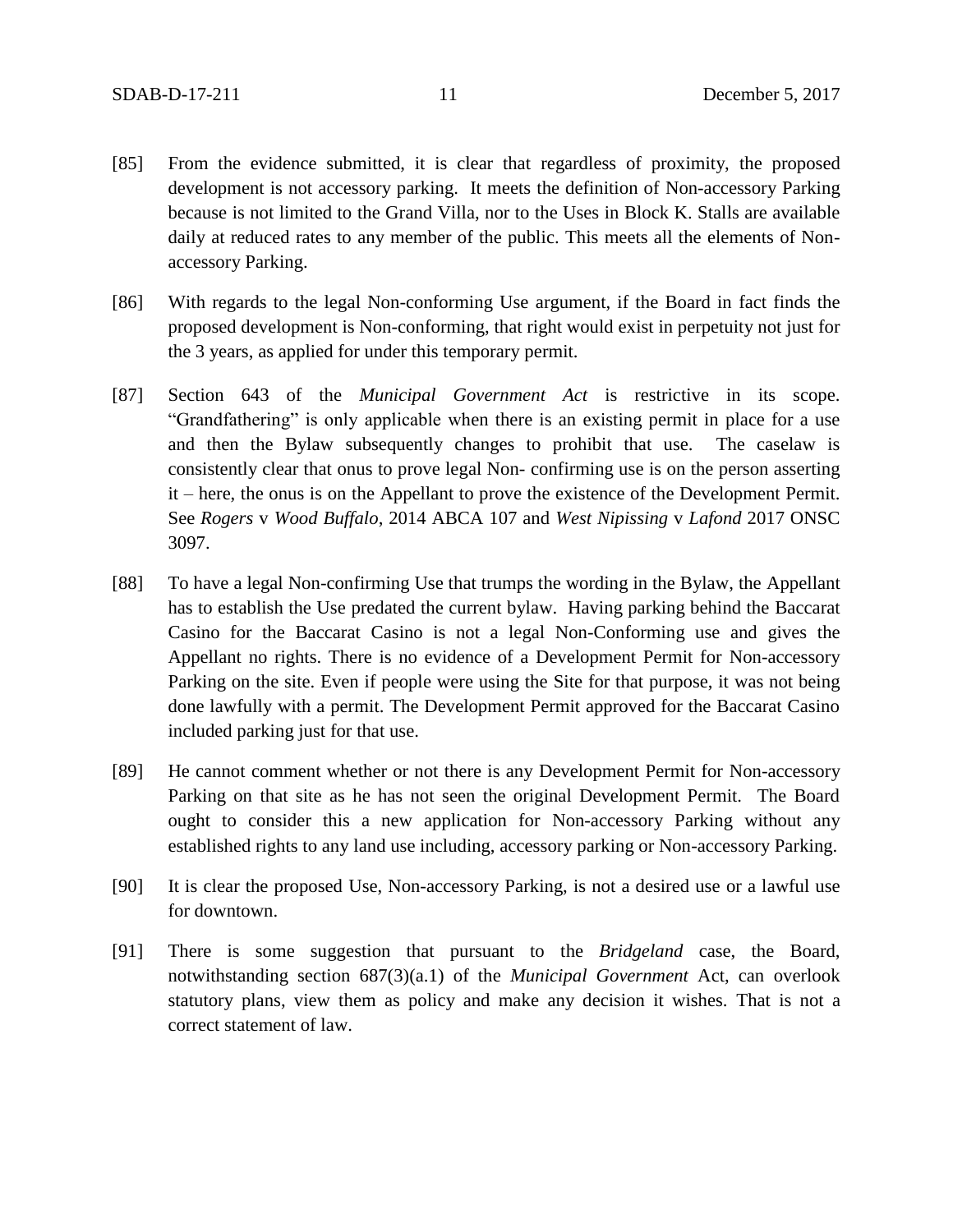- [92] The *Bridgeland case* does not make sense; it was decided in 1982 under former legislation, at a time when there were no development appeal boards. A lot of money, time, and effort goes into an Area Redevelopment Plan. It is an over-simplification of the *Bridgeland case* to say that an Area Redevelopment Plan can be overlooked, or to simply say it is aspirational to be complied with one day perhaps and simply disregarded in the mean time.
- [93] The *Bridgeland case* says a statutory plan cannot effectively remove the use; it does not say that if there is a conflict between the *Bylaw* and the Plan, that the Plan must be disregarded.
- [94] Here the *Edmonton Zoning Bylaw* and statutory plans are clear: the direction of City Council is that parking lots are not desired.
- [95] In *Rossdale Community League vs Edmonton (City),* 2017 ABCA 90 the Court adopted a statement from the BC courts. When interpreting legislation, part of the goal is to interpret what council is trying to say by asking should this development take place in this particular location.
- [96] When the Development Officer reads the *Edmonton Zoning Bylaw* and the Area Redevelopment Plan, surface parking is not a desirable use. The Board must ask itself, what is the goal when interpreting the *Area Redevelopment Plan* and *Edmonton Zoning Bylaw* and then draw a conclusion about whether the use ought to take place at this location.
- [97] It is not just the directions which discourage this use, but also the entire context including provisions on grand boulevards and streets and on encouraging public transportation. The Area Redevelopment Plan indicates 104 Avenue and 101 Street are two grand boulevards of downtown. The Area Redevelopment Plan is explicit in the shift for Rogers Place and work to use other mode of transportation.
- [98] The Area Redevelopment Plan is direct and explicit. The Bylaw provision cited in the Reasons for Refusal is direct and explicit. Redevelopment is done Development Permit by Development Permit, it is not done simply by a flipped switch. Even though the proposed development is just for a term of three years, it is not consistent with the Plan to uphold the permit.
- [99] Mr. Gunther was asked about whether the fact that Non-accessory Parking is a listed Discretionary Use in the AED Zone creates a direct conflict with the Area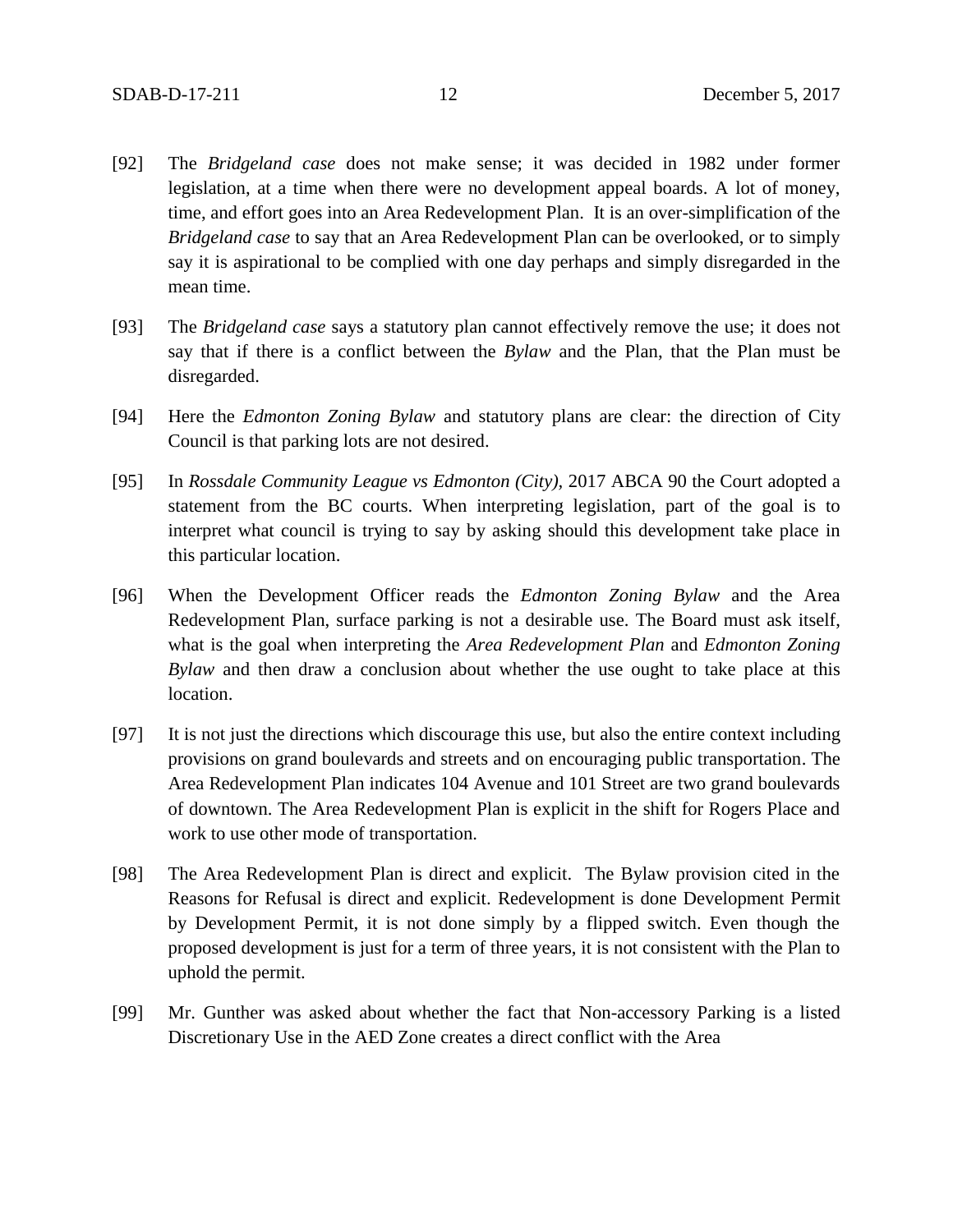Redevelopment Plan such that pursuant to *McCauley Community League* v. *Edmonton (City)*, 2012 ABCA 224 ("*McCauley*"), the Arena & Entertainment District Zone should prevail and how that would affect the analysis about the appropriateness of the proposed development. He replied there must be a true conflict between the Area Redevelopment Plan and Bylaw, in order for one to be read down. Like a constitutional division of powers analysis, there has to be no reasonable possibility of complying with both to create a true conflict. In such a case, the Area Redevelopment should be read down. Here there is no true conflict, both documents indicate that the development should be denied.

- [100] He is uncertain why Non-accessory Parking is a listed Use. However, he noted that in this area, land is sub-divided as strata parcels not condo parcels. There is a large lot subdivided underground lot for a parkade. There is one parcel that includes a parkade proposed as Non-accessory Parking.
- [101] Non-accessory Parking can be located underground, in which case it is not a surface lot. Surface parking is not a use, just a description of the Non-accessory Parking Use.
- [102] A Discretionary Non-accessory Parking Use is reasonable in some contexts in this Zone, but a surface gravel lot is not reasonable.
- [103] There is a demand for parking in the area, but there are already 2,000 parking stalls.
- [104] The Board asked for clarification about why a permit for 3 years for a temporary use is not consistent with the Area Redevelopment Plan. Mr. Gunther replied any Area Redevelopment Plan is visionary/aspirational. The issue is how do we carry out the aspirations of the plan. Each time a Development Permit is issued, it represents an opportunity to either further the aims of the plan or to diverge from the plan.
- [105] Unless there is a specific date when the plan comes into force, it immediately applies, and with each Development Permit, the Development Officer tries to make the best decision and the legally correct decision that brings one to closer to the goals.
- [106] What is better in this case, an empty lot not generating revenue or a Development Permit for a three year Non-accessory Parking lot? Which decision brings you closer to that vision? In his view, refusal is better because issuing this Development Permit delays the vision by 3 years because the development will generate income for the next three years. This reduces incentive to find another development for this Site which would be in compliance with the Plan.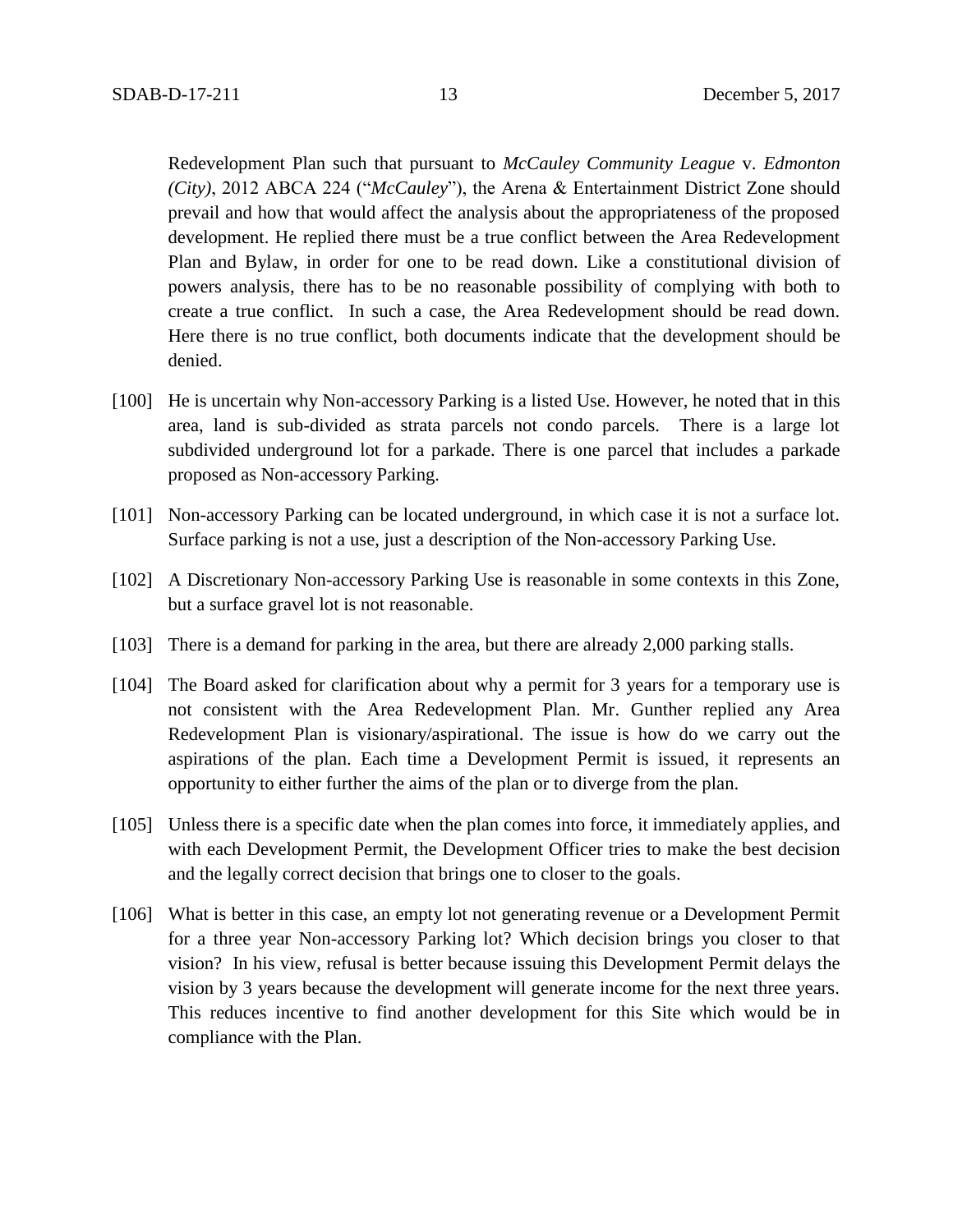- [107] The Board asked for Mr. Gunter's comments about the compatibility of the proposed development with surrounding uses which is one of the factors the Board must consider in assessing the proposed Discretionary Use. He replied that he does not have evidence that it is not compatible, other than the legislative provision which indicates that it is not desirable. The City is not taking issue with compatibility of the development with surrounding Uses in the context of the test for a variance or objecting the Use on that basis. He confirmed that Section 910.4(1)(f) which states that no surface parking shall be allowed other than accessory parking that is located at a rear of the building and is accessed from the abutting alley would have to be waived if the permit were to be approved.
- [108] He acknowledged that the proposed development is a Discretionary Use for the subject Site, but argued that it is prohibited in the Area Redevelopment Plan and is not an appropriate Discretionary Use.
- [109] The Board's decision about allowing the Discretionary Use turns on the Bylaw, the plan and the Board's residual discretion to apply general planning principles to make it a determination as to whether it is an appropriate decision in the circumstances.

## *iii) Rebuttal of the Appellant Mr. Wakefield and Mr. Dubois*

- [110] The appeal is simpler than the submissions suggest. There is a building across the street with a Casino Use within 30 metres of the original Baccarat Site. The Bylaw states that you can have off-site parking at this distance. Therefore at least a portion of the accessory parking with the original Baccarat Casino can be carried over to the new Casino which moved across the street, it is still the same use.
- [111] According to the submitted excerpts from *Planning Law and Practice in Alberta*, once an appellant has raised a reasonable doubt about a Non-conforming use, the onus shifts back to the City to disprove it. The Appellants have raised that doubt and the onus is on the City.
- [112] Section 643 Non-conforming use provisions apply because
	- *i)* there was a Development Permit for the Baccarat Casino and it contemplated parking on the site from 25 years ago to the present;
	- *ii)* the Baccarat Casino moved across the street it has the same operator and is the same business;
	- *iii)* accessory parking is allowed up to 120 metres; and,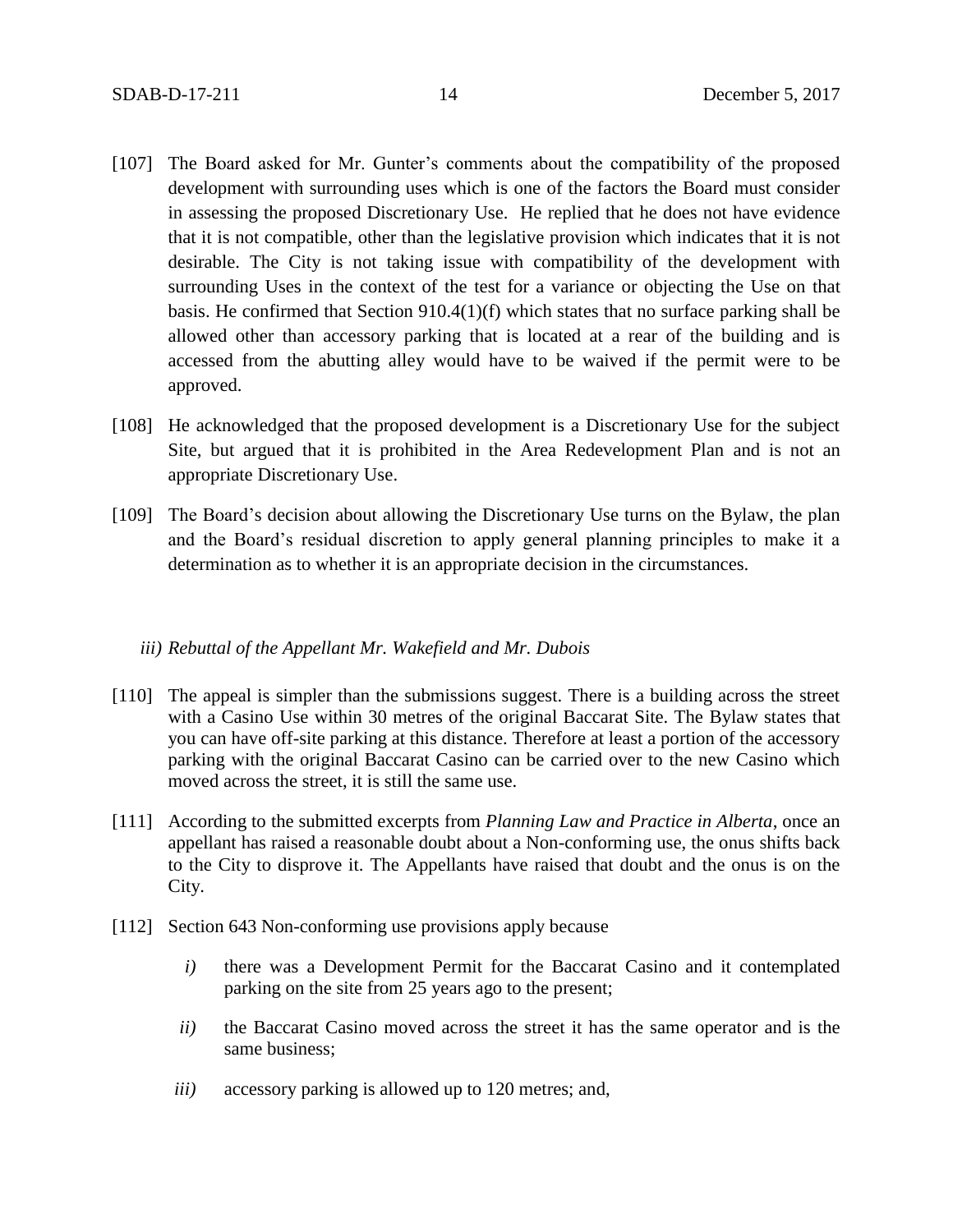- *iv)* parking never ceased while the *Bylaw* changed to AED zoning.
- [113] He agrees with many of the submissions of counsel for the City. He agrees with the interpretation that City Council adopted a Plan and a *Bylaw* that restricts surface parking if allowing it means that there is no incentive to redevelop the land.
- [114] Practically the choices are that the Baccarat building could be demolished and used as a parking lot or it could stay as it is. The Board can grant variances at their discretion if it is a desirable result. Here, variances should be granted because this is not a change in Use, it does not affect the amenities of the area and it is not incompatible with neighbouring uses.
- [115] Refusal will not magically result in some other development, the lot will stay as is. There is presently no alternative development.
- [116] The Area Redevelopment Plan and the *Edmonton Zoning Bylaw* work together, they share a vision and common goal. The issue is the practical question of how a goal can be achieved. Redevelopment is not done over night. There is no conflict if you add in a time element.
- [117] It has been a stretch to meet all the redevelopment contemplated in the Plan. They have had a helpful partnership with the City and they support the 15 year time line. Refusing the permit will not make them permanently redevelop the site. They do not currently have a client to redevelop this Site. As previously argued, the three year permit encourages development efforts.
- [118] The *Edmonton Zoning Bylaw* is always subject to the Board's authority to grant a variance per section 687(3)(d) for a desirable result. This is the equitable component of the law in place since Roman Times.
- [119] Mr. Dubois stated that they are working on developing the adjacent site.
- [120] In their opinion, a three year term for the parking lot is reasonable.
- [121] The parking lot should be grandfathered in. If Section 643 is applied, they have an original permit for the Baccarat Casino with parking for several years. The operator of the Baccarat Casino has not changed, the business is the same, so they are entitled to have parking 120 metres away.
- [122] Mr. Dubois stated that the Katz Group has viewed their relationship with the City as a very positive and helpful partnership and that they were part of the Area Redevelopment plan and rezoning for the Ice District. They are supportive of the Plan and agree with the 15 year timeline. They are willing to negotiate with the City if the proposed development is approved to match the similar items that they negotiated on the north parking in the South Area.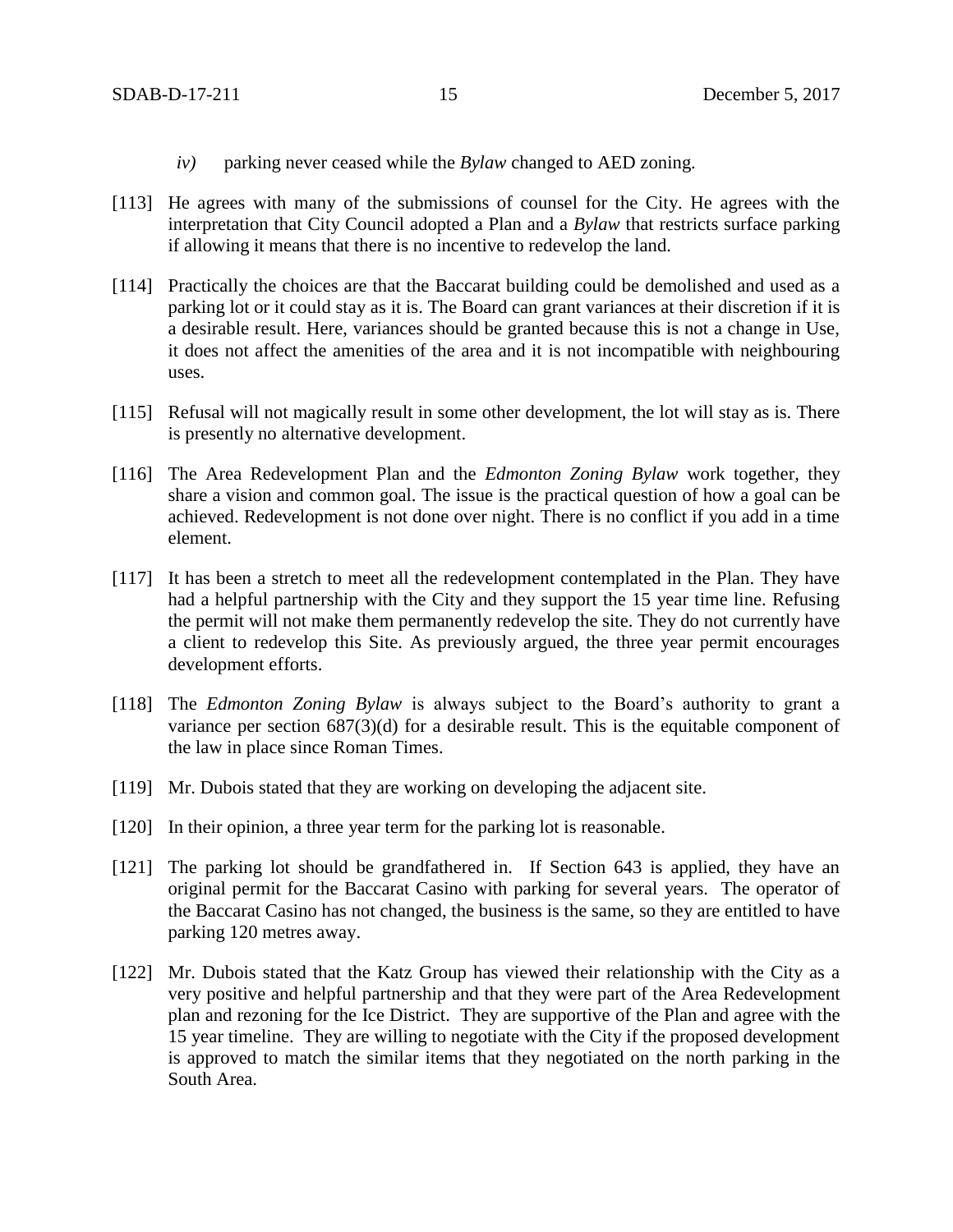# **Decision**

[123] The appeal is DENIED and the decision of the Development Authority is CONFIRMED. The development is REFUSED.

## **Reasons for Decision**

- [124] This is an appeal of a decision of the Development Officer to refuse an application to "Construct and operate a temporary Non-accessory Parking lot (surface parking lot with 310 vehicular parking stalls) for three years from the date of issuance of the Development Permit."
- [125] Eight Reasons for Refusal are listed. The parties agreed that the first two reasons, that the proposed development is contrary to Policy CC 3.4 of the Capital City Downtown Plan and Section 910.4(1)(f)(i) of the *Edmonton Zoning Bylaw* (the Bylaw) were most significant. The remaining six Reasons for Refusal identify specific points of noncompliance with development regulations concerning matters such as the minimum number of trees, storage, disabled parking spaces, hard surfacing of the lot, landscaping, landscape islands, and any amenities in the required building setbacks including street furniture, fountains and public art.
- [126] The subject Site is located to the east of Rogers Arena (the Arena) and Block K, on the northwest corner of 104 Avenue and 101 Street. It abuts both those roadways.
- [127] It is also located within the Downtown Special Area and zoned AED Arena and Entertainment District Zone. Per Section 910.12(3)(1) of the Bylaw, Non-accessory Parking is a Discretionary Use in this Zone. The proposed development requires seven variances to the applicable development regulations.
- [128] The subject Site is also governed by the Capital City Downtown Plan (the "Plan").
- [129] Currently, the subject Site contains the closed Baccarat Casino building which fronts 104 Avenue and a graveled parking area on the northern portion of subject Site behind the building.
- [130] More than 20 years ago, a Casino and Other Gaming Establishment building was constructed on the southern portion of the subject Site (the Baccarat Casino). Neither party provided a copy of the original Development Permit for the Baccarat Casino.
- [131] According to the Development Officer, on June 4, 1999, Development Permit 589023- 006 was issued to expand the Baccarat Casino Use. Neither party provided a copy of that Development Permit.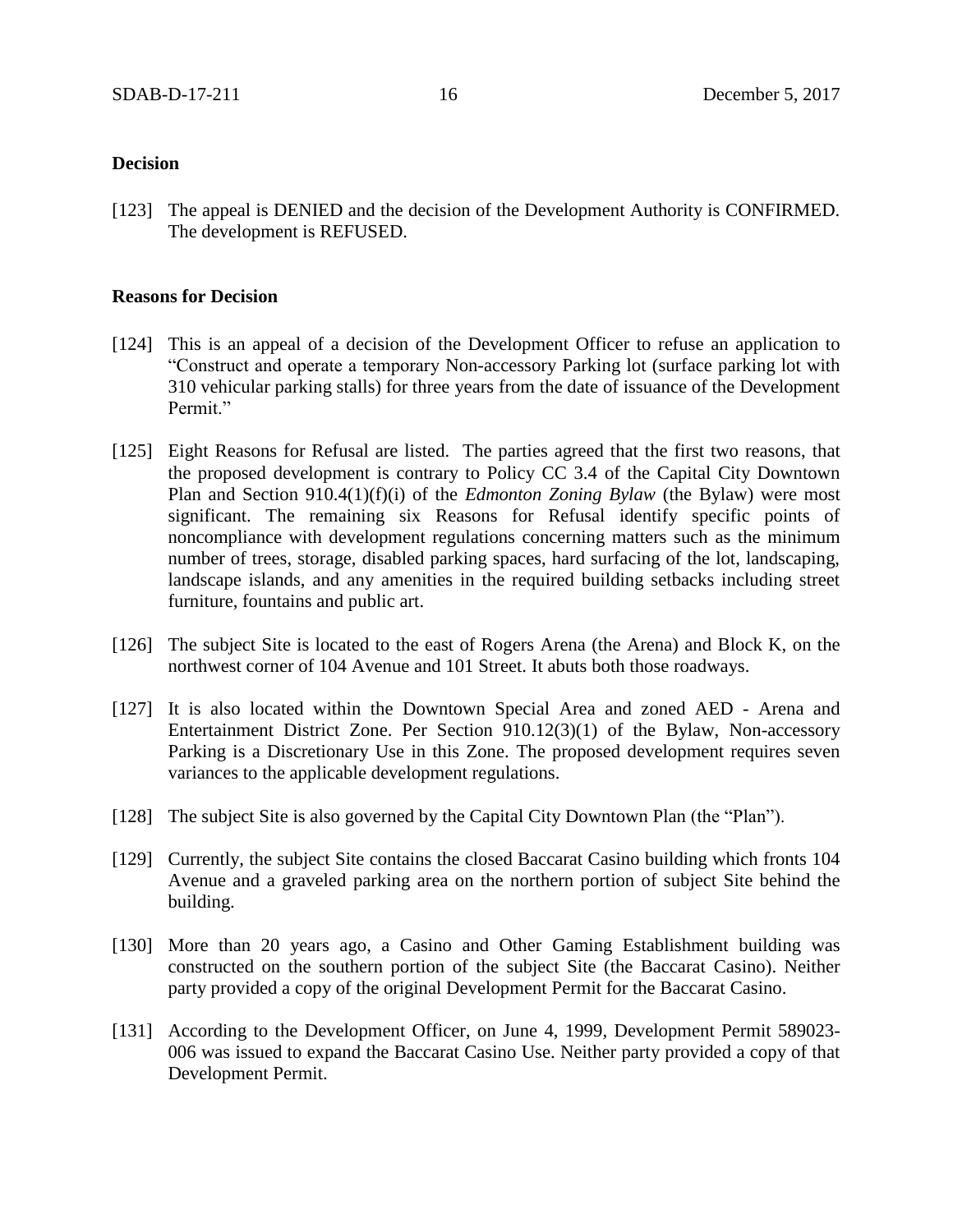- [132] On April 26, 2016, a parent (original) Development Permit 219152483-001 was issued as a Class A Development with respect to the subject Site to demolish the existing Baccarat Casino Building. This permit expired. A copy was not provided to the Board.
- [133] On September 7, 2017 Development Permit 260905159-001 was issued as a Class A Development with respect to the subject Site to demolish the existing Baccarat Casino building. A copy was not provided to the Board.
- [134] According to the Appellants, subsequent to the passage of the Plan and the AED Zone, the Baccarat Casino ceased to operate, and within weeks the same operators started the Grand Villa Casino in the Block K Building located 30 metres west of the subject Site. The Board was not provided with a copy of any Development Permits issued for the new Casino and Other Gaming Establishment Use authorizing the Grand Villa Casino Use at that location.
- [135] The City did submit a copy of Development Permit 161157061-001 issued February 23, 2015 for a five storey multi-use building (Block K) as an addition to an existing Spectator Sports Establishment (Arena) and Indoor participant Recreation Services (Community Rink) with underground parkade; three General Retail Stores and a professional Financial and Office Support Services Use on the fourth and fifth floors. The City also provided the Board with a portion of the technical review of this permit showing a variance to increase the maximum allowed number of parking spaces from 117 spaces to 265 spaces. The Grand Villa Casino Use is not mentioned in this permit. However, both parties indicated that these 260 parking spaces are to be for all uses of Block K including the Grand Villa Casino.
- [136] The decision of the Development Officer under appeal is the refusal of an application to "Construct and operate a temporary Non-accessory Parking lot (surface parking lot with 310 vehicular parking stalls) for three years from the date of issuance of the Development Permit.
- [137] When asked on page 1 at item C7 of the Development Permit Application to "Detail the proposed use of the new building/addition:" the Applicant/Appellant states: "Construct exterior alterations to develop an Non-Accessory vehicular parking lot on site currently occupied by the old Baccarat casino and its Accessory parking area. Refer to as Lot I/J".
- [138] During the course of the hearing, the Appellants indicated that they intend for the proposed parking spaces to be available to the public for hire on an unrestricted basis. They anticipate that spaces may be rented by individuals working at the nearby establishments or construction sites, by users and employees of Block K, by patrons of the Grande Villa Casino and the Arena, and by any other visitors to the area. The Appellants noted that the existing parking spaces on the subject Site currently continue to be used in part by patrons of the Grand Villa Casino which replaced the Baccarat Casino and is 30 metres from the subject Site.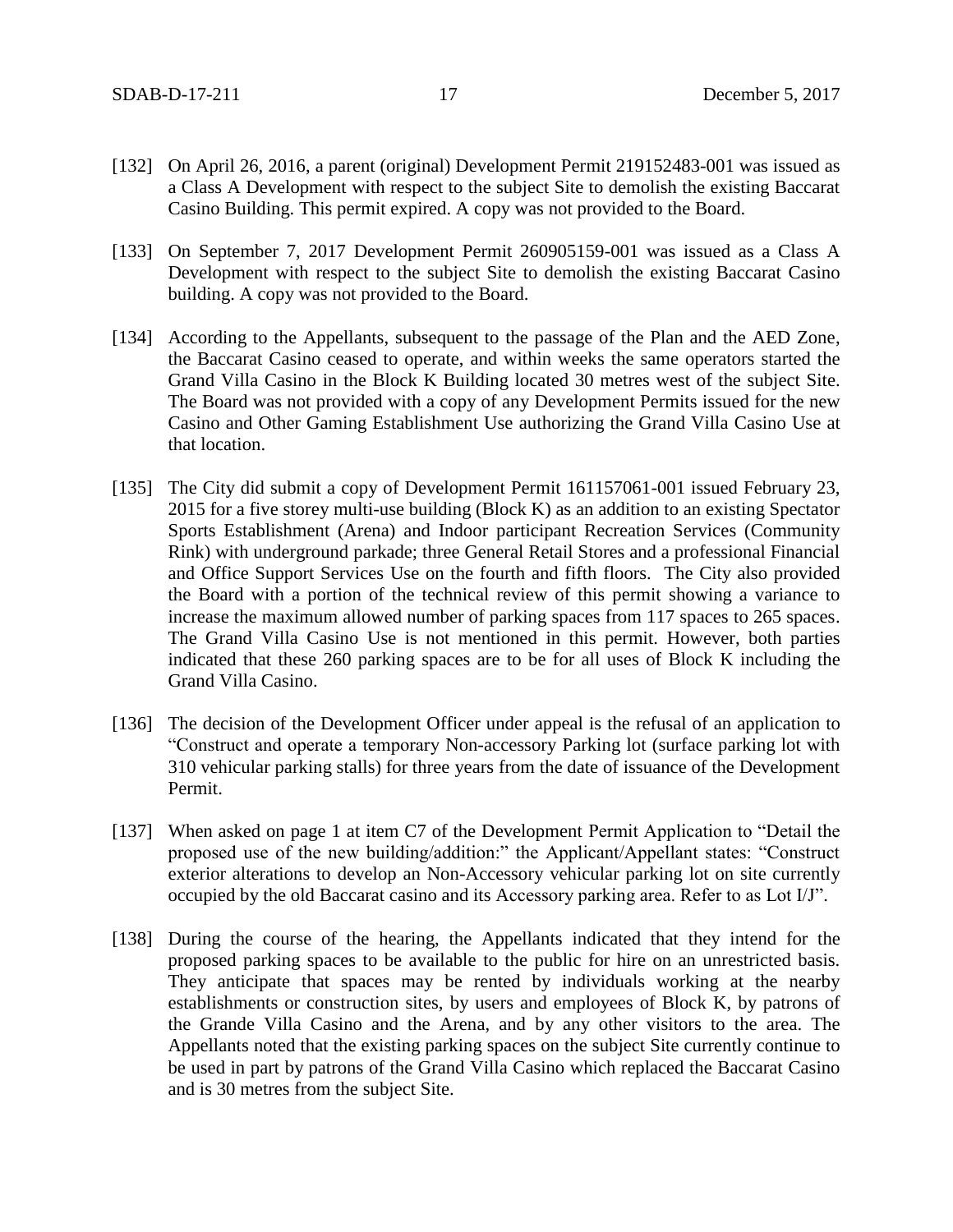- [139] During the hearing, the Appellants described these parking spaces at times as "accessory parking" for the Grand Villa Casino, for other uses in Block K and for the Arena. In spite of some of their arguments about accessory Uses, grandfathering and Non-conforming Uses, the Appellants confirmed that the scope of the Development Permit is correct. They seek a Development Permit for a Non-accessory Parking Use in the form of a surface parking lot. They are not seeking a Development Permit for accessory parking for the Grand Villa Casino Use or for any other specific principal use.
- [140] Based on the submissions of the parties, the Board finds that the proposed Use falls within the Use class definition Non-accessory Parking found in Section 7.4(41) of the *Edmonton Zoning Bylaw*. It states:

Non-accessory Parking means development providing vehicular parking which is not primarily intended for the Use of residents, employees or clients of a particular development. Typical uses include surface parking lots and parking structures located above or below Grade.

- [141] Surface parking lots are identified in the Use class definition as a typical category of Non-accessory Parking Use and distinguished from two other typical uses: above grade parking structures and below grade parking structures.
- [142] The Appellants argued that the proposed development should be approved in the same manner as two other surface parking lots with 685 stalls that were approved in 2016 in North area between 102 Street and 103 Street and between 105 Avenue and 106 Avenue. They noted that some of the Reasons for Refusal in the current application were dealt with as conditions of approval for that permit.
- [143] The Board notes that while the North Area is located in very close proximity, it is not subject to the same statutory plans, not subject to the same zoning and not in a comparable location. The Board must consider the application under appeal based on its own merit and unique set of circumstances.
- [144] The Appellants argued that the proposed Use, Non-accessory Parking, is grandfathered and the appeal should be allowed regardless of the Plan or the provisions in the AED Zone based on section 643 of the *Municipal Government Act* for several reasons:
	- *i*) the development regulation in section 910.4(1)(f)(i) does not override grandfathering under section 643 of the Act;
	- *ii)* surface parking has been provided on the subject Site for a great many years to patrons of the Baccarat Casino and to other members of the public, it predates the passing of the AED zoning;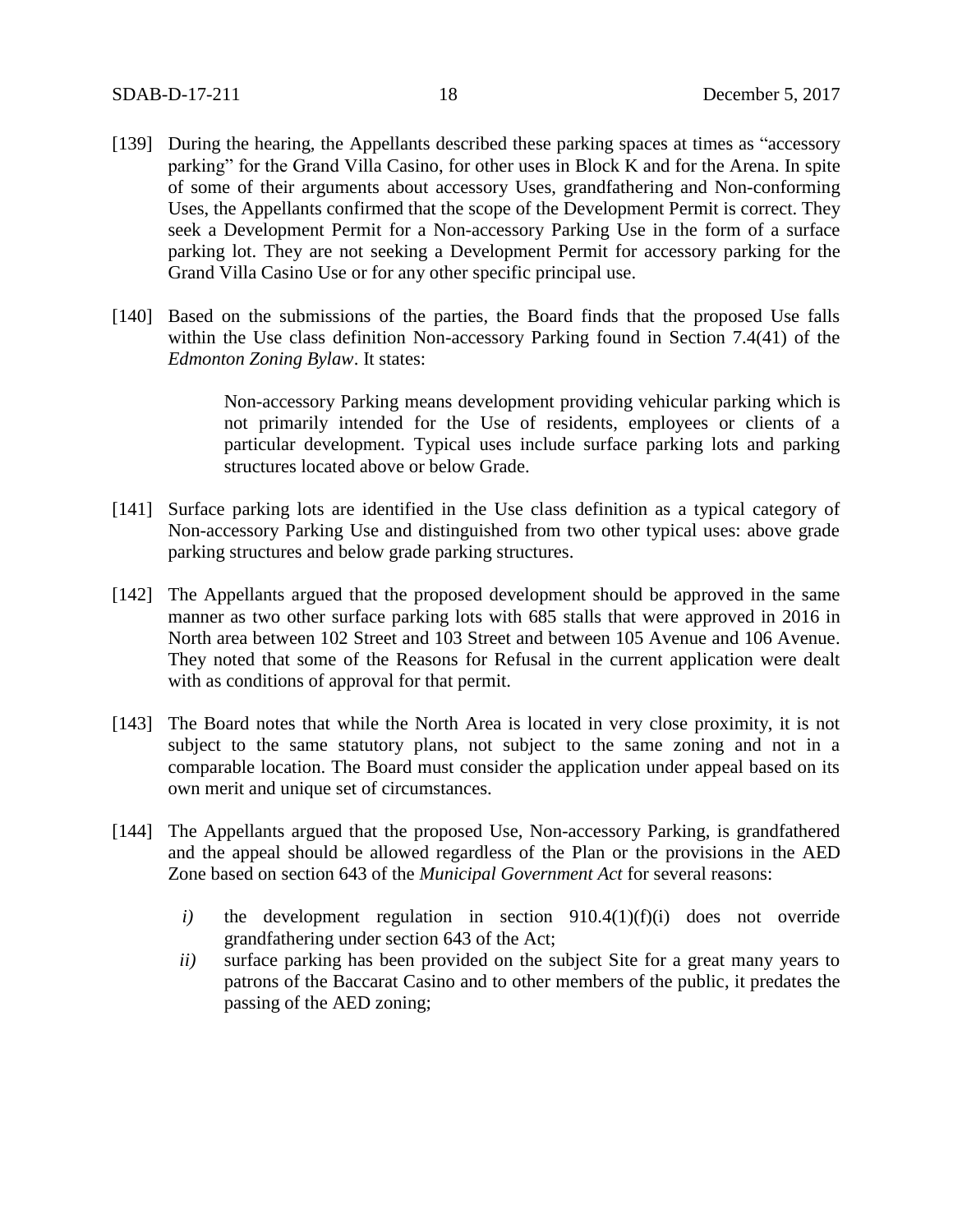- *iii*) the subject Site is within the allowable distance for off-site accessory parking in section 54.2(2)(b) of the Bylaw for the Arena and for Block Kwhich holds the Grand Villa Casino, a community ice rink and the Appellants' administrative offices and parking spaces will be used by individuals connected to those businesses; and
- *iv)* after a brief closure, the Baccarat Casino operations were continued at the Grand Villa Casino by the same management group on the adjacent lot to the west which is located within the allowable distance for off-site accessory parking under section 54.2(2)(b) of the Bylaw and some users of the parking lot might be patrons of the new Grand Villa Casino Use.
- [145] Section 643(1) of the Act deals with Non-conforming uses. It enables the continuance of preexisting uses which do not conform to the provisions of subsequent revisions to the Bylaw, including section  $910.4(1)(f)(i)$ , if certain circumstances are satisfied:

If a development permit has been issued on or before the day on which a land use bylaw or land use amendment bylaw comes into force in a municipality and the bylaw would make the development in respect of which the permit was issued a non-conforming use or non-conforming building, the development permit continues in effect in spite of the coming into force of the bylaw.

- [146] The Board was not provided with any Development Permits for the Baccarat Casino Use, nor for the Grand Villa Casino Use. Neither party presented the Board with a Development Permit of any sort authorizing the ongoing parking Use at the subject Site.
- [147] The Development Officer stated four relevant Development Permits had been issued for the subject Site. Two for demolition of the Baccarat building and two authorizing the Baccarat Casino as the principle Use on the subject Site. The Development Officer believed that the existing parking spaces were most likely authorized pursuant to the two earlier Development Permits issued with respect to the subject Site as part and parcel of the parking requirements for the principle Use of the Site, the Baccarat Casino.
- [148] The Appellants did not dispute the submissions of the Development Officer, they merely stated there was a Development Permit for the Baccarat Casino and it contemplated parking on the subject Site from 25 years ago to the present. The Board notes that in the Development Permit application, the Appellants asked "to develop a Non-Accessory vehicular parking lot on site currently occupied by the old Baccarat casino and its Accessory parking area."
- [149] They did not produce their prior permit, but rather urged the Board to consider the practical situation. They noted that the existing parking spaces behind the Baccarat Casino building were in fact used for many years without restriction by patrons of the Baccarat Casino and by others.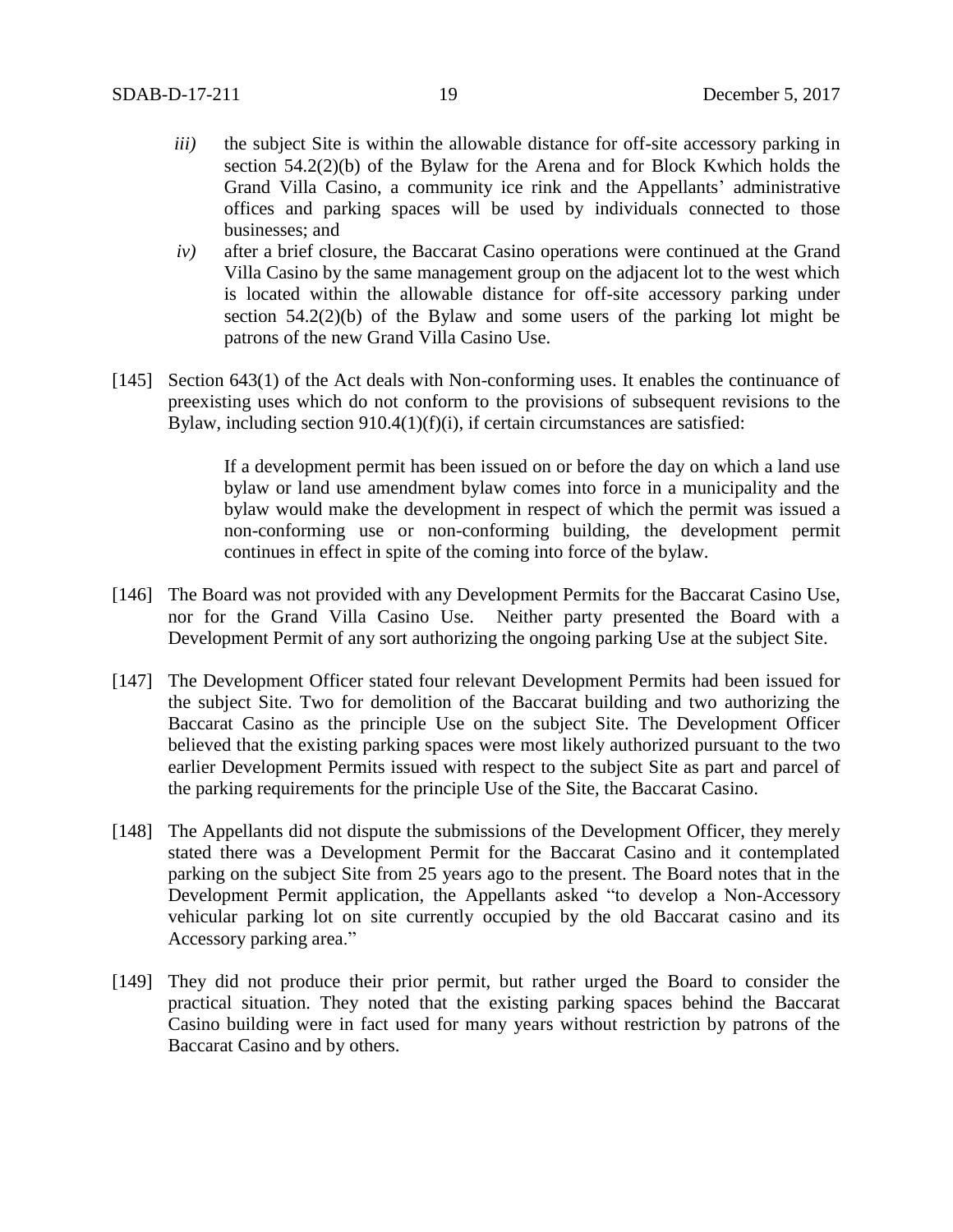- [150] Based on the submissions of the parties and the evidence before it, the Board finds that existing parking spaces on the subject Site were authorized as accessory parking in the normal course under the first Development Permit or 1999 Development Permit to fulfill the parking requirements associated with the Baccarat Casino, the principle Use on the subject Site.
- [151] In *Rogers* v *Buffalo*, 2014 ABCA 107, Justice Berger states "It is not arguable that extant uses of property qualified as "legal non-conforming uses" within the saving provision of section 643 of the MGA" (paragraph 19). Here, then the Appellant's statement that the parking has been by Baccarat patrons and others is insufficient to establish a nonconforming Non-accessory Parking use.
- [152] The Board finds that section 643 does not apply in this case because the Appellant has not provided any evidence of an issued Development Permit authorizing a Non-accessory Parking Use at the subject Site. On this basis, the Board finds that grandfathering of a Non-accessory Parking Use as requested by the Appellant based on section 643 fails.
- [153] The Board considered the other arguments raised by the Appellant and notes:
	- *i)* Section 643 crystallizes a permit holder's rights in the event of a change in Bylaw. The saving provision does not apply if there is a change in Use. No authority was cited for the proposition that a Development Permit authorizing an accessory parking Use could create any legal entitlement to a Development Permit for a different Use, Non-accessory Parking.
	- *ii)* No authority was cited for the proposition that accessory parking previously approved for one principal Use (the closed Baccarat Casino) on a particular Site could migrate to become either Non-accessory Parking to multiple other nearby Uses or to become accessory parking to another development of the same Use class and run by the same operators on an another nearby Site (the Grand Villa Casino). Further, both parties agreed that the 260 underground spaces approved for Block K included parking for the Grand Villa Casino.
	- *iii*) Section 643 also does not apply if a Use is discontinued for six months or more. The Baccarat Casino Use ceased on the subject Site several months prior to the hearing. No authority was cited for the proposition that accessory parking to the original Principle Use for the Baccarat Casino survived the cessation of the Baccarat Casino Use in order to grandfather in a right to a Non-accessory Parking Development Permit based only on the proximity of the new Grand Villa Casino.
		- *iv)* The Development Permit application under appeal seeks to expand the number of parking spaces to cover the entire developable area on the subject Site by constructing 75 to100 new spaces in the portion of the Site currently occupied by the Baccarat Casino building. Even if the existing parking use had been authorized, section 643(4) of the Act provides that a non-conforming use of part of a lot may not be extended or transferred in whole or in part to any other part of the lot.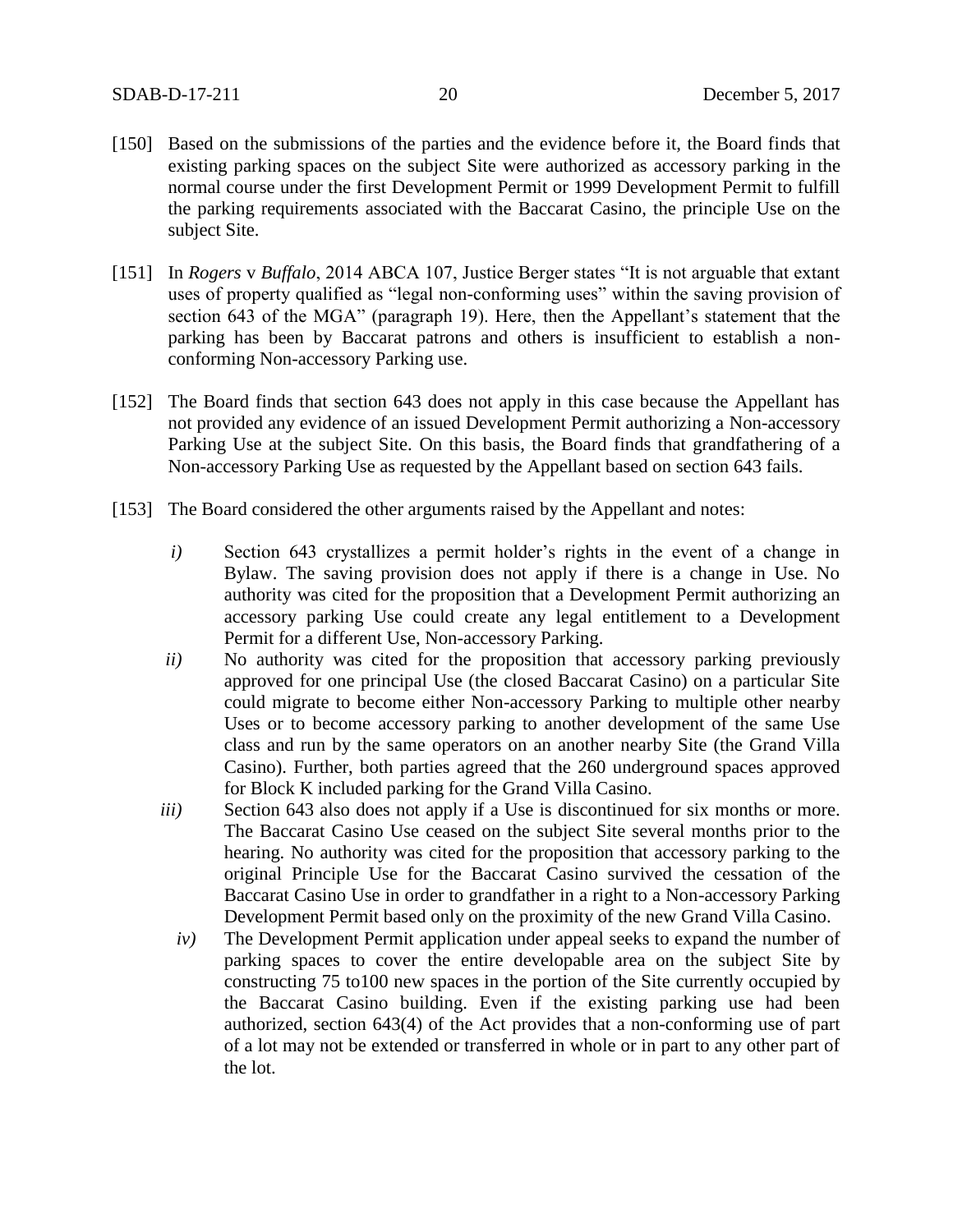- [154] The Board finds no basis to approve the requested Non-accessory Parking Use under section 643 of the Act.
- [155] Next the Board considered several factors in deciding whether a temporary three-year Development Permit to construct a Non-accessory Parking Use in the form of a surface parking lot with 310 parking spaces at the northwest corner of the intersection of 101 Street and 104 Avenue should be issued, including: the Capital City Downtown Plan; the *Edmonton Zoning Bylaw* provisions applicable to the Downtown Special Area and to the AED Zone; the compatibility of the proposed development; and the type, character and intensity of the proposed use, including the limited term of the proposed development.
- [156] The Court of Appeal in *Rossdale Community League (1974)* v *Edmonton (Subdivision and Development appeal Board)* 2009 ABCA 261 provided guidance to the Board in deciding whether a Discretionary Use should be allowed (at para 14): "The object and purpose of a discretionary use is to allow development authority to assess the particular type and character of the use involved, including its intensity and its compatibility with adjacent uses."
- [157] As part of this determination, the Board considered whether the proposed Use is reasonably compatible with the surroundings given the nature and character of current adjacent Uses.
- [158] The Appellants argued that the proposed Use is compatible as the subject Site is surrounded by commercial uses. They noted that previously, surface parking lots were located at all three of the other corners of this intersection. While one of the surface lots has been replaced with a large commercial building, two surface lots remain at the southeast and northeast corners of the intersection of 104 Avenue and 101 Street. The Appellant also indicated that compatibility is not an issue as they own many nearby properties and they favour the development as do other nearby business owners.
- [159] Counsel for the City did not have evidence and did not take issue with compatibility of the development with surrounding Uses in the context of the test for a variance, rather he took issue with compatibility given the legislative provisions in the Plan and Bylaw.
- [160] The Board agrees that the proposed development is compatible in the sense that it is surrounded by commercial uses including two nearby surface parking lots Uses at 104 Avenue and 101 Street. The North Area surface parking lot with 685 vehicular stalls is also located in close proximity across 105 Avenue to the north and northeast of the subject Site. No objections or letters of support were received and no interested parties appeared at the hearing.
- [161] However, the Board notes that the proposed development is not similar to the other new developments such as Edmonton Tower, Block Kand the Arena. In addition, a component of this compatibility is that surrounding developments are surface parking lots, the very type of Non-accessory Parking Use which is discouraged and prohibited under the Plan.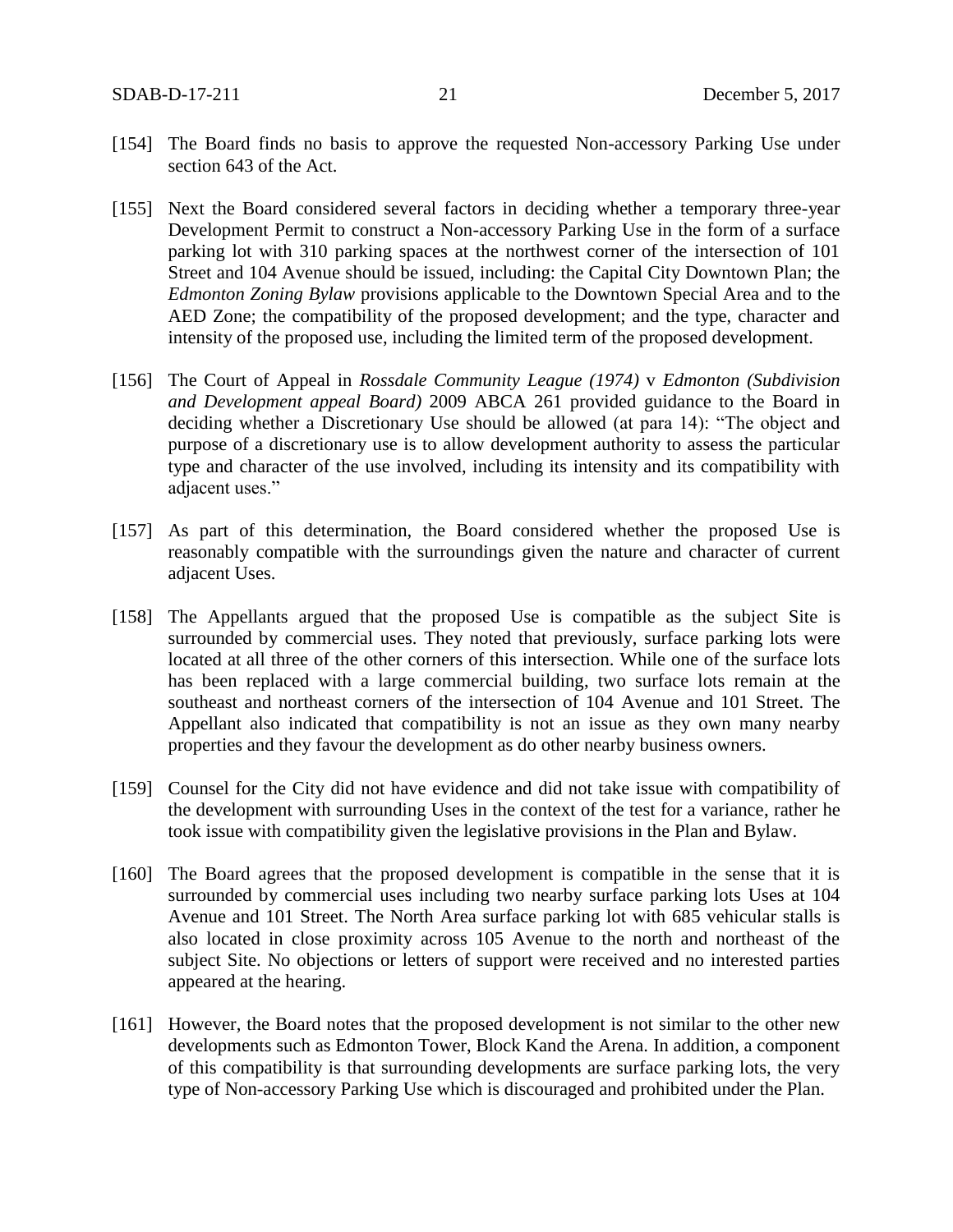In this respect, compatibility with adjacent Uses is in part an indicator that the proposed discretionary should not be approved. In addition, the two nearest surface parking lots fall within other downtown zones and the Board received no information about their legal status. The surface Parking Lots in the North Area were approved in March 2017 and are Direct Control Districts where Council has exercised more control.

- [162] The Board has taken these aspects of compatibility into account in determining whether or not to approve the proposed Discretionary Use.
- [163] Section 687(3) of the Act also provides direction to the Board in making this decision:
	- 687(3) In determining an appeal, the subdivision and development appeal board (a.1) must comply with the land use policies and statutory plans and subject to clause (d), the land use bylaw in effect.
- [164] The Board considered whether the issuance of a temporary 3 year Development Permit to construct a Non-accessory Parking use in the form of a graveled surface parking lot at the north west corner of the intersection of 101 Street and 104 Avenue was within the intention of City Council as expressed in the applicable statutory plan, the Capital City Downtown Plan.
- [165] The Capital City Downtown Plan was adopted by Council in April 2010. The Plan divides the Downtown Special Area into several core areas and then again into smaller sub areas at which level the planning is focused. The subject Site falls within Sub Area 3b of the Station Lands which are located in the Commercial–Cultural Core of the Downtown Area just east of the Arena and Block K. Sub Area 3b includes three blocks of land located between 101 Street and 104 Street and between 104 Avenue and 105 Avenue containing the Arena, Block K and the subject Site.
- [166] The Plan lists the general goals and vision for the Commercial-Cultural Core and then sets out provisions specific to the Station Lands Sub Area 3 at pages 163 - 165. The Development Intent for Sub Area 3 is stated at page 163:

The Station Lands Area is to be developed as a neighbourhood with mixed-use, high-density commercial, residential, institutional and major potential sports and entertainment neighbourhood uses. Redevelopment will be compatible with development in adjacent neighbourhoods, contribute to a high quality public environment and be supportive of existing and future transit developments.

[167] The Board again recognizes that the proposed development is in part compatible with existing neighbouring uses, and also that part of this compatibility comes from the fact that many of the nearby developments are surface parking lots, not permanently redeveloped properties. The Board finds that the proposed Non-accessory Parking Use is contrary to the development intent of this area as it will not contribute to a high quality public environment, nor support existing and future transit developments.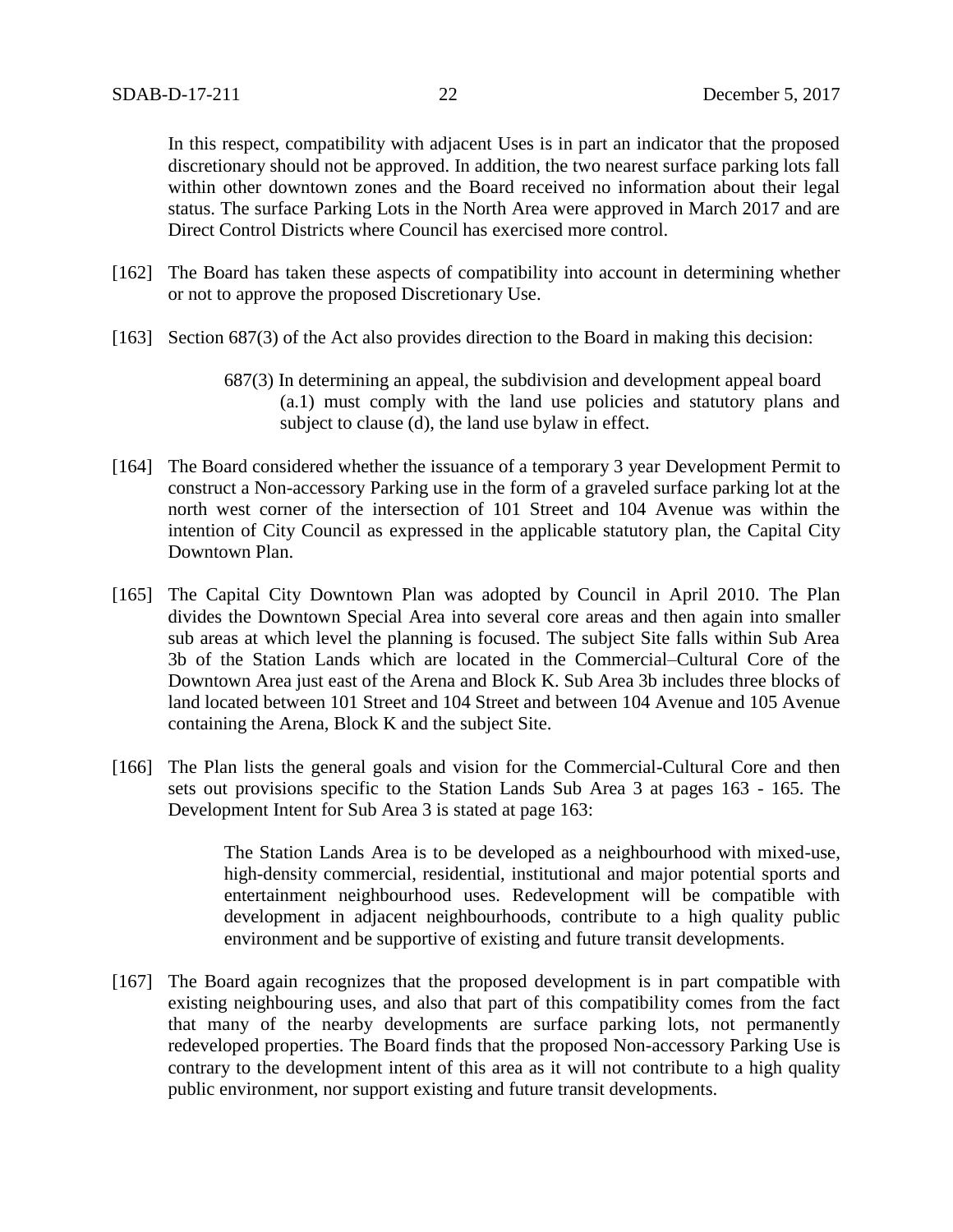[168] The Land Use and Development Policies for the Station Lands are set out at page 164/165:

#### **CC 3.1 Intensification of Land Uses in the Station Lands**

Encourage the intensification of land uses in the Station Lands Area in the form of mixed-use developments. The primary focus of development will be on commercial office space and entertainment uses supported by street level retail and services.

#### **CC 3.2 Mixed-use High Density Uses (Area 'A')**

Encourage the redevelopment of Station Lands "Area A" to focus on quality high density mixed-use development, comprised primarily of high intensity office, major entertainment, cultural and institutional uses and pedestrian-oriented commercial uses along abutting arterials.

#### **CC 3.3 Transit Supportive, Medium to High Density uses (Area 'B')**

Encourage and support transit supportive developments reflecting a mix of medium to high density commercial, institutional and residential uses in Station Lands "Area B". Provide for a transition of development from high to medium density.

#### **CC 3.4 Station Lands Site Planning and Design**

To further strengthen the urban character, quality and development concepts for the Station Lands, site planning and design shall ensure that:

o Streetwalls will be highly transparent and articulated at ground level and the 2nd storey to reflect a high level of pedestrian interaction.

o No surface parking or above grade parkades will be allowed to front onto adjacent streets and avenues.

o The north-south view corridors shall be maintained to reflect the Downtown grid street pattern. This may be provided in the form of a street, linear park or pedestrian walkway.

o Development adjacent to 105 Avenue shall complement and be compatible with the design of the Downtown North Edge area.

#### **CC 3.5 Potential for a Sports and Entertainment District**

Support the development of a Sports and Entertainment District in the Downtown located on lands within the Station Lands Area (Sub Area 3b), and on part of the Commercial Core (Sub Area 1) north of 103 Avenue and west of 102 Street. Work with applicants to ensure the overall impact of a large facility on the public realm is positive. Apply the following planning and urban design principles in the review and approval process for proposed development within the Sports and Entertainment District: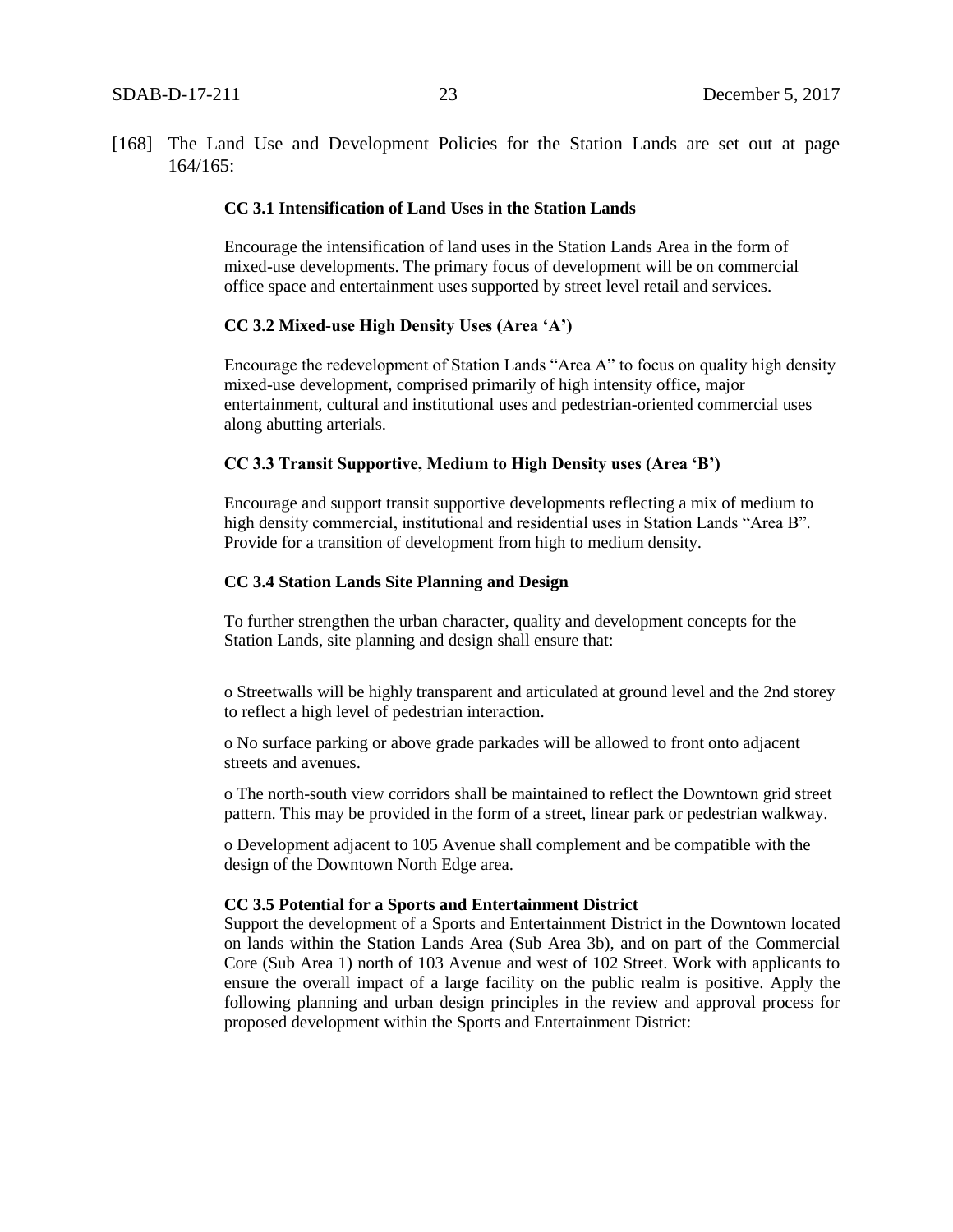#### **Planning and Urban Design Principles for a Sports and Entertainment District**

**1. Design** The design of development within this district should be of outstanding merit, and make a significant contribution to the cityscape as landmark buildings, and could include animated lighting and signage. **2. Open Space A** significant, publicly accessible exterior open space should be provided at grade level as part of the development to provide a vibrant focal point in the precinct. **3. Pedestrian Routes** Development should be designed to maximize pedestrian activity on the streets. Direct and safe pedestrian routes should be provided from buildings to major destinations in surrounding areas, including public transit facilities. Pedestrian connections should be provided at grade across and through development located south of 104 Avenue. **4. Design for Edmonton's** Development should be designed to minimize adverse **Climate** environmental impacts on open spaces and adjacent streets, create positive exterior microclimates, and provide weather protection. **5. Parking and Loading** The majority of parking should be provided underground. Some parking may be provided in above ground structures if screened at upper levels and wrapped with active space at ground level. Loading areas should be fully screened or enclosed. Building service and vehicular access should be located to minimize conflicts with pedestrian traffic and sized to minimize discontinuity of street walls. **6. Retail and Restaurants** Retail, restaurant, and entertainment uses should be focused along 102 and 103 Streets and should address the street with primary entrances. **7. Major Streets** The design of development should support the existing and planned street network and Public Realm Plan and reinforce the prominence of 101 Street as a major Gateway and 104 Avenue as a Grand Boulevard.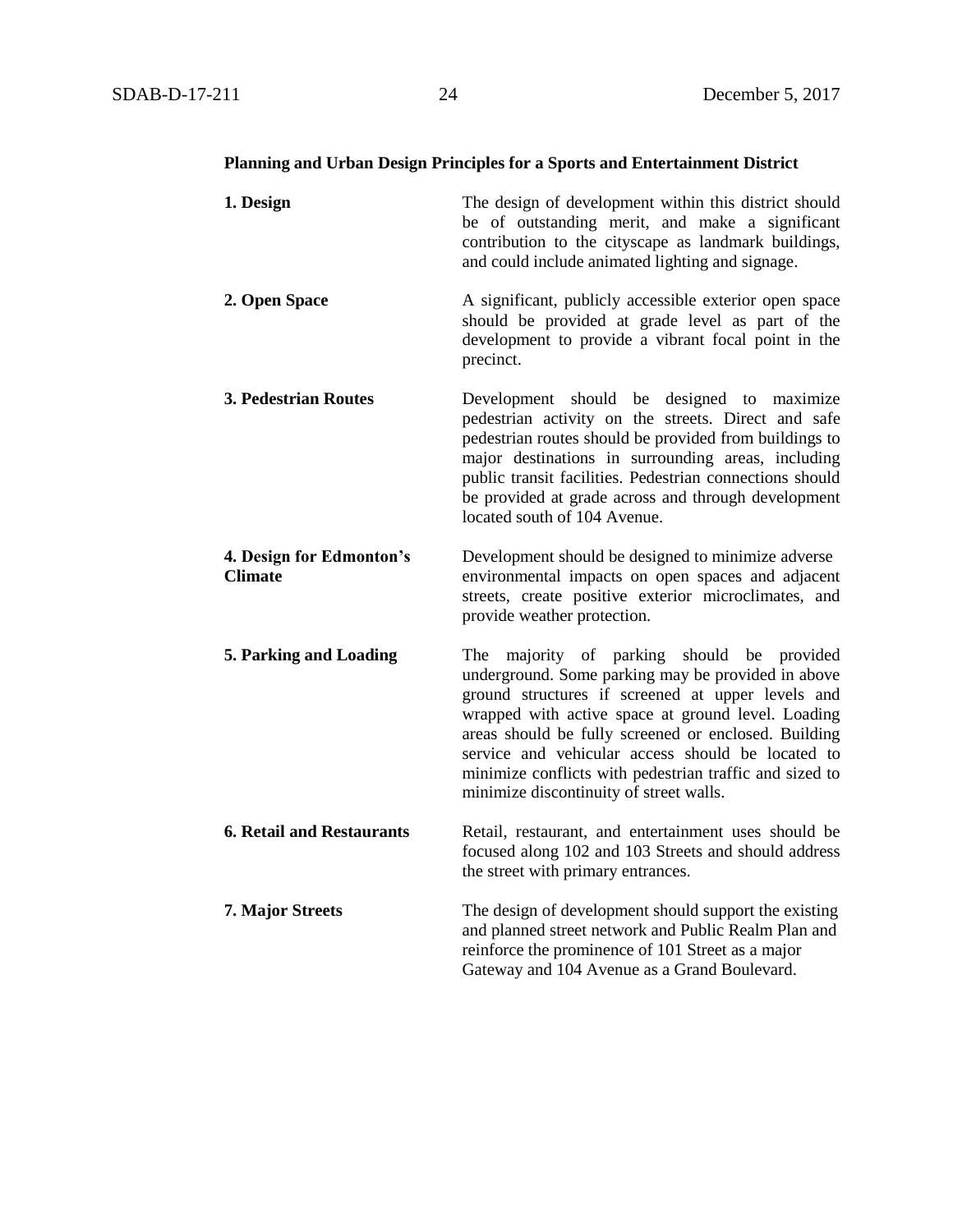| 8. Streetscape        | Development frontages should have a high level of<br>visual and functional permeability, and a human scale<br>at street level. Massive blank walls are to be avoided. |
|-----------------------|-----------------------------------------------------------------------------------------------------------------------------------------------------------------------|
| 9. Sustainable Design | Development should strive to achieve a high standard<br>of sustainability as promoted through such programs<br>as LEED®, Built Green, and BOMA Best.                  |

- [169] The Board finds that the proposed surface parking lot located in the centre of the downtown AED Zone in close proximity to an LRT station and bus routes is not a transit supportive development as described in CC 3.3.
- [170] Section CC 3.4 prohibits surface parking and above ground parkades which front onto adjacent streets and avenues. The Appellant argued that the prohibition in CC 3.4 did not apply as the Planning Achievement Award Submission he submitted, states that the Plan only forbids "new surface parking lots" and the proposed development is not new, it simply adds between 75 to 100 new parking spaces resulting in a new total of 310 spaces which is deminimus.
- [171] The Board notes that CC 3.4 of the Plan does not include the word "new," and finds that the prohibition is not necessarily restricted to new surface parking lots. Further, even if it were so restricted, the Board finds that the proposed development is a new surface parking lot because:
	- *i)* The scope of application specifies this proposed development is not merely a request for continuation of the existing parking area - 75 to 100 new parking spaces out of a total of 310 spaces are proposed to be added immediately adjacent to 101 street and 104 Avenue replacing an existing building, this is a material increase and a significant proportion of the total number of spaces.
	- *ii)* As the Baccarat Casino will be demolished, the proposed surface parking lot will become the new principal Use of the subject Site and occupy the entire developable portion of the Site area. There will no longer be any buildings on the subject Site. The surface parking lot will come as close as allowed to the adjacent streets along portions of the front and side lot lines where parking spaces did not previously exist.
	- *iii*) The development will change the streetscape. Currently the Baccarat Casino Building fronts onto 104 Avenue and flanks a portion of 101 Street providing separation and screening of the parking area from the two Grand Avenues, with the proposed development this will be lost and the parking lot and the North Area parking lot will be more visible.
	- *iv)* According to Transportation, with this added capacity new entrances must be constructed for the parking lot connecting it with 102 Street and 105 Avenue.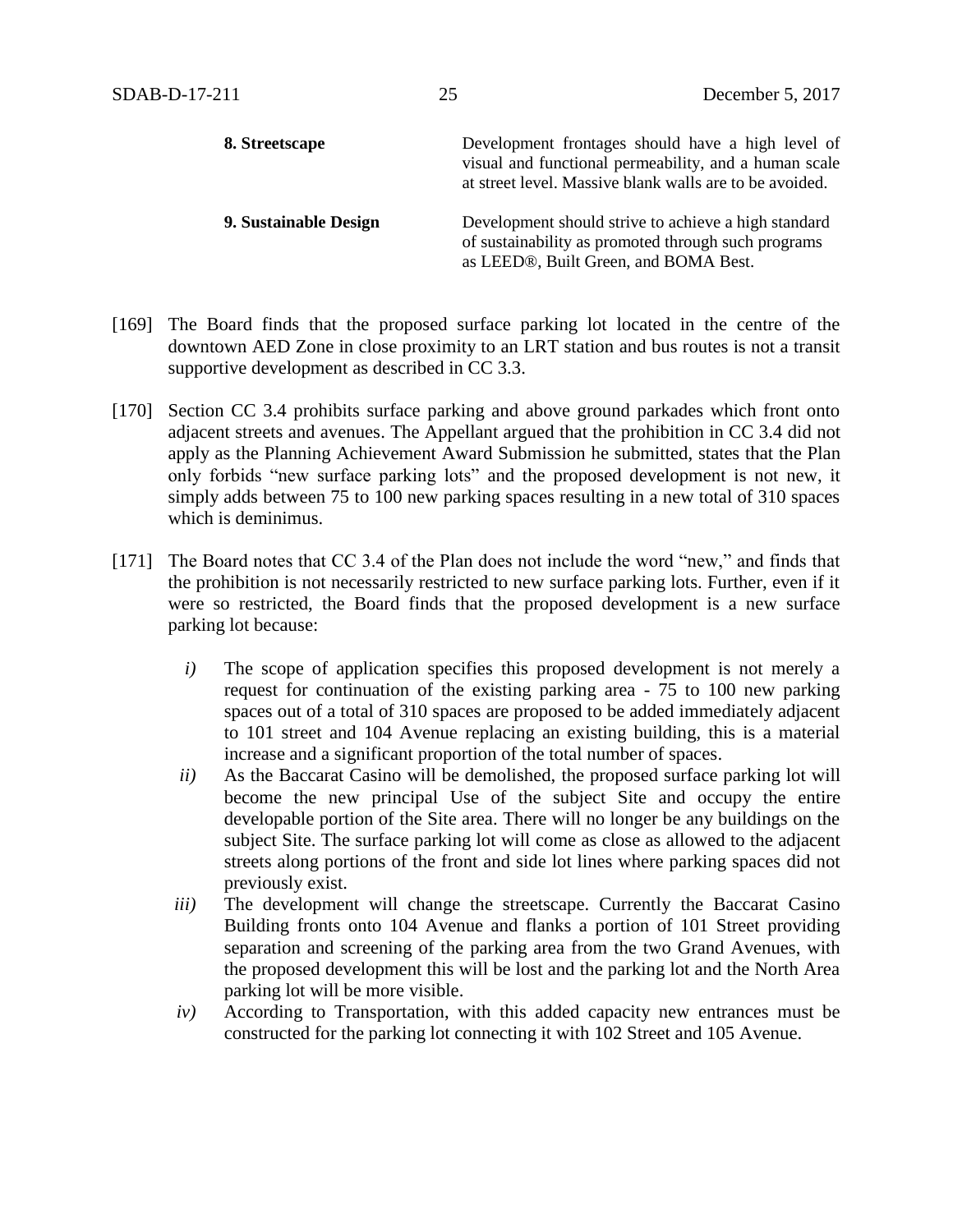- *v)* As the Board was presented with no evidence of an existing Development Permit for a Non-accessory Parking Use, the application involves a change in Use on the Site.
- [172] The Board finds that the proposed Non-accessory Parking Use, a surface parking lot located adjacent to both 104 Avenue and 101 Street, is expressly prohibited by CC 3.4 based on the planning consideration of further strengthening the urban character, quality and development concepts of the Station Lands. According to this policy, this specific typical type of Non-accessory Parking Use (surface parking lot) is not allowed at this exact location.
- [173] In CC 3.5, the Plan directs that specified planning and urban design principles are to be applied in the review and approval process for proposed development within the Sports and Entertainment District. This supports the Development Authority's contention that the Plan should be applied permit by permit as the redevelopment takes shape. The Board finds that the proposed development is not consistent with CC 3.5, nor will it promote the specified principles for: 1. Design, 2. Open Spaces, 5. Parking and Loading; or 7. Major Streets.
- [174] The prohibition in CC 3.4 on surface parking lots is reinforced in CC 3.5 Principle 5: Parking and Loading. The proposed development is not consistent with CC 3.5 because it is not underground, nor is it in an above ground structure (the two other typical Nonaccessory Parking Uses identified in section 7.4(41)). The stamped refused plans also fail to identify loading areas, screening or enclosures. The surface parking lot does meet all required setbacks. It does not meet the minimum required number of trees or other landscaping requirements which provide screening, nor is it wrapped with active space as required. The Board notes that the Appellants also sought a waiver of the requirements in the Bylaw that setbacks improve the public realm and may include, among other amenities, appropriate seating areas, distinctive paving materials, fountains or public art.
- [175] The subject Site fronts onto 104 Avenue and is adjacent to 101 Street. Both of these roadways are identified as Grand Avenues in Figure 27 of the Plan. The Vision for Grand Avenues is discussed throughout the Plan. At page 104, the Plan states in part that Grand Avenues are to be tree lined and associated with sidewalks and amenities and with buildings that address the street with formal entrances and support activities that add animation. The Board notes that per the stamped refused plans, the development incorporates some trees, but does little else consistent with the vision for Grand Avenues. Contrary to this general vision, the graveled surface parking lot requires variances to development regulations concerning hardsurfacing, landscaping, landscaping islands, and lacks any amenities in the required building setbacks such as public furniture or fountains (a requirement which the Board notes has also been specifically included in the AED Zone regulations to achieve this objective of the Plan).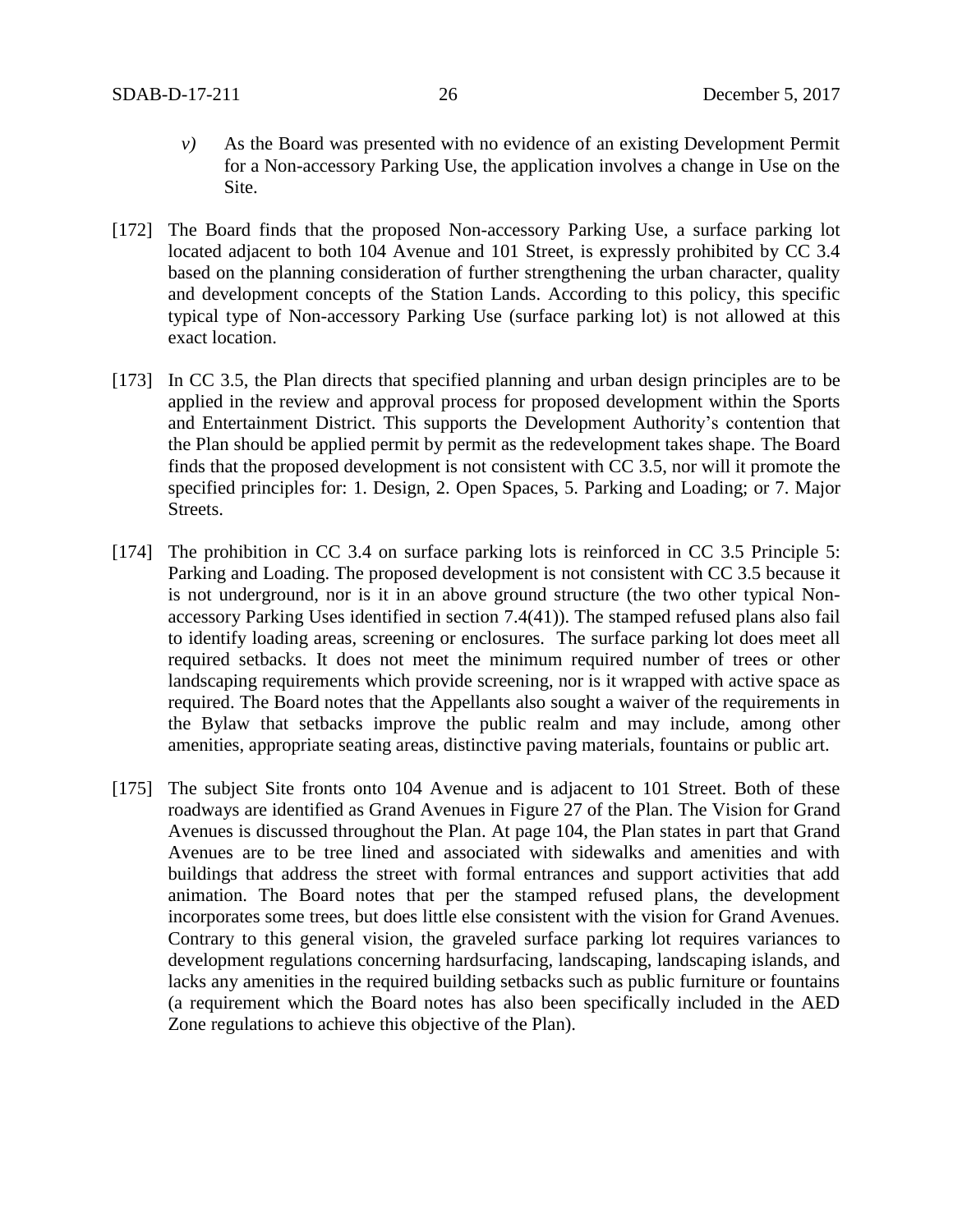- [176] Similarly, Policy 9.3 at page 97 of the Plan calls for excellence in street, park and open space design and public realm plans for Grand Avenues. The proposed development is contrary to this objective.
- [177] Several sections of the Plan deal with parking in the Downtown Area and surface parking lots in particular:
	- *i)* At page 20, the Plan notes that within the Warehouse Campus Neighbourhood, "a large number of vacant properties and surface parking lots together represent a tremendous potential for development."
	- *ii*) Under the heading Challenges at page 31, the Plan states: "A great downtown cannot be auto-dominated. Edmonton is moving the right direction but more needs to be done. Centrally located surface parking is abundant…"
	- *iii)* At page 32 under the heading "Land Speculation" the Plan elaborates:

Several potential development sites have been lying vacant, or used as graveled surface parking lot for up to 30 years, since the first of Alberta's economic downturns in the early 1980s. Many of the sites have been used as "holding properties", with owners holding onto expectations, or speculating that they will eventually be able to build a major high-rise project.

Since the 1980s, the City has tried to stimulate development through maintaining very high densities throughout the Downtown and minimizing barriers to development. In the late 1990's, the city sponsored a housing incentive program and this helped stimulate a surge in residential growth in all areas of the Downtown.

Despite very high-density zoning, or perhaps because of this favourable zoning, surface parking lots are the dominant presence in large portions of the Warehouse Campus Neighbourhood. The abundance of these lots breaks up the urban fabric and seriously detracts from the vibrancy of this western portion of the Downtown.

This plan suggests a number of initiatives that will make development more attractive to property owners than land speculation.

[178] While the proposed graveled surface parking lot is not located in the Warehouse Campus area, the rationale is still relevant. Removing the only building on the subject Site and adding 75-100 stalls to construct a 310 stall surface parking lot on the subject Site located in between the two surface lots at the intersection of 104 Avenue and 101 Street and 685 space surface lot in the North Area, is contrary to the intent of the Plan. According to the Plan, surface lots like the proposed development break up the urban fabric and seriously take away from vibrancy which is a key component of the AED Zone and of Grand Avenues. In this sense, the proposed development is contrary to the Plan. The Board also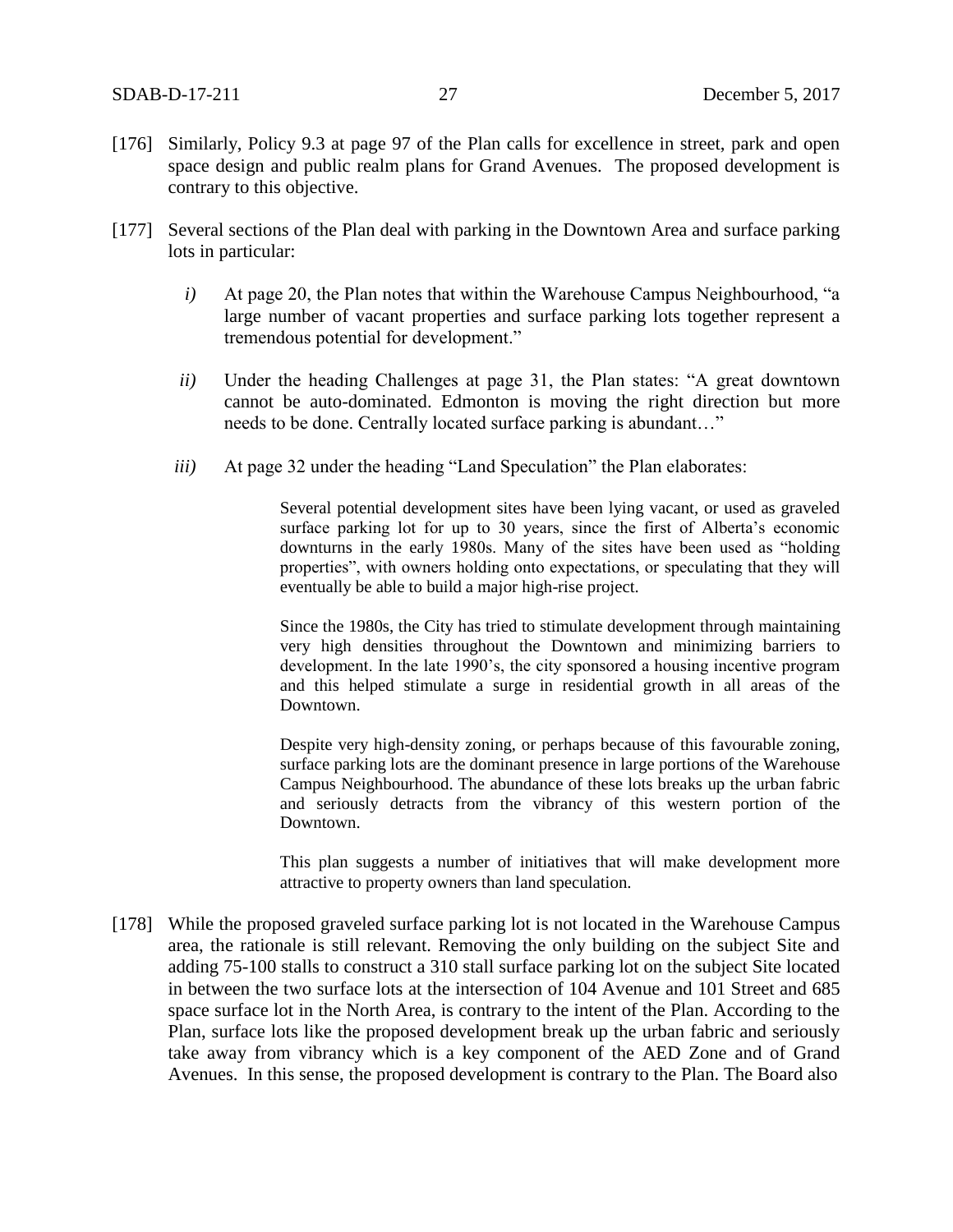notes that this portion of the Plan also identifies a planning reason also cited by Counsel for the City about why both vacant lots and gravel surface lots Uses are not desired – speculation may deter or delay development in alignment with the Plan.

- [179] Other policies which address parking more generally and also the goal of managing the supply of parking in the Downtown are set out in the Plan at page 152:
	- *i)* Policy 18.3 proposes Reduced Parking Provisions and Maximum Parking Limits. It states:" "Enhance the livability of the Downtown and the viability of alternative travel modes by reducing the supply of off-street parking spaces required by the Zoning Bylaw for both residential and commercial developments, and by setting maximum limits of the supply of parking spaces. Additionally, ensure that Zoning Bylaw required parking provisions are a mixture of long-term (up to allday) and short-term(two hour) parking."
	- *ii*) Policy 18.4 advocates for innovative solutions including shared parking and off site parking, cash in lieu, and reduction of minimum parking requirements. Policy18.4 does not go so far as to prohibit Non-accessory Parking.
	- *iii*) Policy 18.6 calls for the establishment of high quality, pedestrian–scale street wall facades for new parking structures, improved signage, lighting and pedestrian features in and around parkades.
- [180] The proposed development adds to the supply of off-street parking spaces. It is not a structure, it is a graveled surface lot. The proposed development is contrary to these policies.
- [181] Policy 14.2 of the Plan supports development that encourages the use of alternative travel modes that connect the Downtown to other parts of the City. As previously noted, the proposed development is not transit supportive and it is contrary to this policy.
- [182] A timeline for the implementation of the various components of the Plan is also provided. The Board notes that in the implementation portion of the Plan (at page 210) key actions for downtown parking are intended to begin immediately (within 1-2 years) including Policy 18.3 for Reduced Parking Provisions and Policy 18.6 for Parking Facility Design, the Plan states they are to be implemented by regulation. The Board notes these objectives were achieved by regulations added to sections 54 and 910 of the Bylaw in 2011.
- [183] In sum, the Board finds that the proposed Non-accessory Parking Use, in the form of a graveled surface parking lot, is prohibited at the proposed location adjacent to 104 Avenue and 101 Street by CC 3.4 of the applicable statutory plan. Several other sections of the Plan indicate that surface parking lots like the proposed development are inconsistent and do not comply with many of the other stated objectives and goals with respect to parking, design, parking facility design, public spaces, transit and Grand Avenues. The proposed surface parking lot is not part of the vibrant downtown redevelopment envisioned for the subject Site.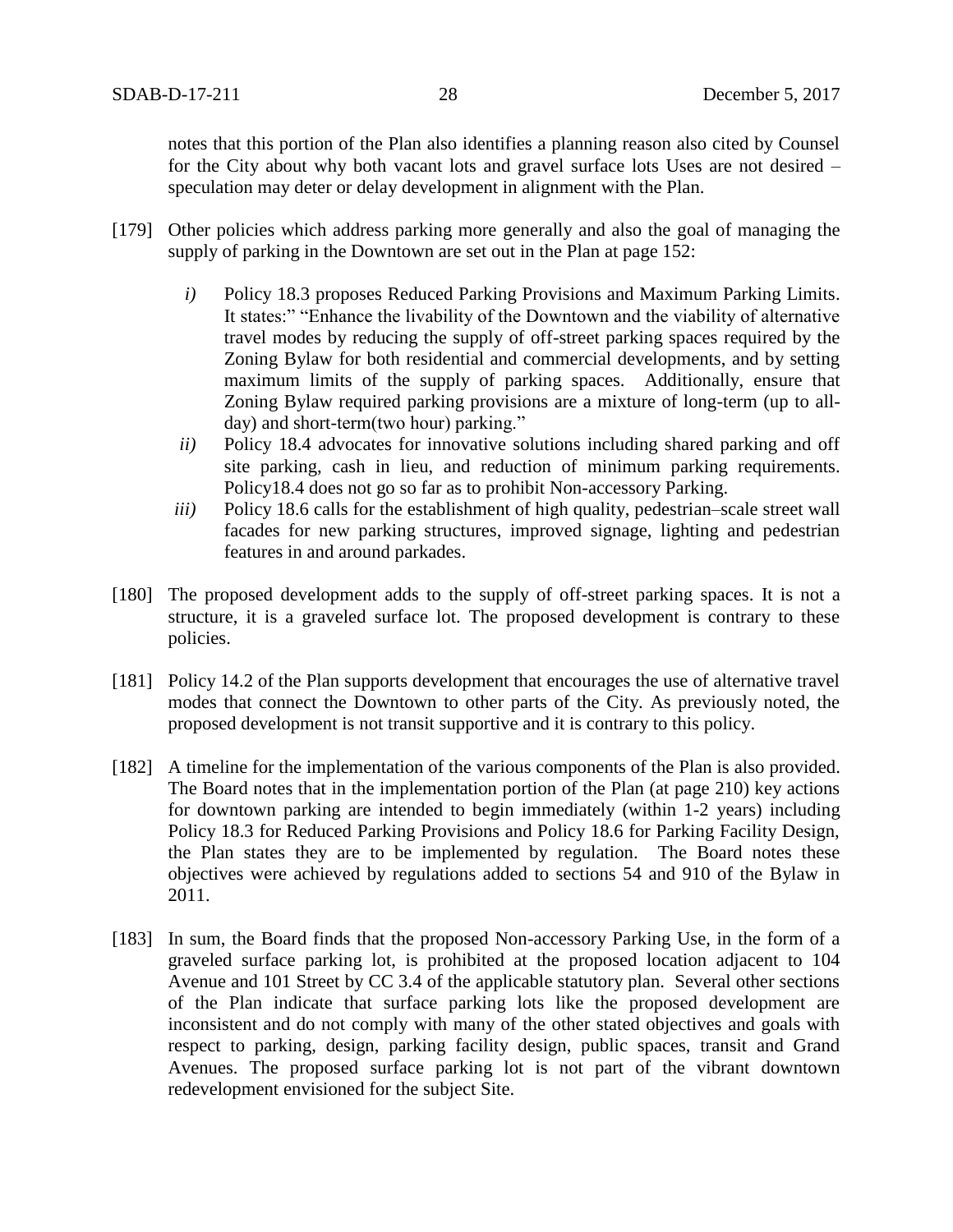- [184] The Board has taken account of this finding in determining whether or not to approve the proposed Discretionary Use.
- [185] This is not a situation where an area redevelopment plan has been developed and applied to standard pre-existing zones. The Plan and the applicable provisions of the Bylaw are very current. The provisions of the Downtown Special Areas and the AED Zone were passed in 2010 and 2011 in concert with the Plan and drafted specifically to implement and reinforce the goals and policies of the Plan.
- [186] The General Purpose of the AED Zone is found in Section 910.12(1):

The purpose of this Zone is to provide for a vibrant mixed-Use district that will accommodate a multi-purpose sports and entertainment complex complemented by a variety of entertainment, retail, service, office, institutional and Residential Uses that will strengthen the Downtown Core as a regional destination point. The area will be characterized by an accessible, pedestrian-friendly street environment, innovative signage, iconic architecture and exceptional urban design to create a strong sense of place in the Downtown Core and an exciting new image for Edmonton.

- [187] The Board finds that a gravel surface parking lot is not consistent with this general purpose.
- [188] Non-accessory Parking is a listed as a Discretionary Use in section 910.12(3)(1) of the AED Zone.
- [189] Section 910.4(1) applies across all sub areas within the Downtown Special Area and it states in part:

(f)Surface Parking Lots:

(i) No surface parking shall be allowed, other than accessory parking that is located at the rear of a building and is accessed from the abutting alley;.....

- [190] This regulation effectively prohibits one typical type of Non-accessory Parking Use throughout the AED Zone: Non-Accessory surface parking lots.
- [191] This regulation also restricts accessory surface parking lots. The Board notes that even if the Appellants had applied for off-site accessory parking, the proposed parking lot on the subject Site would be prohibited as it is not located at the rear of a building, nor is it accessed from the abutting alley according to the stamped refused plans.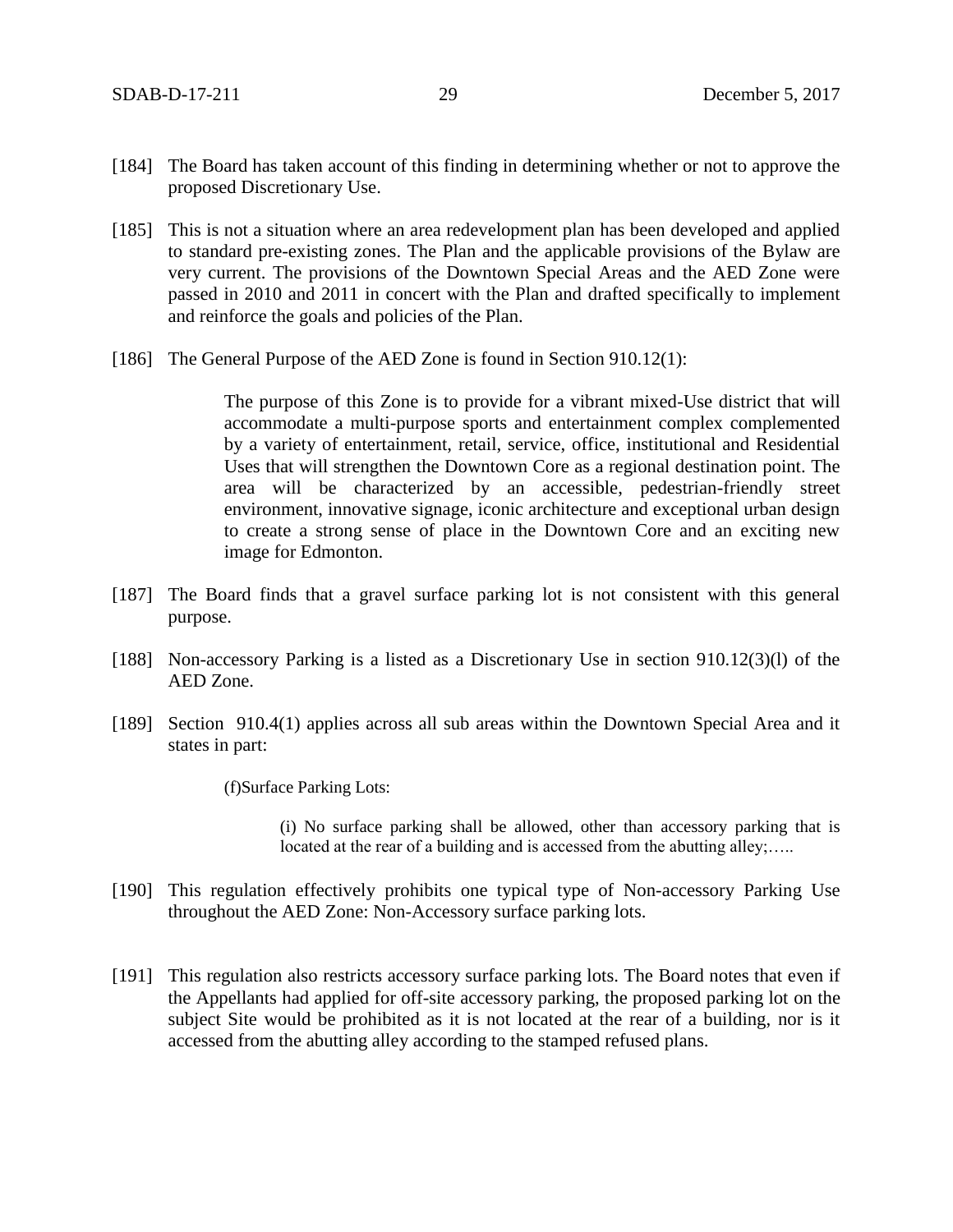- [192] This development regulation complements and reinforces the prohibition in the Plan which states "No surface parking or above grade parkades will be allowed to front onto adjacent streets and avenues."
- [193] The Board recognizes that the Plan and Bylaw should be read in context, purposively and where possible, harmoniously. This is particularly appropriate where the zoning has been contemporaneously customized for an area within the Plan. As noted by both parties, the Court of Appeal in *McCauley* has indicated that in true cases of direct conflict, the Bylaw as the operative regulatory document may override the Plan. While Board's discretion about whether to approve the Discretionary Use cannot be unilaterally ousted by a prohibition in the Plan, the intent of Council as stated in the Plan remains very relevant to the determination about whether or not to allow a Discretionary Use.
- [194] The Board finds that the provisions of the Plan and the Bylaw can be read harmoniously. In this instance, there is no conflict. Neither the Bylaw, nor the Plan prohibits all forms of Non-accessory Parking. Both the Bylaw and the Plan prohibit surface parking lot developments in particular.
- [195] The proposed development is prohibited by the Plan because it is a surface lot and it is located adjacent to two Grand Avenues, 104 Avenue and 101 Street. The proposed development is prohibited by the Bylaw because it is not an accessory Parking Use, it is not located at the rear of a building and it is not accessed from the abutting alley. The proposed surface lot runs afoul of the prohibitions in both the applicable land use bylaw and the statutory plan.
- [196] The Appellants pointed out section 910.4(1) of the Bylaw is a development regulation which can be waived pursuant to the variance powers in Section 687(3)(d). They argue that a variance is appropriate here because neighbouring property owners are supportive of the proposed development and it is temporary, does not change historical use of the property, improves the Site, and is compatible with surrounding uses.
- [197] Again, on this point, Counsel for the City does not take issue with compatibility of the development with surrounding commercial uses in the context of the test for a variance under section 687(3)(d). Their objection is that this is not an appropriate use for the subject Site period. They argued the decision about considering the Discretionary Use in the first place turns on the Bylaw, the Plan and the Board's residual discretion to apply general planning principles all of which in this case demonstrate that this particular Discretionary Use should not be approved at this particular location.
- [198] While the proposed Use is compatible with surrounding commercial uses, a significant component of that compatibility is that four surrounding developments are themselves surface parking lots. Surface parking lots are the specific built form of Non-accessory Parking Use which the Plan prohibits at this particular location. As noted in the Plan, surface parking lots break up the urban fabric and seriously detract from the vibrancy of the downtown area.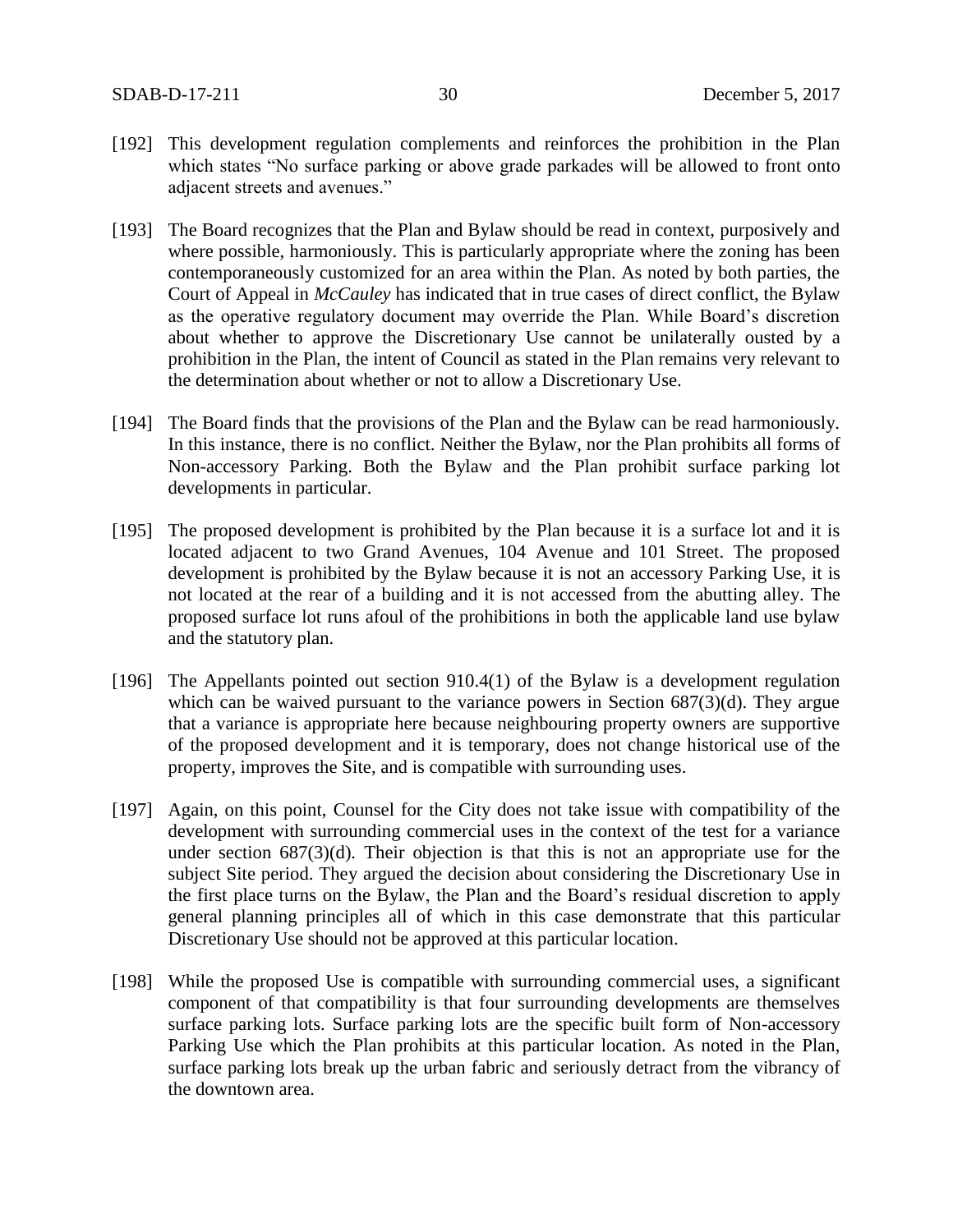With the demolition of the Baccarat building, four distinct visually connected surface parking lots will exist in the centre of this downtown area. Further the proposed development is not compatible in any visual sense with the new permanent redevelopments which also surround the Site to the east, south and west. In this case, compatibility with adjacent Uses is in part an indicator that the proposed Discretionary Use should not be approved.

- [199] The Board has taken these findings concerning the applicable provisions of the Bylaw and the Plan into account in making its determination about whether or not to approve the proposed Discretionary Use.
- [200] Finally, the Board considered whether the appeal should be allowed given that the proposed development is temporary – more specifically because the approval is being sought for a three year term from the date of issuance and is expected to terminate in early 2021.
- [201] While the parties strongly disagreed on this issue, neither party provided supportive material for their position.
- [202] The Appellant advanced several arguments to support the issuance of the Development Permit on the basis that the Non-accessory Parking Use was limited to three years.
- [203] First, the Appellant argued that while a permanent Non-accessory Parking Use would be inconsistent with or prohibited by the Plan, the proposed temporary Non-accessory Parking Use should be allowed because the wording employed throughout the Plan shows it is aspirational, future oriented, phased and flexible. The Plan is meant to be achieved by 2025, Council intended that its policies address the completion of permanent redevelopment, the policies are not meant to apply to temporary interim uses such as the proposed development during the course of wider construction.
- [204] Counsel for the City disagreed, arguing that the Plan speaks from the present, not the future, it is implemented one Development Permit decision at a time. Each time an application is received after the Plan is passed, the City must consider whether it furthers the objectives of the Plan or diverges from them.
- [205] The Board agrees the policies are aspirational; however, the Board disagrees with the Appellants about the applicability of the policies in the Plan. Absent contrary direction, Plans begin to take effect on and must be considered from the time they are passed.
- [206] One purpose of the plan is to "Provide up-to-date policies and competitive strategies for a stronger Downtown, to guide development for the next 10 to 15 years." (at page 1)
- [207] Similarly, CC 3.5 of the Plan applies to developments in the AED Zone and lists principles to be applied "in the review and approval process for proposed development within the Sports and Entertainment District".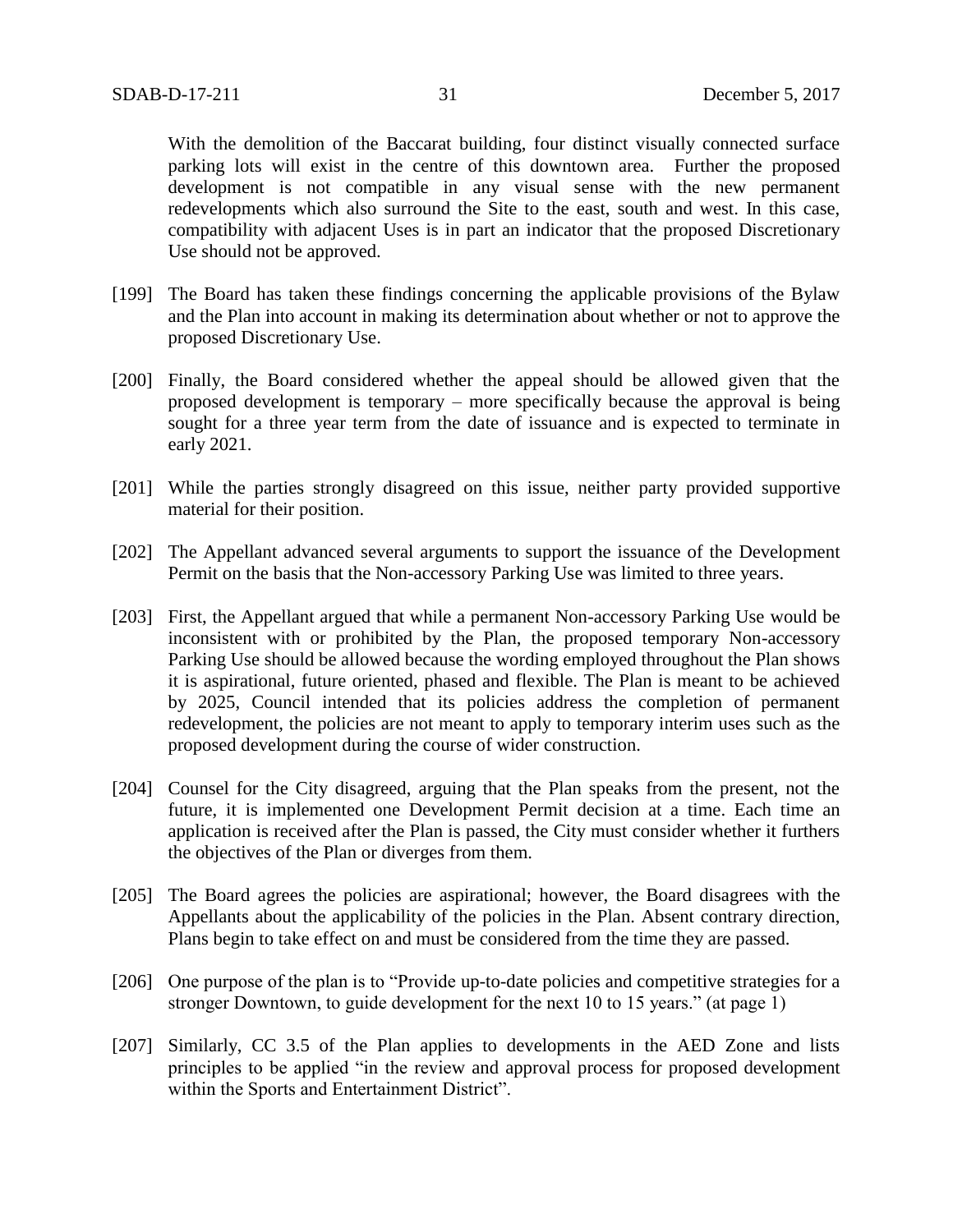- [208] Section 910.12(4) of the Bylaw is also of note, it states that "The Development Officer shall ensure that new developments and major renovations reflect the Urban Design Policies of the Capital City Downtown Plan and the following Regulations. Where a conflict arises, the AED zoning regulations shall prevail."
- [209] There is no suggestion in these provisions that they do not apply to applications for temporary Uses that cease prior to 2025. The Board finds that the three year term of the Development Permit does not alone operate to exempt the development from scrutiny pursuant to the policies and prohibitions in the Plan in determining whether a Development Permit for a Non-accessory Parking Use should be approved.
- [210] While the three year term does not in and of itself create an exemption to the Plan, the temporary nature of the development remains an important factor to consider deciding whether the proposed Discretionary Use should be allowed.
- [211] The Appellants argued that City Council adopted a Plan and a Bylaw that restricts surface parking only if allowing it means that there is no incentive to redevelop the land. Here they argued a temporary three year permit should be issued because as the developer responsible for many of the permanent redevelopments in the area, the Appellants believe a higher use will be found for their Site and they do not intend for it to become a perpetual temporary surface parking lot.
- [212] The Board has not given significant weight to this argument because the Appellants also candidly stated that: currently no higher Use exists; it is unknown when one will arise; and the Appellants cannot guarantee a timeline, nor that they will not apply to extend the term of the permit in three years time. In addition, the Board notes that like all Development Permits, this one if issued will run with the land. Therefore, the Board has focused more on the evidence about whether the particular temporary development under appeal is likely to hinder or help achieve the objectives of this specific Plan than the stated intentions of or other projects undertaken by the Appellant.
- [213] The Appellants argued that as the surface parking lot will be used in part by workers constructing nearby permanent redevelopments, it helps to meet interim parking pressures and therefore facilitates the goals of the Plan.
- [214] The Appellants gave a brief general outline of some of the major projects that are currently underway or anticipated to begin shortly as well as the approved parking spaces on the North Area. No evidence was presented by either party about the impact of 310 parking spaces on the construction schedule for approved permanent developments within the Plan area.
- [215] While the Appellants indicated that their primary drivers were the accommodation of workers during the construction and financial considerations, they nonetheless sought an unfettered public access Non-accessory Parking Use to allow anyone to use the lot during all hours, including for Arena events.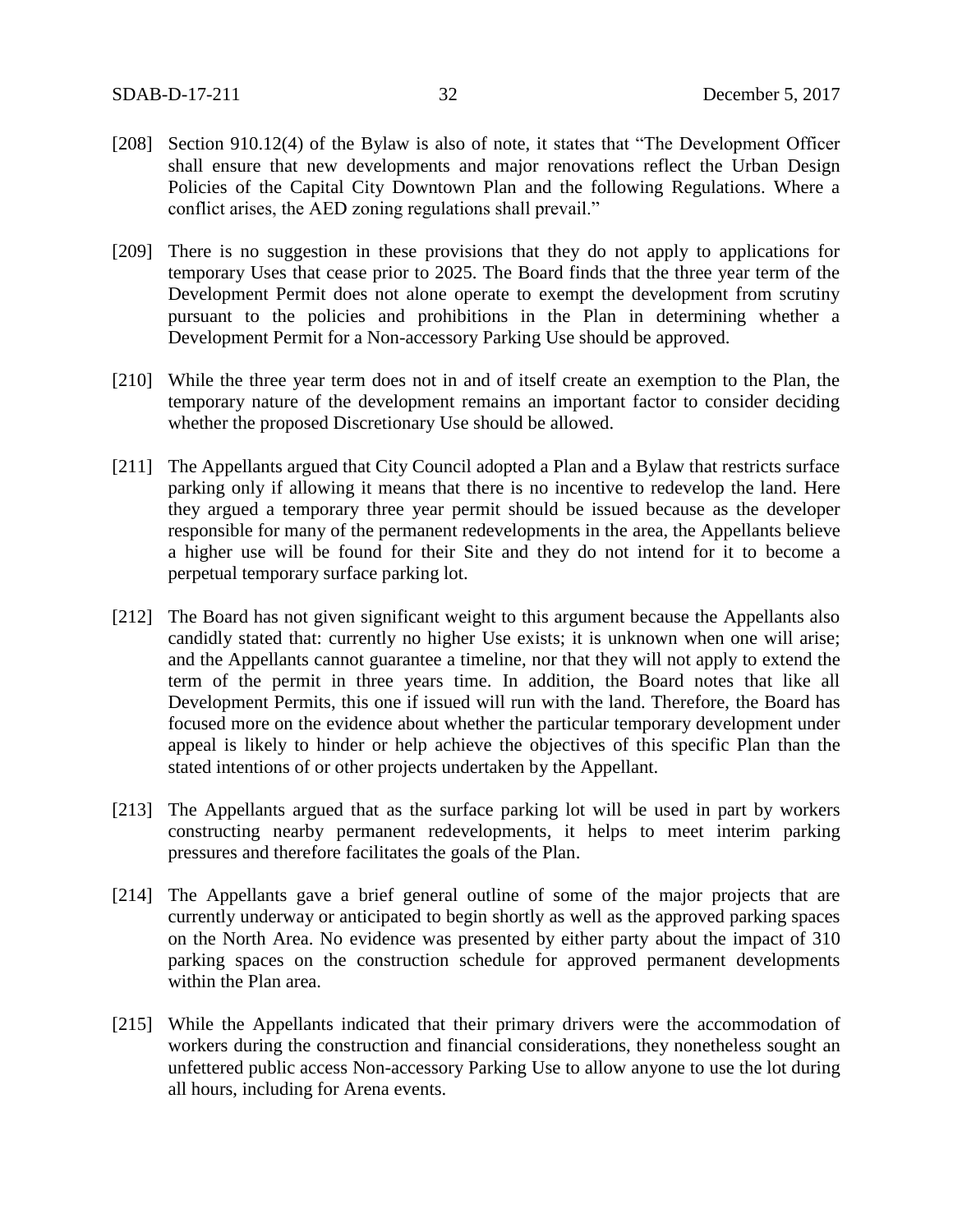The Appellants were not amenable to the imposition of any conditions limiting access to the proposed development to construction workers or limiting the hours of operation. They recognize the spaces will be in demand by patrons and employees of nearby developments and arena attendees.

- [216] The Board recognizes that approving the Non-accessory Parking Use, a surface lot with 310 stalls for unrestricted public use with no conditions on hours of operation, may have a positive impact in terms of providing convenient parking to construction workers. In this sense, the development may further the goals of the Plan. Without restrictions on access, the Board also notes that the workers and the public will compete and pay for these spaces thereby reducing the positive impacts cited by the Appellants.
- [217] The Board also notes that revenue will fulfill the Appellants' goal of recouping costs and making a profit, but this aspect also gives rise to the very planning problem identified by the City at the hearing and in the Plan. In this sense, approving the development will reduce the incentive to redevelop the subject Site in a manner consistent with the Plan for the next three years and also potentially for a longer term.
- [218] In the absence of evidence about the likely impact of 310 potentially available stalls on construction or about the relative significance of total revenue generated by the surface parking use, it is difficult for the Board to assess whether the availability of 310 stalls which are open to construction workers will make a material impact with respect to the subject Site and whether this impact will be offset by the disincentive created by the income from public parking unrelated to the redevelopment effort.
- [219] The Appellants argued that approving the Permit for the proposed surface parking lot is preferable to a vacant lot or leaving the empty Baccarat building on the subject Site for the next three years as it is an aesthetic improvement and provides revenue. Even if this were true, the Board cannot ignore the intentions of Council as stated in the Plan and the Bylaw.
- [220] The City argued that refusing the Permit and leaving the Appellants with an empty lot which does not generate income is preferable because refusal increases incentive to bring the subject Site closer to the vision of the Plan as soon as possible. Issuance will certainly delay the vision by the 3 year period during which the gravel surface lot development in the centre of the AED zone can generate significant income thereby reducing the incentive to undertake permanent redevelopments in compliance with the Plan during the term and thereafter.
- [221] The parties disagreed about whether a three year permit would generate sufficient income to be a material disincentive to development in the longer term. The Appellant said no, the City said yes. Neither party provided evidence. In the absence of evidence, it is difficult to quantify the impact of allowing the development and whether or not the revenue received from the lot will delay or discourage development as contemplated by the Plan.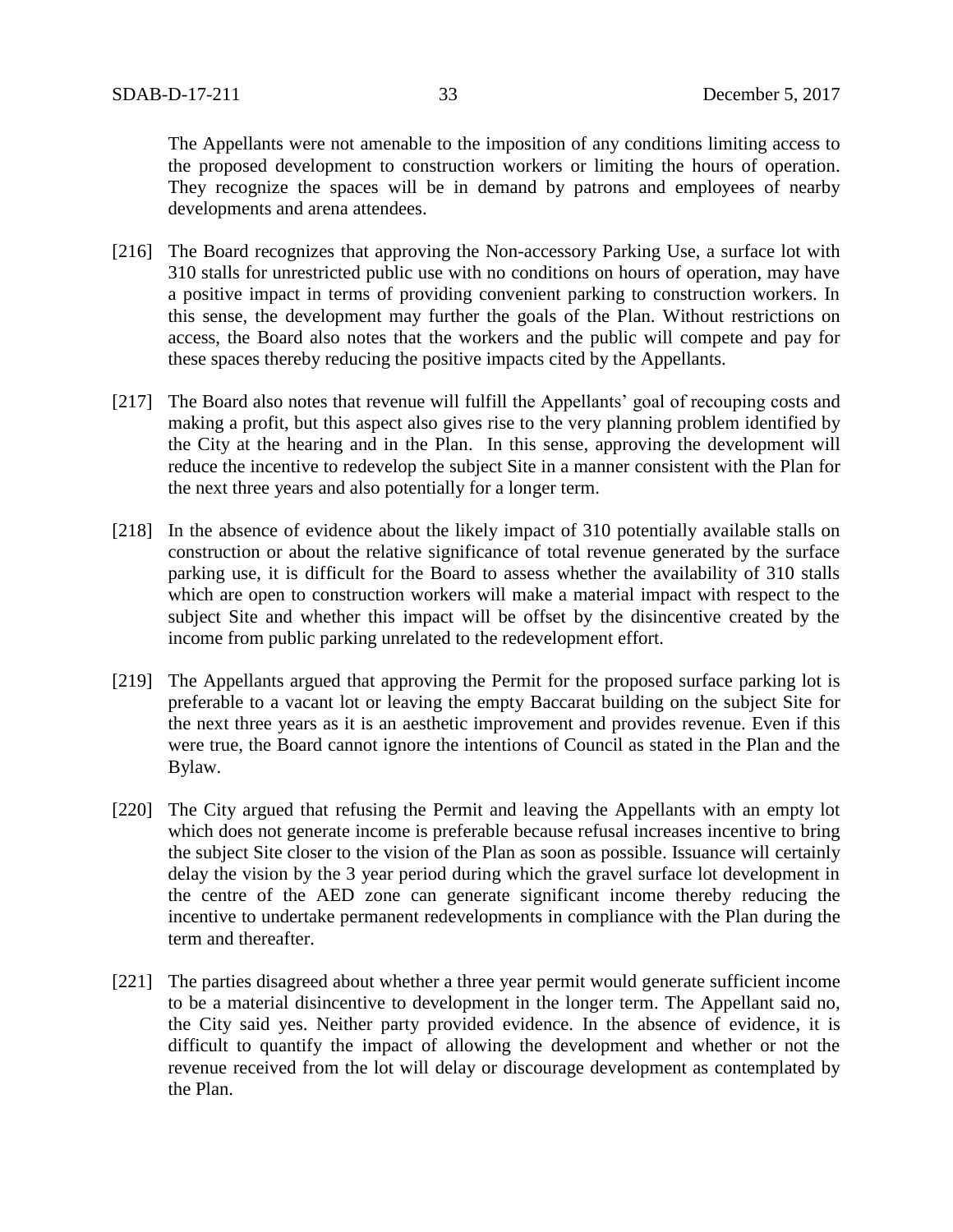- [222] In the absence of persuasive evidence, the Board looked to the Plan for guidance. The Board notes that the Plan identifies both vacant lots and a surface parking lots as undesirable. Both detract from vibrancy and both break the fabric of the surroundings. According to the Plan, surface parking lots also create disincentives to development as demonstrated by past experience they can and have led to speculative land holding.
- [223] The Plan was passed in April 2010, the Downtown Special Areas regulations were passed in December 2010 and the provisions of the AED Zone were passed in January 2011. The Bylaw provisions were created in conjunction with the Plan to guide development for the next ten to fifteen years and implement the ambitious vision within an ambitious timeframe.
- [224] The three year permit application is being made late in 2017, seven years into the Plan. As noted by the Appellant, under the terms of the Plan, redevelopment was envisioned to have occurred and created a vibrant downtown area, particularly in the AED Zone, by 2025.
- [225] The Board finds that while the proposed Development Permit is for a three year term, approving it at this stage of the Plan based on the refused submitted Plans will authorize a development contrary to the goals of the Plan in the short term and may also create a disincentive to development and thereby may delay permanent redevelopment efforts beyond the timeframe intended by City Council.
- [226] Finally, the Board has also considered that the temporary nature of the proposed development is the very characteristic which has been cited as the specific rationale by the City and the Appellants to waive and vary other development regulations which were enacted to achieve the planning objectives and vision of the plan for this Site.
- [227] The stamped refused plans show that the surface lot: is deficient by 21 trees; graveled, not hard surfaced; does not identify storm water drainage and storage facilities; provides no disabled parking spaces; and, provides no landscaped islands. The stamped refused plans also fail to provide any structures in the building setback contrary to Section  $910.12(5)(c)(ii)$  which requires that building setbacks areas in the AED Zone shall improve the public realm and may include, among other amenities, appropriate seating areas, distinctive materials, fountains or public art.
- [228] The Board notes again the strong interconnectedness and significance of the Plan because in considering this variance, the Development Officer is specifically directed in Section 910.12(4) of the Bylaw to "ensure that new developments and major renovations reflect the Urban Design Policies of the Capital City Downtown Plan and the following Regulations. Where a conflict arises, the AED zoning regulations shall prevail."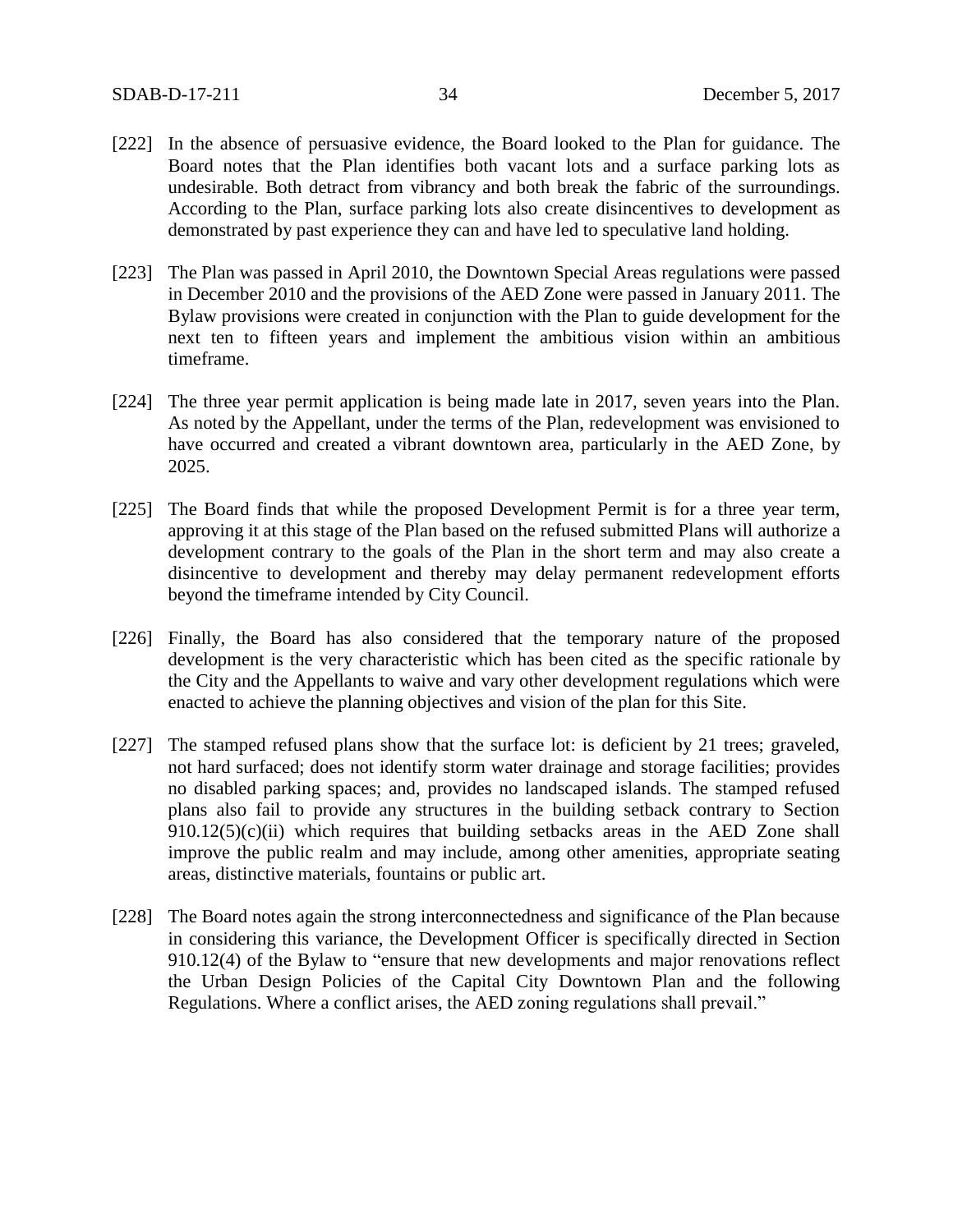- [229] In this respect the fact that the proposed development is for only for a three year term represents a further step back from achieving the goals of the Plan in a most prominent location in the AED Zone at the intersection of two Grande Avenues beside the centerpiece Arena.
- [230] In summary, the Board is unable to conclude that the three year limited term of the development alleviates the planning reasons set out in the Plan and carried into the Bylaw which suggests this is not an appropriate Discretionary Use.
- [231] The Board has taken this into consideration in determining whether or not to approve the proposed Discretionary Use
- [232] In conclusion, the Board finds that the proposed development was not within the intentions of Council for the subject Site and will not further the objectives of the Capital City Downton Plan. The Board finds that there are valid planning reasons articulated in the Plan and reinforced by the complementary provisions of the *Edmonton Zoning Bylaw*  to refuse this application and deny this particular type of Non-accessory Parking Use in the built form of a 310 space, graveled surface parking lot at this particular location abutting two Grand Avenues in the centre of the AED Zone for a three year term.
- [233] For the reasons above after considering the provisions of the Plan and Bylaw, the nature, intensity, character compatibility and location of the development and the temporary 3 year term of the permit, the Board declines to approve this Discretionary Use.

KChinian s)

Ms. K. Cherniawsky, Presiding Officer Subdivision and Development Appeal Board

Board Members in Attendance Mr. P. Jones; Ms. S. LaPerle; Mr. R. Hachigian; Ms. M. McCallum

CC: City of Edmonton, Sustainable Development, Attn: Ms. C. Louie / Mr. H. Luke / Mr. J. Young / Mr. C. Fremmerlid / Mr. S. Lee Dentons Canada LLP, Attn: Mr. K. Wakefield Katz Group, Attn: Mr. N. Dubois Katz Group, Attn: Mr. G. Armstrong City of Edmonton Law Branch, Attn: Mr. M. Gunther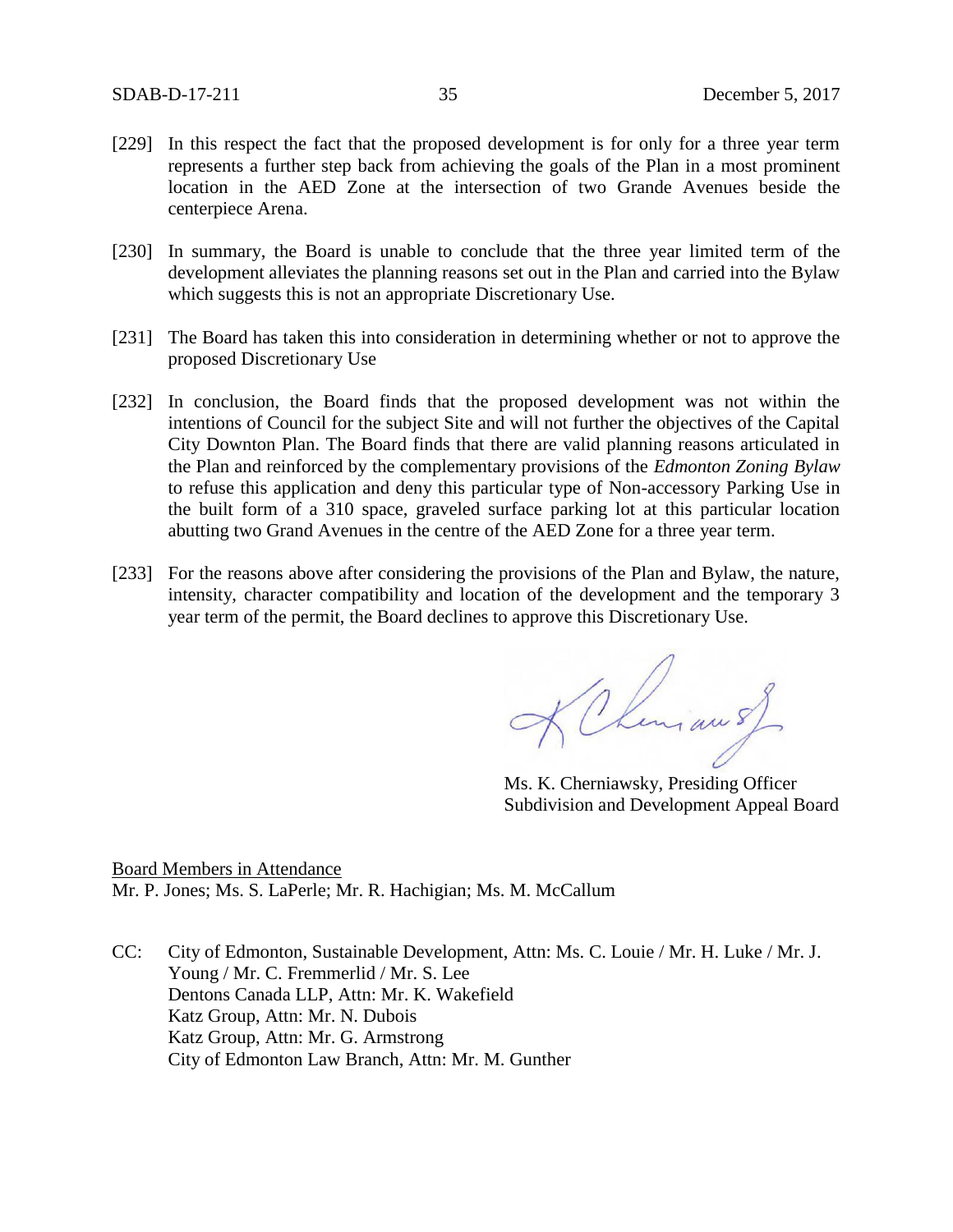# **Important Information for the Applicant/Appellant**

- 1. This decision may be appealed to the Alberta Court of Appeal on a question of law or jurisdiction under Section 688 of the *Municipal Government Act*, RSA 2000, c M-26. If the Subdivision and Development Appeal Board is served with notice of an application for leave to appeal its decision, such notice shall operate to suspend the Development Permit.
- 2. When a decision on a Development Permit application has been rendered by the Subdivision and Development Appeal Board, the enforcement of that decision is carried out by the Sustainable Development Department, located on the 2nd Floor, Edmonton Tower, 10111 – 104 Avenue NW, Edmonton, AB T5J 0J4.

*NOTE: The City of Edmonton does not conduct independent environmental checks of land within the City. If you are concerned about the stability of this property for any purpose, you should conduct your own tests and reviews. The City of Edmonton, when issuing a Development Permit, makes no representations and offers no warranties as to the suitability of the property for any purpose or as to the presence or absence of any environmental contaminants on the property.*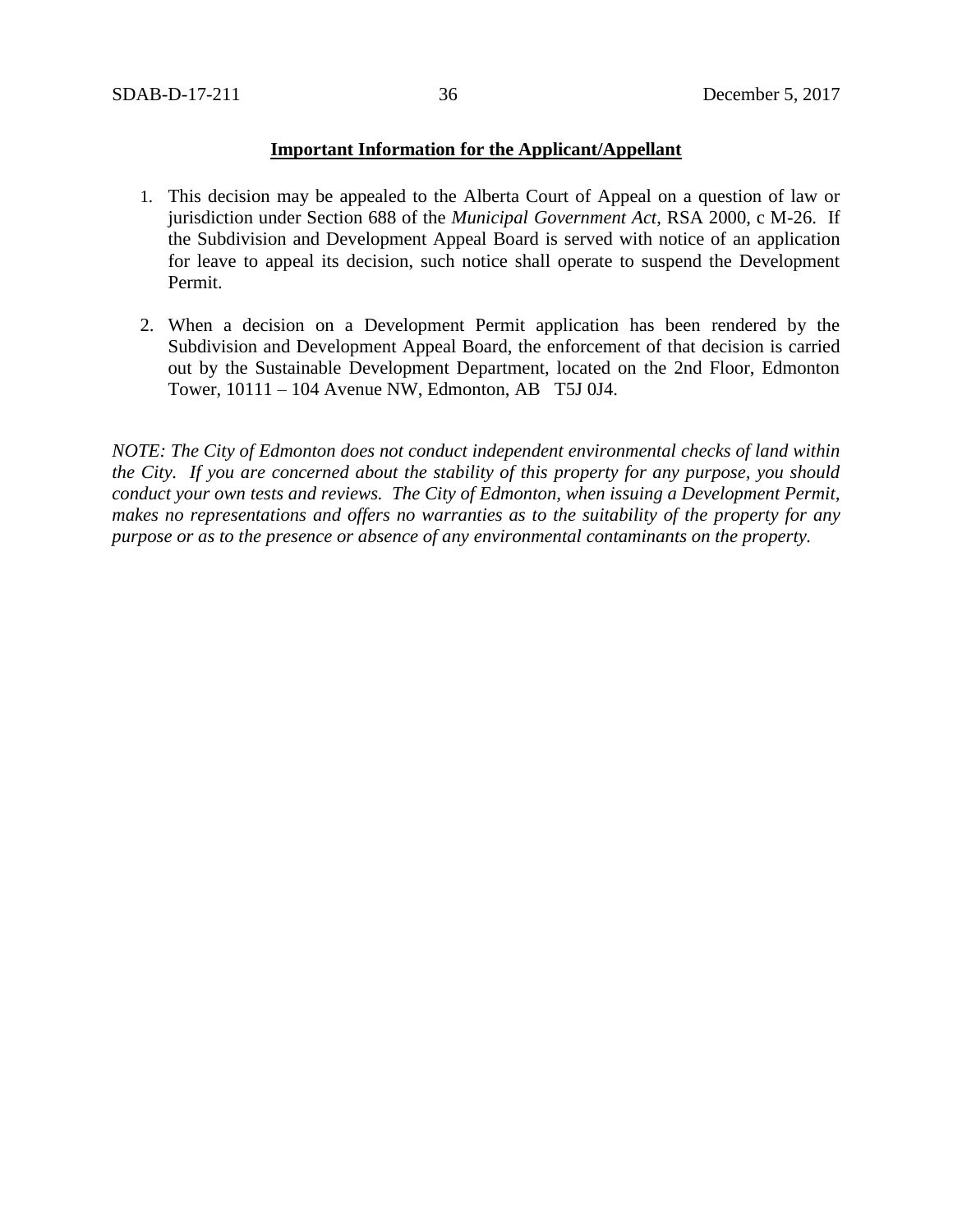

Date: November 23, 2017 Project Number: 258883492-001 File Number: SDAB-D-17-209

# **Notice of Decision**

[1] On November 8, 2017, the Subdivision and Development Appeal Board (the "Board") heard an appeal that was filed on **October 13, 2017**. The appeal concerned the decision of the Development Authority, issued on October 11, 2017, to refuse the following development:

# **Construct a Health Services and Convenience Retail building and to demolish existing 2 houses and 1 detached garage**

- [2] The subject property is on Plan 1307P Blk 3 Lots 1-2, located at 11809 68 Street NW and Plan 1307P Blk 3 Lots 2-3, located at 11809 - 68 Street NW, within the RA7 Low Rise Apartment Zone. The Medium Scale Residential Infill Overlay and the Montrose / Santa Rosa Area Redevelopment Plan apply to the subject property.
- [3] The following documents were received prior to the hearing and form part of the record:
	- Copy of the Development Permit application with attachments, proposed plans, and the refused Development Permit;
	- The Development Officer's written submissions; and
	- The Appellant's written submissions.
- [4] The following exhibits were presented during the hearing and form part of the record:
	- $\bullet$  Exhibit A Photographs of the area submitted by the Appellant.
	- Exhibit B Copy of a revised Landscaped Plan submitted by the Appellant.

# **Preliminary Matters**

- [5] At the outset of the appeal hearing, the Presiding Officer confirmed with the parties in attendance that there was no opposition to the composition of the panel.
- [6] The Presiding Officer outlined how the hearing would be conducted, including the order of appearance of parties, and no opposition was noted.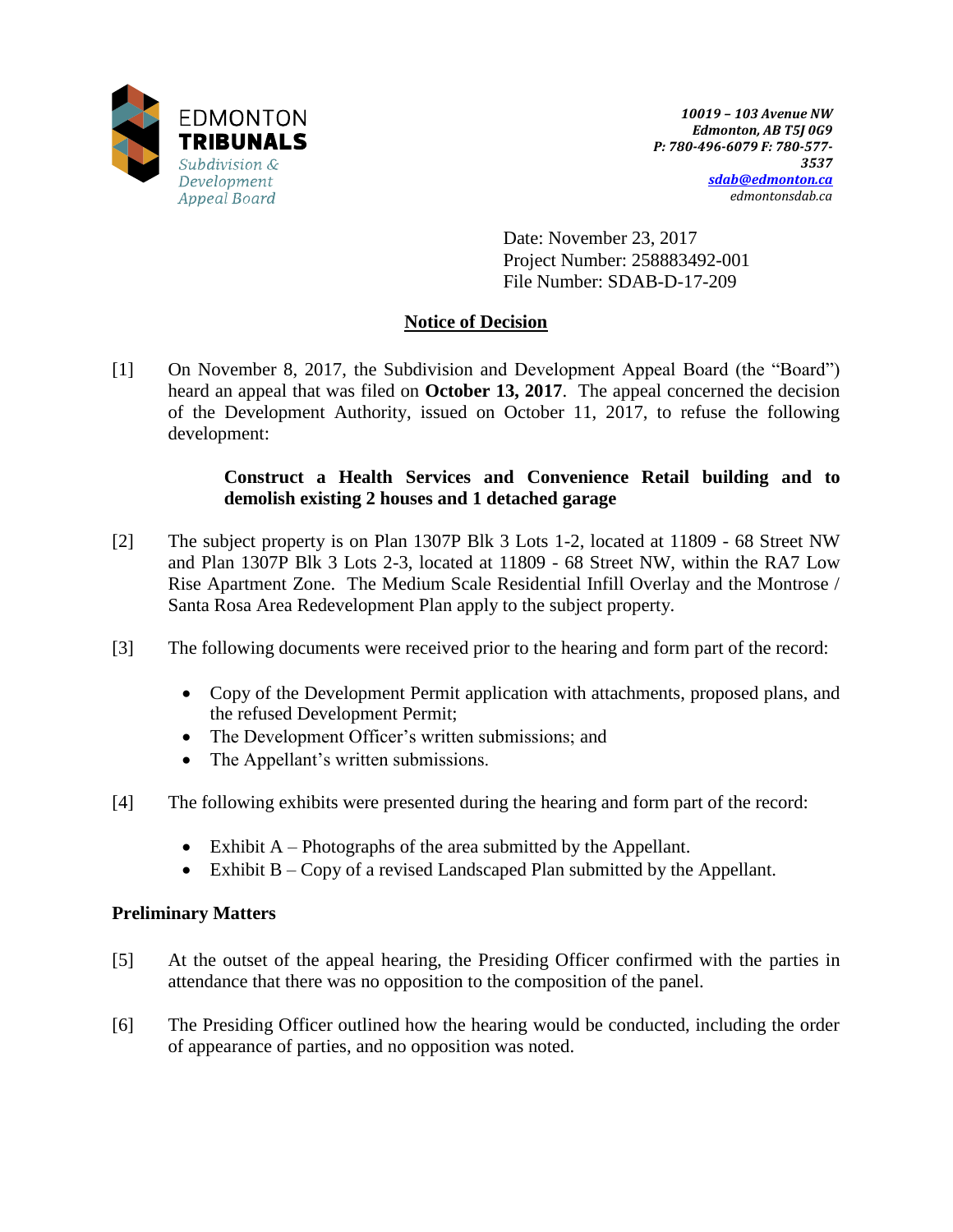[7] The appeal was filed on time, in accordance with Section 686 of the *Municipal Government Act*, RSA 2000, c M-26 (the "*Municipal Government Act*").

## **Summary of Hearing**

- *i) Position of the Appellant, Mr. Murphy, who was accompanied by Mr. Haldane*
- [8] The Applicant is a doctor with a connection to the community who would like to build a much needed facility in this area.
- [9] Individuals will not want to live in a building that fronts onto 118 Avenue, which is a business street and next door to a public library. No one will want to develop the type of building that the City envisions on this site. This belief is confirmed as the site has been an eyesore for several years.
- [10] By contrast to the current situation, the proposed development will complement the new library located across the lane.
- [11] A variance is required to Section 210.5(1) as the building will not contain a residential unit. The Board has the authority to grant the variance. Granting a variance will not affect the use, enjoyment or value of neighbouring parcels of land or interfere with the amenities of the neighbourhood.
- [12] This variance can be avoided if one or two dwelling units are developed on top of the pharmacy. However, this would not be a safe option. A certain level of security is needed for a pharmacy and a medical facility. Adding one or two dwellings to these types of uses is not compatible with these security needs.
- [13] The Montrose / Santa Rosa Area Redevelopment Plan is an older plan which contains errors that have not been corrected but does not prohibit what they want to do. The proposed development will benefit the neighbourhood.
- [14] The first listed Reason for Refusal is that the proposed development does not meet the General Purpose of the RA7 Low Rise Apartment Zone, which is to provide a Zone for Low Rise Apartments. In Mr. Murphy's opinion, that is not a reason for refusing the proposed development. The purpose is to not exclusively accommodate Low Rise Apartment developments. Discretionary Uses in the RA7 Low Rise Apartment Zone include Child Care Services, Convenience Retail Stores, and Professional, Financial and Office Support Services.
- [15] Reason for Refusal number two is correct. The proposed development does not contain a residential component, contrary to 210.5(1)(b).
- [16] The Appellants have revised the plans and are willing to plant the required amount of trees pursuant to Section 55.3.1(b) in order to remedy the third Reason for Refusal, deficient landscaping.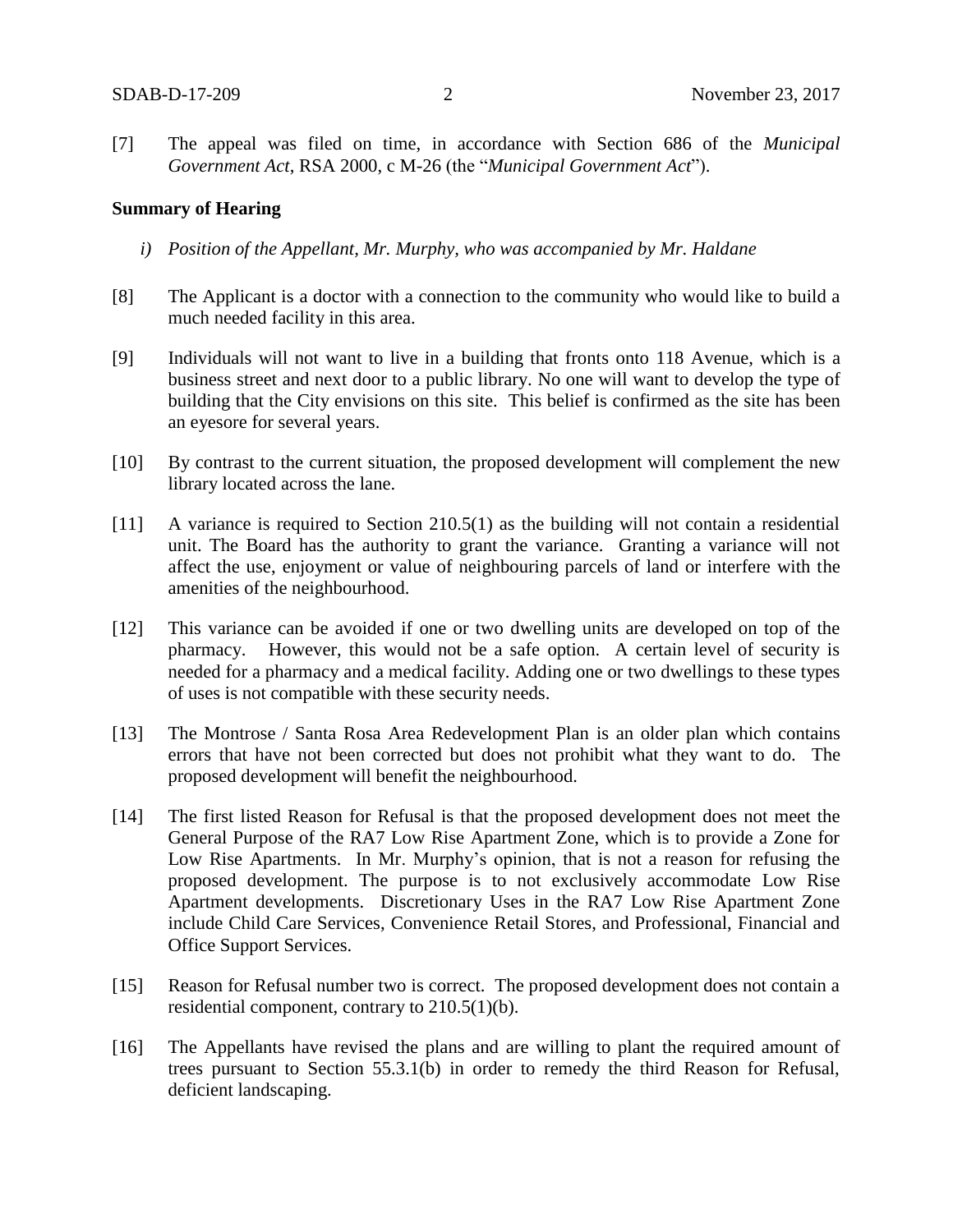- [17] He believes that the main issue for the Board to consider is whether allowing the two Uses to exist in a stand alone building without dwellings will be a risk for the use and enjoyment of neighbouring properties.
- [18] The aerial photograph in TAB 2 of his submission shows the subject Site and the library east of the Site. Both properties share the rear lane.
- [19] Google photographs in TAB 3 of his submission show the subject Site and land to the west of it. The buildings on the Site will be demolished. In his opinion, it is unlikely that an Apartment Building will be developed on the subject Site.
- [20] The Site Plan in TAB 4 of his submission shows parking for the development. Transportation suggested that angled parking would be more suitable for the Site; however, they will lose a parking space if parking is at an angle.
- [21] He provided a new, compliant Landscaping Plan (Exhibit B). It shows that there is a corner cut on this lot which belongs to the City and if bushes are planted in this area, it will be difficult to maintain the boulevard on the Site. In his opinion, the Landscaping Plan should be approved except for this corner cut portion of the Site as the Board has no authority over the City property.
- [22] According to the elevations, the proposed development will have a pitched roof so it will not look like a commercial development.
- [23] This built form will resemble other small Apartment Buildings in the area as shown in several photographs of other buildings (Exhibit A).
- [24] The proposed development was designed to fit in with the RA7 Low Rise Apartment Zone and will not be built like an office on a corner. If the building is designed to accommodate two suites, it will look like a box. By not adding the suites, they are able to achieve the built form.
- [25] The requirement for dwelling units is a regulation not a Use class issue. Section 210.5 of the Bylaw contains additional regulations for Discretionary Uses.
- [26] Other sections of the *Edmonton Zoning Bylaw*, read together, let you know they are regulations.
- [27] Section 3.4 Headings and Titles states that: Notwithstanding any other provision of this Bylaw or any other Bylaw passed by City Council to the contrary, headings and titles within the Bylaw shall be deemed to form a part of the text of this Bylaw.
- [28] Section 11.1(f) states that the Development Officer may relax a regulation in a Zone or other Section of this Bylaw in accordance with the regulations contained in that Zone or Section, or may relax regulations in accordance with Sections 11.2 and 11.3. They are dealing with a regulation which can be relaxed and waived.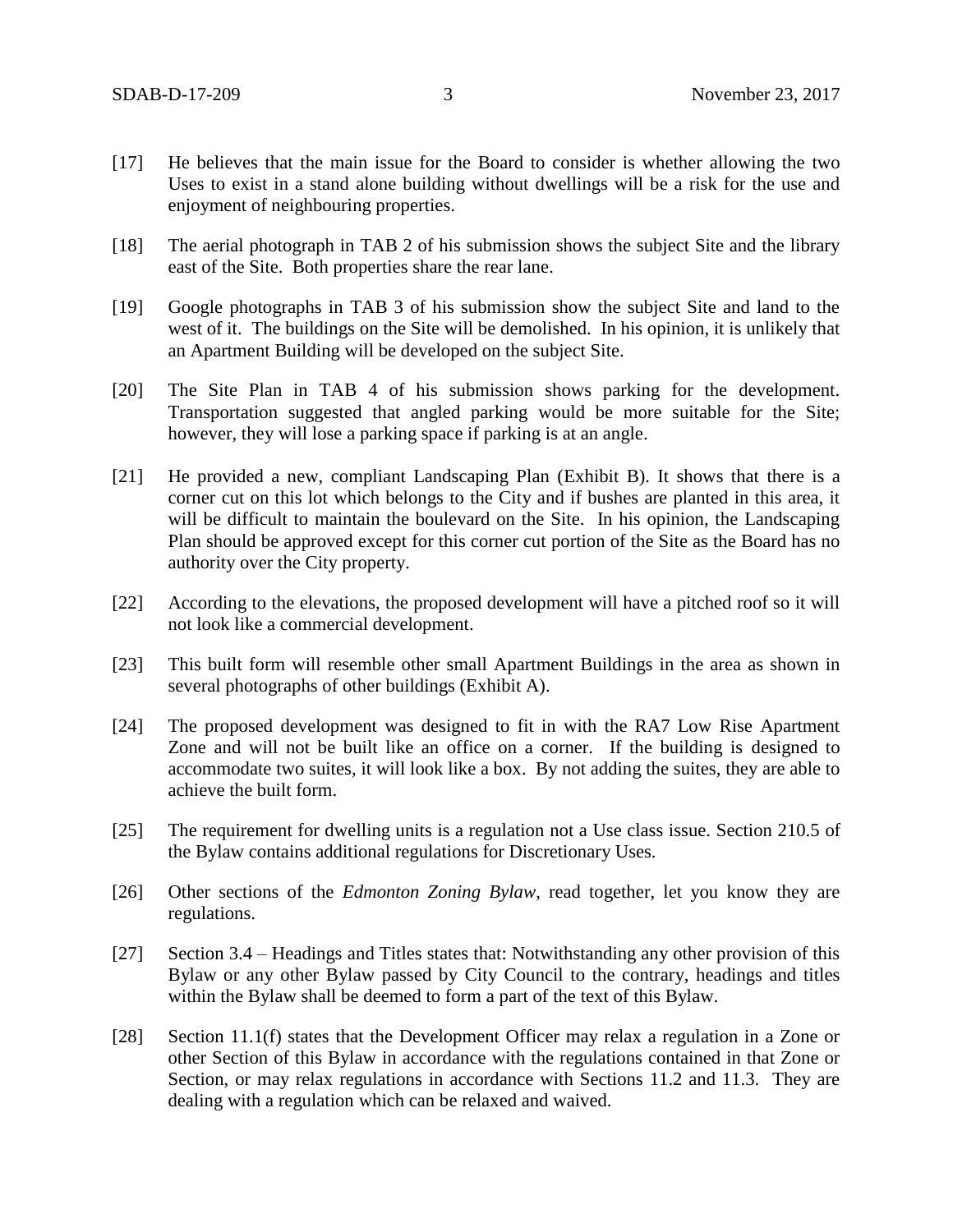- [29] Section 11.2 Variance to Regulations states that the Development Officer may approve, with or without conditions as a Class B Discretionary Development, an application for development that does not comply with this Bylaw. In his opinion, the Board has the same authority.
- [30] Mr. Murphy provided the Board with a copy of the RF6 Medium Density Multiple Family Zone from the *Edmonton Zoning Bylaw* as it existed in 2012. There was a provision in the RF6 District in the Use Class listing Permitted and Discretionary Uses such as Personal Service Shops and Convenience Retail Stores, when designed as an integral and secondary component of a residential development consisting of 150 Dwellings or more.
- [31] He provided the Board with a previous SDAB Decision (SDAB-D-12-278) noting that one of the reasons for refusal in that decision was that "if City Council intended the preconditions on a Discretionary Use to be a Development Standard, they could have included the Development Standard in Section 170.5, Additional Development Regulations for Discretionary Uses, rather than Section 170.3(7), Discretionary Uses, in the *Edmonton Zoning Bylaw*." In his opinion, that is what the city has done here.
- [32] This is an application for a Discretionary Use that with a variance should be permitted to go ahead. There are no planning reasons to refuse the proposed development. The Use is allowed in the neighborhood and will have less of an impact on the neighbourhood than an Apartment Building would.
- [33] The Appellants received a letter in support from the Montrose Community League, included in TAB 8 of his submission.
- [34] The subject Site is 0.12 hectares in size and the maximum allowable is 25 units per hectare. They could develop a 15 suite building on the subject Site. In his opinion, a commercial development will have less of an impact on neighbouring properties.
- [35] The Montrose/Santa Rosa Area Redevelopment Plan, Policy Number 1.11, Plan Component: Land Use: Residential states:

It is the Policy of Council that: THE PROPERTIES ALONG 118 AVENUE AND 66 STREET AS SHOWN ON SCHEDULE "D" BE DEVELOPED IN THE FORM OF LOW RISE APARTMENTS; PROPERTIES ALONG THE EAST SIDE OF 66 STREET BETWEEN THE EXISITNG COMMERCIAL SITE AND 119 AVENUE MAY BE DEVELOPED FOR INSTITUTIONAL USES OR LOW RISE APARTMENTS.

[36] The Montrose/Santa Rosa Area Redevelopment Plan, Policy Number 1.18, Plan Component: Land Use: Commercial states:

> It is the Policy of Council that: THE PROPERTIES ALONG 118 AVENUE IN THE AREA BETWEEN 64 STREET TO 67 STREET AS SHOWN ON SCHEDULE "H" WILL REMAIN A LOW INTENSITY COMMERCIAL AREA WITH USES COMPATIBLE WITH THE CHARACTER OF ADJACENT RESIDENTIAL USES.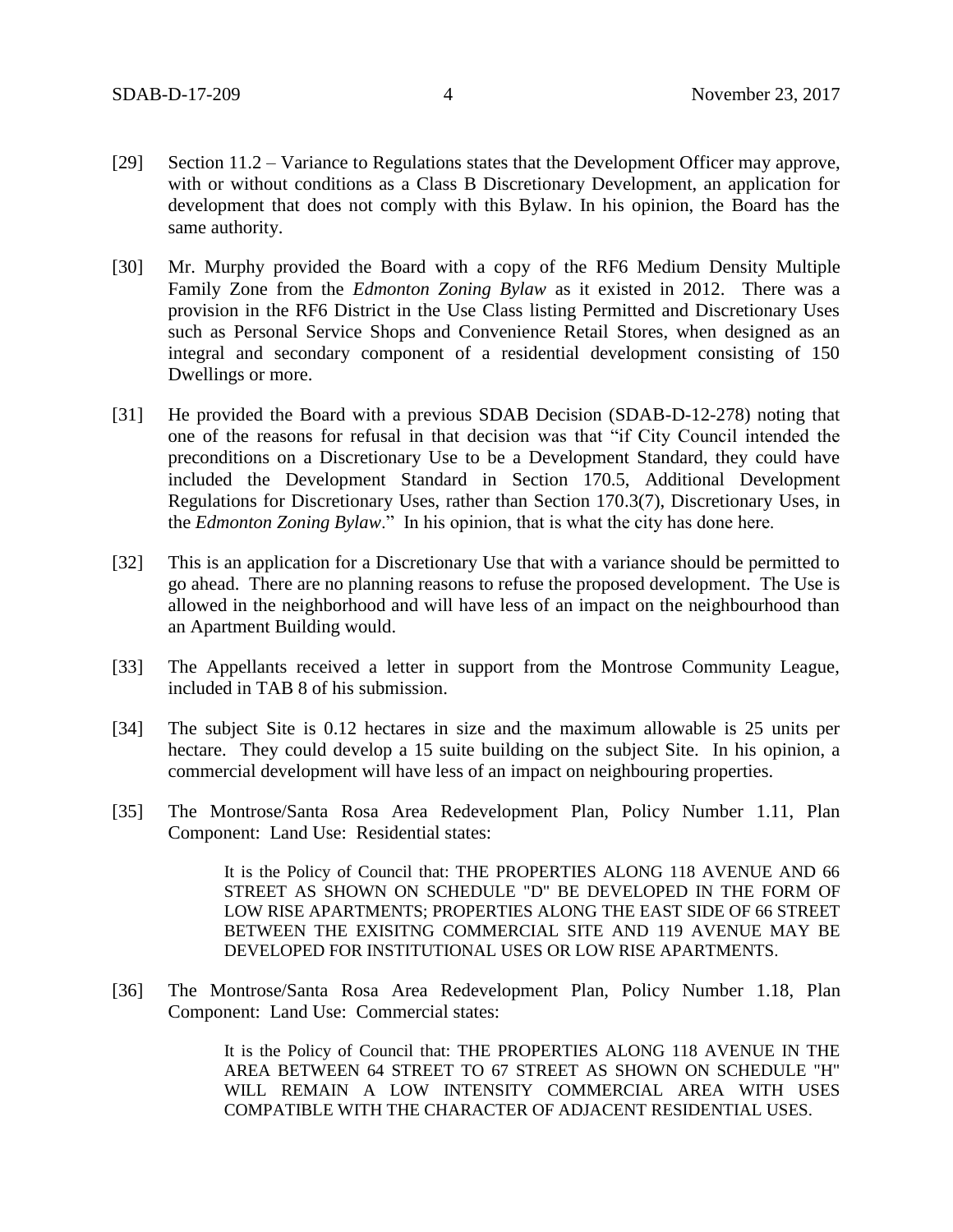- [37] In Mr. Murphy's opinion, the maps in this Plan were not drawn correctly. The subject property is included in both the Residential and Commercial Component Area maps. While it is uncertain, he believes that the written text should probably take precedence. However, it is unusual that a Site adjacent to the Library would be placed in the Residential Component.
- [38] Even if the subject Site falls within the Residential Component, that does not affect the Board's ability to make a decision and grant a variance for the proposed development.
- [39] The Development Officer referenced the Court of Appeal Decision *Rossdale Community League* v *Edmonton (City)*, 2017 ABCA 90 in her written submission to the Board. In that case, the Court did not say as the Development Officer suggested that the written text is always paramount over maps. He agreed that the Court confirmed that where a map does not match the text of a Statutory Plan, the Development Officer and the Board must attempt to ascertain the intention of City Council, but noted that the Court also stated that a number of reasonable conclusions are possible.
- [40] The Court of Appeal Decision *McCauley Community League* v. *Edmonton (City),* 2012 ABCA 24 is instructive. It references an older decision of the Court of Appeal *Bridgeland Riverside Community Assn.* v *Calgary (City),* 1982 ABCA 138. These cases discuss situations involving a conflict between an Area Structure Plan and the Zoning. In this case he believes there is no conflict.
- [41] Plan Component: Land Use: Residential states that the property along 118 Avenue (which includes the subject Site) can be developed in the form of Low Rise Apartments. The clause does not speak to Land Use. The next clause does deal with Land Use. It states the area "will remain a low intensity commercial area with uses compatible with the character of adjacent residential uses." The two phases use different words so they must have different meanings.
- [42] The proposed development is in the form of Low Rise Apartment and so it is in accordance with Policy Number 1.11 of the Plan.
- [43] In response to questions by the Board, he stated that the Board has the discretion to look past the General Purpose provision to the types of Permitted and Discretionary Uses. The Development Officer does not have the authority, but the Board does. The issue in the General Purpose is whether anything is prohibited. In his view, it is not.
- [44] The Appellants are agreeable to all the conditions suggested by the Development Officer, except for the comments concerning angled parking for the proposed development as this will eliminate one parking space and reduce access to the parking as well as maneuverability on the parking area. He noted that angled parking is not a requirement, but only a suggestion from Transportation.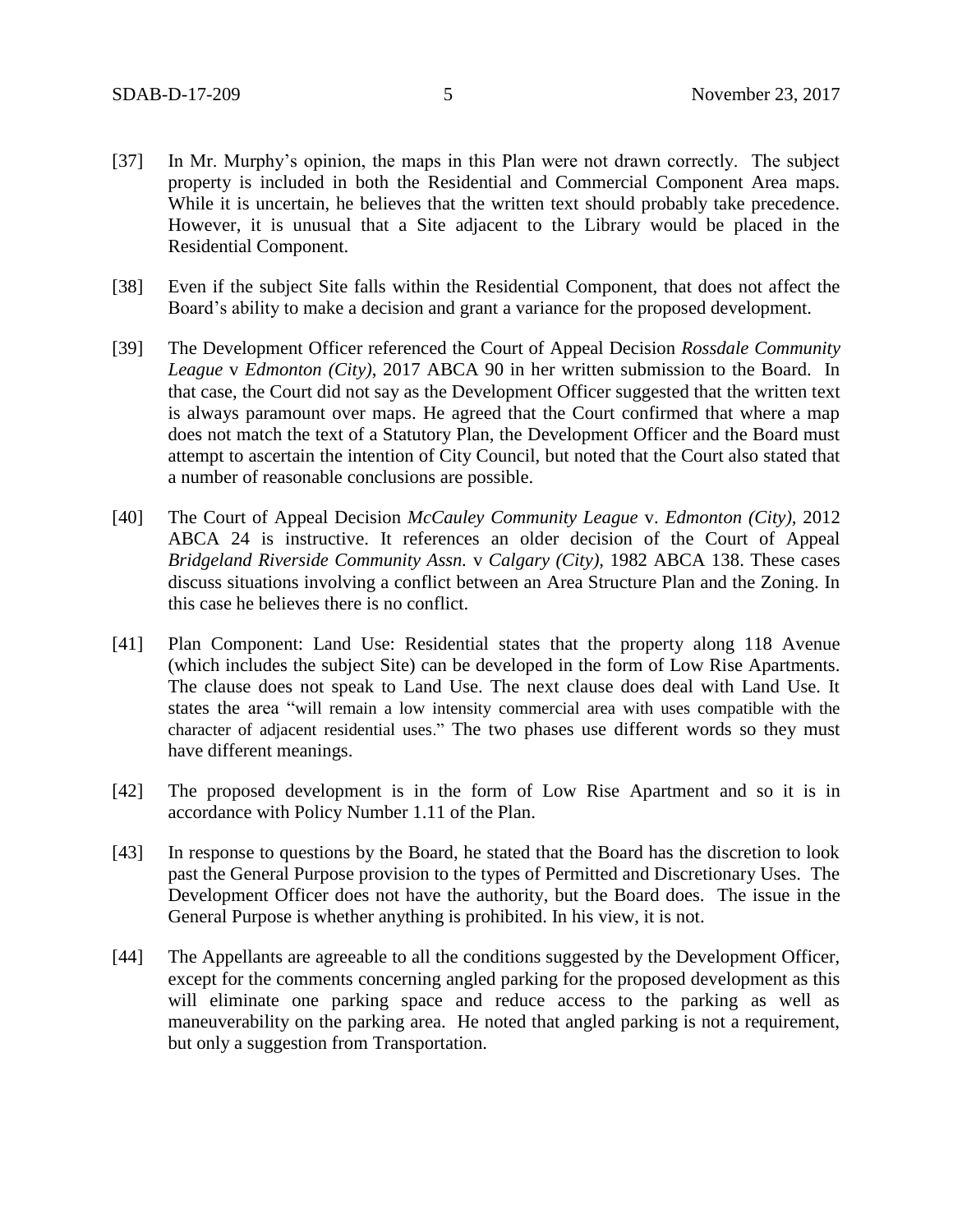- *ii) Position of the Sustainable Development Supervisor, Mr. Luke, who was in attendance for the Development Officer, Ms. Buccino*
- [45] Mr. Luke reiterated the Reasons for the refused Development Permit.
- [46] Mr. Luke noted that the proposed development is for Health Service and Convenience Retail Store Uses which have nothing to do with the General Purpose of the RA7 Low Rise Apartment Zone outlined Section 210.1: To provide a Zone for Low Rise Apartments. The Development Officer has no authority to grant a variance to the purpose of the zone.
- [47] The second Reason for Refusal is based on the regulation in section 210.5(1)(b). It is clear: a Personal Service Shop, Convenience Retail Store, and Health Services require a Residential component. They must be part and parcel of a mixed use development.
- [48] Further, the proposed Uses are Discretionary. The Development Officer can grant a variance for those regulations, but they have to be reviewed in detail, a process which involves looking at Statutory Plans to see if they can support this type of application.
- [49] They consulted with the Area Planner who provided comments and agreed with the Development Officer that the subject Site is part of the residential component and should be rezoned. The letter of support from the Montrose Community League was received after the decision was made on the proposed development.
- [50] They are not saying that the development is good or bad. The Development Officer is bound by the regulations and Statutory Plans for the subject Site. The Plan has some ambiguities and errors. It is older and probably a candidate for updating. Regardless of community support though, the Site really needs to be rezoned.
- [51] They recognize the discrepancy in the two maps. The Development Officer interpreted the Area Redevelopment Plan. They follow the direction set out in section 13 of the *Edmonton Zoning Bylaw* and take the position that the written description should take precedence over the maps in interpreting area redevelopment plans.
- [52] The Area Planner is responsible to make amendments to the Area Redevelopment Plan. The Site is a suited for CB1 Low Intensity Business Zone. If this Site was rezoned to CB1, then the Mainstreet Commercial Overlay and other regulations would apply which would affect their preferred design for the building. They would want changes to the plan to create a better pedestrian interface including doorways and entrances oriented toward 118 Avenue with less setback.
- [53] The proposed development will have a pitched roof and that is compatible with and similar too some of the other residential developments, but the orientation of the building with the parking facing 118 Avenue is not an ideal situation.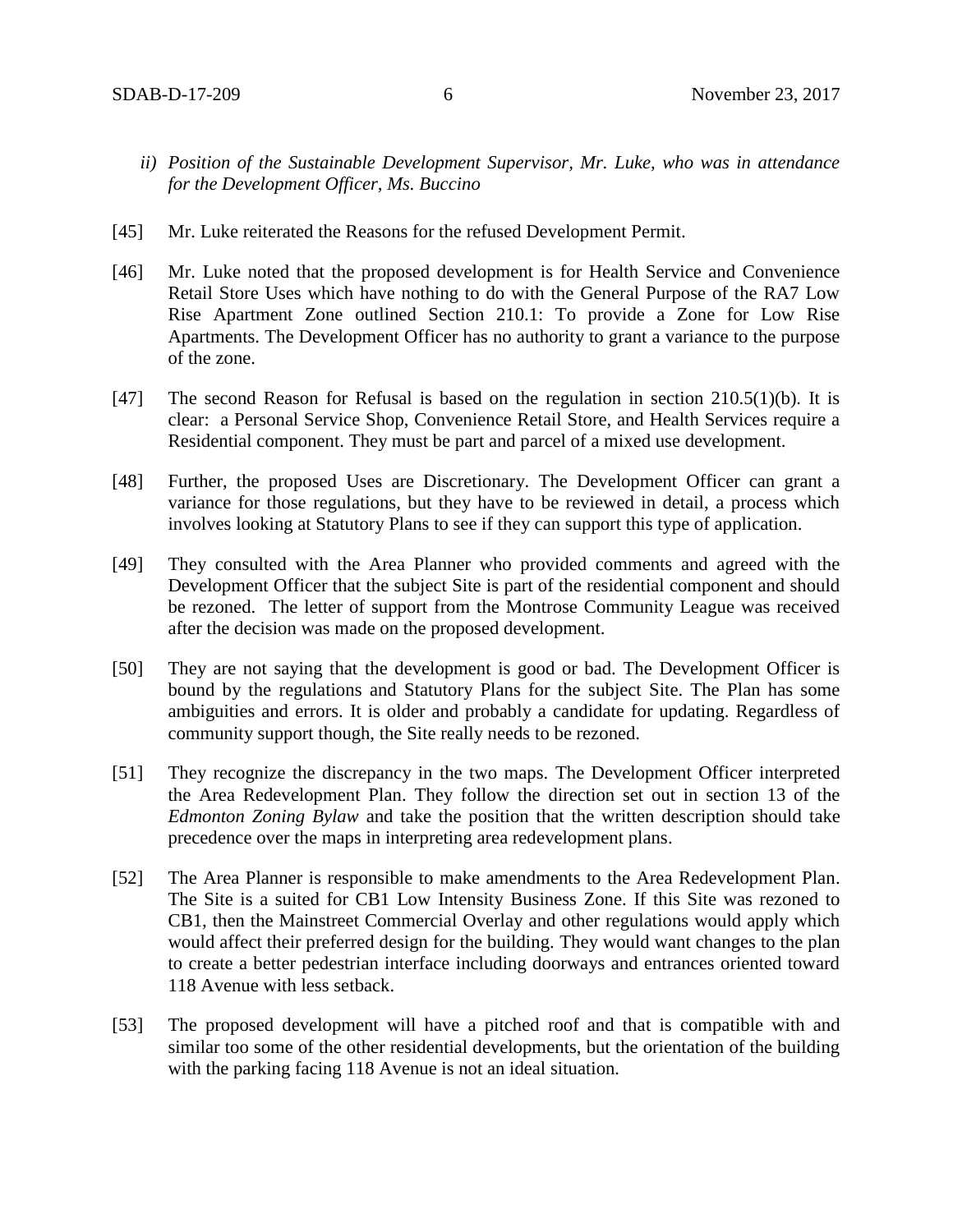- [54] Under the current regulations and overlays, the Development Officer did not have the authority to grant the variance.
- [55] In response to questions, he stated that the Montrose/Santa Rose Area Redevelopment Plan is old and should be updated. The process is initiated by the Area Planner. Standard open houses are set to provide feedback to the Area Planner. They look at Statutory Plans and prepare a report for City Council. This process to write a new policy can take over a year.
- [56] When asked whether the Development Officer took an overly narrow view of the General Purpose of the RA7 Low Rise Apartment Zone, he responded that all Permitted Uses are residential and residential-related.
- [57] If the subject Site was rezoned, it would give the Development Officer more clarity when making the decision. The City suggested to the proponents of the development that the City could support rezoning the site to CB1 Low Intensity Business Zone. Before a site can be rezoned, the Area Planner would need to ask for an amendment. There are several aspects to property rezoning which are dealt with by City Council.
- [58] He recognizes that there are a limited number of other residential Uses in the Zone, this is because the purpose is to build up the density through Apartment Housing.
- [59] In his opinion, 26 trees proposed are excessive because 118 Avenue is pedestrian friendly and the trees will block the building. They would consider a variance if there is a reasonable Landscape Plan.
	- *iii) Rebuttal of the Appellant, Mr. Murphy and Mr. Haldane*
- [60] Mr. Murphy agreed that the Appellants could chose to apply to rezone the property and change the Area Redevelopment Plan at their expense, but that is irrelevant to this appeal. They proceeded with this Development Permit application instead because they believe the Bylaw is fulsome enough to proceed. They have designed the development to make it residentially compatible and in the built form of an Apartment Building.
- [61] The proposed development was designed to fit on the site.
- [62] No letters were received in opposition to the proposed development and no one appeared in opposition at the hearing.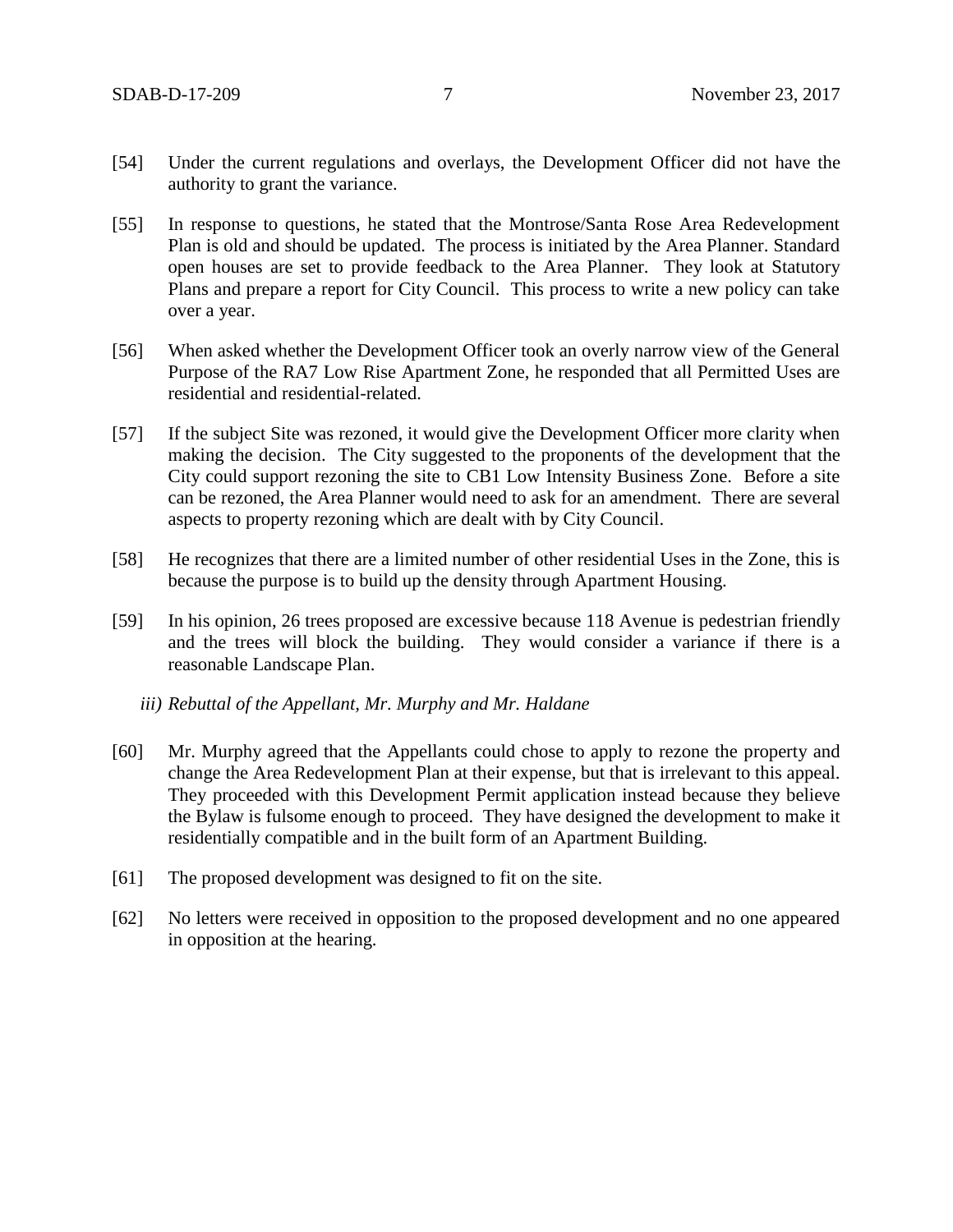# **Decision**

- [63] The appeal is ALLOWED and the decision of the Development Authority is REVOKED. The development is GRANTED as applied for to the Development Authority, subject to the following CONDITIONS:
	- 1. The proposed Development shall be constructed in accordance with the stamped approved drawings.
	- 2. PRIOR TO THE RELEASE OF DRAWINGS FOR BUILDING PERMIT REVIEW: the applicant or property owner shall pay a Sanitary Sewer Trunk Charge fee of \$919.48. All assessments are based upon information currently available to the City. The SSTC charges are quoted for the calendar year in which the development permit is granted. The final applicable rate is subject to change based on the year in which the payment is collected by the City of Edmonton.
	- 3. All required parking and loading facilities shall only be used for the purpose of accommodating the vehicles of clients, customers, employees, members, residents or visitors in connection with the building or Use for which the parking and loading facilities are provided, and the parking and loading facilities shall not be used for driveways, access or egress, commercial repair work, display, sale or storage of goods of any kind. (Section 54.1.1.c).
	- 4. All required parking and loading facilities shall be clearly demarcated, have adequate storm water drainage and storage facilities, and be Hardsurfaced (Section 54.6.1.a.i).
	- 5. In situations where lighting of off-street parking and loading facilities is to be provided, the lighting shall be arranged, installed and maintained to deflect, shade and focus light away from any adjacent land Uses. (Section 54.6.1.a.iii).
	- 6. The proposed most northerly 5 metres one-way inbound access and most southerly 5 metres one-way outbound access to the alley are acceptable to Subdivision Planning, as shown on Enclosure I. Commercial crossing permits are not required for alley access. The proposed one-way directional accesses must be properly signed indicating the operation of the access. All signage must be provided on private property.
	- 7. The area between the site and the paved alley driving surface from the back of sidewalk to the north property line must be paved to the satisfaction of Subdivision Planning, as shown on Enclosure I. The applicant must contact Gary Kerr (780-944- 7683) of Development Inspections a minimum of 48 hours prior to construction, to arrange for inspection.
	- 8. The proposed connector sidewalks, as shown on Enclosure I, are acceptable to Subdivision Planning.
	- 9. A barrier must be placed between the parking stalls and the alley to avoid overhanging of vehicles on road right-of-way, as shown on Enclosure I.
	- 10. Permanent objects must NOT encroach into or over/under road right-of-way, as shown on Enclosures I and II.
	- 11. All required landscaping for the development must be provided on site, as shown on Enclosure II.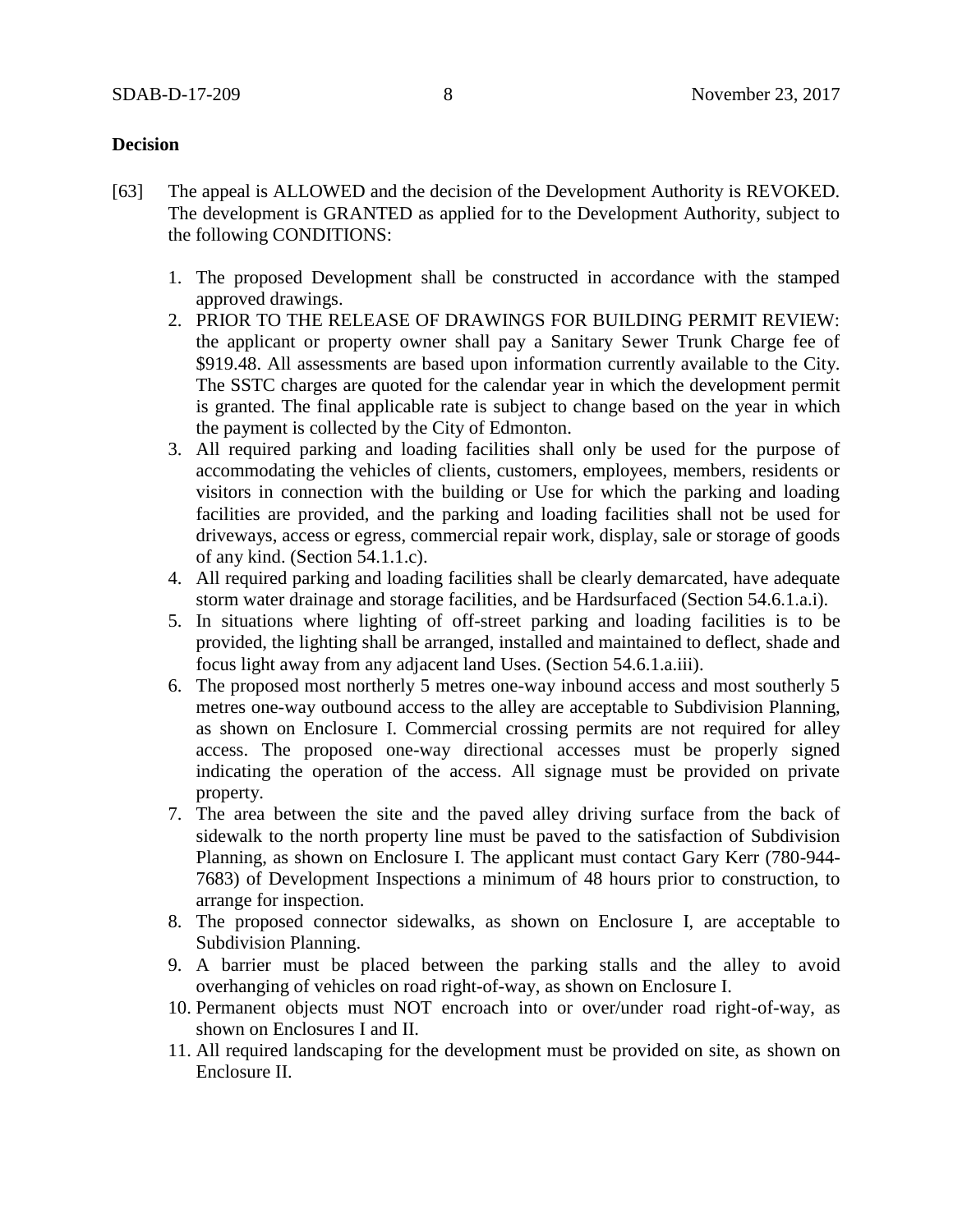- 12. The access area in front of the loading area located on site must be signed no parking, as shown on Enclosure I. All signage must be provided on private property.
- 13. There are existing power poles along 118 Avenue and the north/south alley east of the site. Should relocation of the pole/guy-wire be required, all costs associated with relocation must be borne by the owner/applicant. The applicant should contact Ron Hewitt (780-412-3128) of EPCOR Customer Engineering for more information.
- 14. There may be utilities within road right-of-way not specified that must be considered during construction. The owner/applicant is responsible for the location of all underground and above ground utilities and maintaining required clearances as specified by the utility companies. Alberta One-Call (1-800-242-3447) and Shaw Cable (1-866-344-7429; www.digshaw.ca) should be contacted. At least two removals shall be at the expense of the owner/applicant.
- 15. There are existing boulevard trees adjacent to the site that must be protected during construction. Prior to construction, the owner/applicant must arrange for hoarding and/or root cutting. All costs shall be borne by the owner/applicant. Please contact Bonnie Fermanuik at City Operations, Parks and Roads Services (780-496-4960).
- 16. Garbage enclosures must be located entirely within private property and gates and/or doors of the garbage enclosure must not open or encroach into road right-of-way. Garbage bins must also be located so that all turning maneuvers for the waste management vehicles are accommodated on site.
- 17. Any hoarding or construction taking place on road right-of-way requires an OSCAM (On-Street Construction and Maintenance) permit. OSCAM permit applications require Transportation Management Plan (TMP) information. The TMP must include:
	- the start/finish date of project;
	- accommodation of pedestrians and vehicles during construction;
	- confirmation of lay down area within legal road right of way if required;
	- and to confirm if crossing the sidewalk and/or boulevard is required to temporarily access the site.

It should be noted that the hoarding must not damage boulevard trees. The owner or Prime Contractor must apply for an OSCAM online at:

[http://www.edmonton.ca/transportation/on\\_your\\_streets/on-street-construction](http://www.edmonton.ca/transportation/on_your_streets/on-street-construction-maintenance-permit.aspx)[maintenance-permit.aspx](http://www.edmonton.ca/transportation/on_your_streets/on-street-construction-maintenance-permit.aspx)

18. Any alley, sidewalk or boulevard damage occurring as a result of construction traffic must be restored to the satisfaction of Development Inspections, as per Section 15.5(f) of the *Edmonton Zoning Bylaw*. The alley, sidewalks and boulevard will be inspected by Development Inspections prior to construction, and again once construction is complete. All expenses incurred for repair are to be borne by the owner.

## ADVISEMENTS:

- 1. This Development Permit is not a Business Licence. A separate application must be made for a Business Licence.
- 2. Signs require separate Development Applications.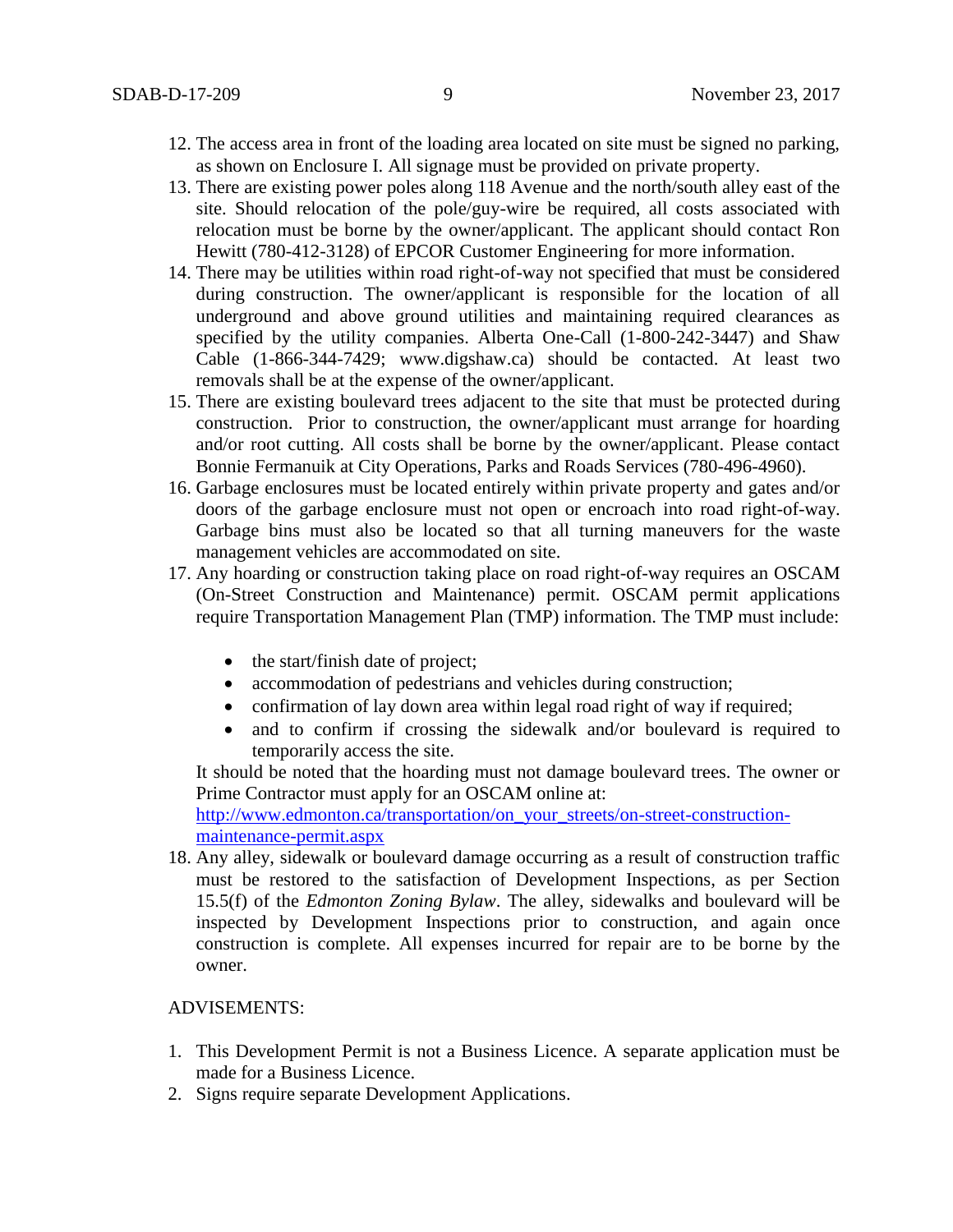- 3. A Building Permit is required for any construction or change in use of a building. For a building permit, and prior to the Plans Examination review, you require construction drawings and the payment of fees. Please contact the 311 Call Centre for further information.
- 4. The City of Edmonton does not conduct independent environmental checks of land within the City. If you are concerned about the suitability of this property for any purpose, you should conduct your own tests and reviews. The City of Edmonton, in issuing this Development Permit, makes no representations and offers no warranties as to the suitability of the property for any purpose or as to the presence or absence of any environmental contaminants on the property.
- 5. An approved Development Permit means that the proposed development has been reviewed only against the provisions of the Edmonton Zoning Bylaw. It does not remove obligations to conform with other legislation, bylaws or land title instruments such as the *Municipal Government Act,* the ERCB Directive 079, the Edmonton Safety Codes Permit Bylaw or any caveats, covenants or easements that might be attached to the Site
- 6. Building Great Neighbourhoods is currently conducting neighbourhood renewal in Montrose for the 2017/2018 construction season which includes reconstruction of sidewalks, curb and gutter, paving of roadways, and streetlight replacement. The owner/applicant should contact Jason Caudron of Building Great Neighbourhoods (780-944-0266) for more information.
- 7. Vehicular and bicycle parking should meet the requirements of the *Edmonton Zoning Bylaw*.
- 8. There is timed restricted on-street parking available along 68 Street. There are bus routes available on 118 Avenue.
- [64] In granting the development, the following variances to the *Edmonton Zoning Bylaw* are allowed:
	- 1. Section 210.5(1)(b) is waived, which states Personal Service Shops, Convenience Retail Stores and Health Services shall not be permitted in any freestanding structure separate from a structure containing Residential Uses. Their principal entrance shall be a separate, outside entrance.
	- 2. The minimum allowable number of trees of 26, pursuant to Section 55.3(1)(b), is varied to allow a deficiency of 16 trees, thereby decreasing the minimum allowed to 10 trees.

## **Reasons for Decision**

- [65] This is an appeal of a refused Development Permit to construct a Health Services and Convenience Retail building and to demolish existing 2 houses and 1 detached garage.
- [66] The subject Site is comprised of two abutting lots which front onto 68 Street. The south corner lot is also adjacent to 118 Avenue.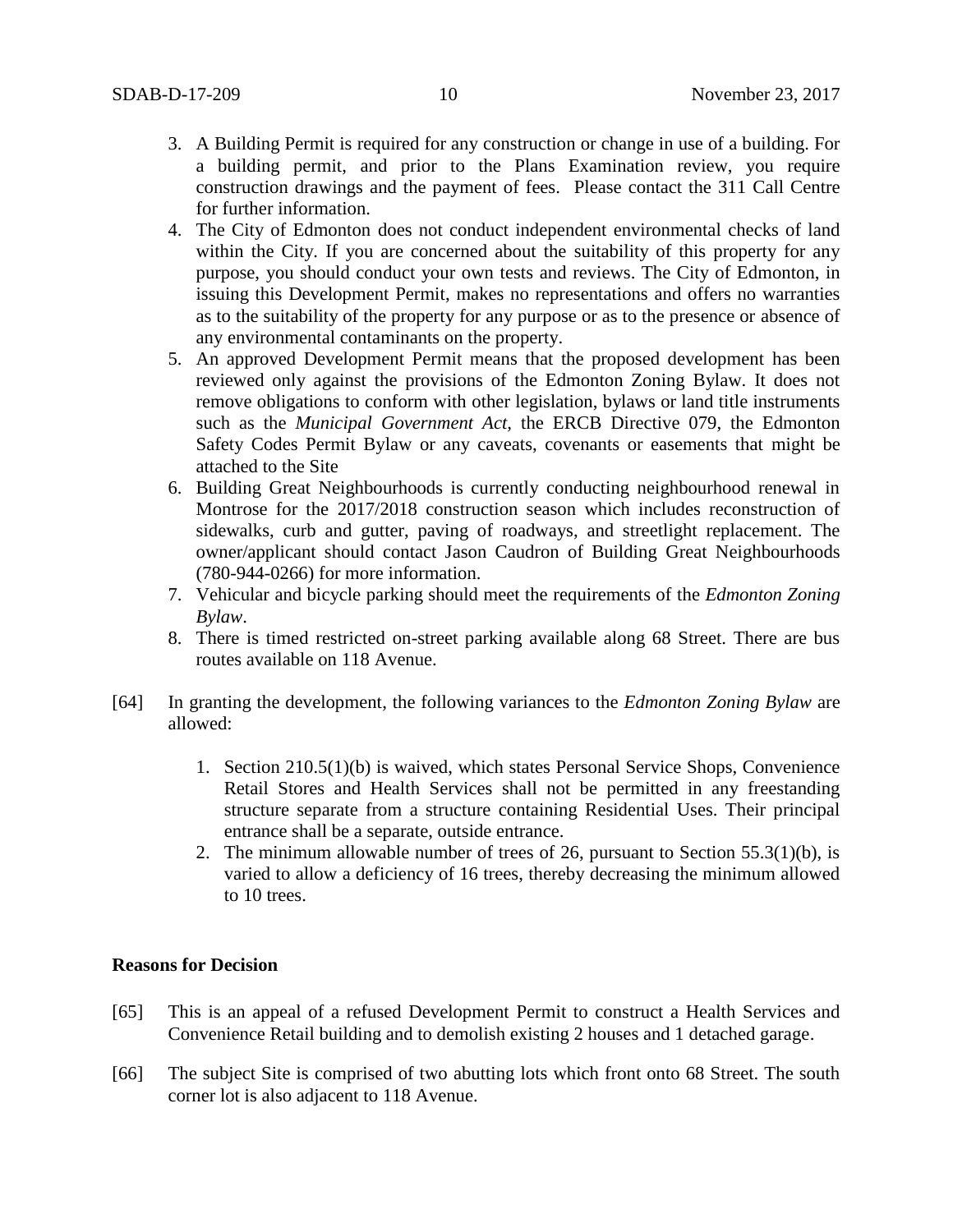- [67] The subject Site is located in the RA7 Low Rise Apartment Zone. Health Services and Convenience Retail Stores are listed as Discretionary Uses in this Zone.
- [68] The Medium Scale Residential Infill Overlay and the Montrose/Santa Rosa Area Redevelopment Plan also apply to the subject Site.
- [69] In determining whether there are any planning reasons to deny the application, the Board is mindful of Section 687(3)(a.1) of the *Municipal Government* Act which directs that the Board must comply with the applicable plans in determining this appeal. The Board must interpret the *Bylaw* and the Plans harmoniously where possible and with a view to determining Council's intent.
- [70] The Montrose/Santa Rosa Area Redevelopment Plan contains errors concerning the subject Site. It identified both lots as being located within two mutually exclusive portions of the plan as shown in Schedule D and Schedule H.
- [71] Plan Component: Land use: Residential Policy Number 1.11 provides: "It is the policy of Council that: THE PROPERTIES ALONG 118 AVENUE AND 66 STREET AS SHOWN ON SCHEDULE "D" BE DEVELOPED IN THE FORM OF LOW RISE APARTMENTS; PROPERTIES ALONG THE EAST SIDEO F 66 STREET BETWEEN THE EXISTING COMMERCIAL SITE AND 119 AVENUE MAY BE DEVELOPMED FOR INSITSTUTIONAL USES OR LOW RISE APARTMENTS."
- [72] Both lots are included in the map of this sub area shown as Schedule D. They also appear to fall within the written description of this sub area, although the description is somewhat general and vague.
- [73] Plan Component: Land use: Commercial Policy Number 1.18 provides: "It is the policy of Council that: THE PROPERTIES ALONG 118 IN THE AREA BETWEEN 64 STREET TO 67 STREET AS SHOWN ON SCHEDULE "H" WILL REMAIN A LOW INTENSITY COMMERCIAL AREA WITH USES COMPATIBLE WITH THE CHARACTER OF ADJACENT RESIDENTIAL USES."
- [74] The two lots which comprise the subject Site are included in the map of this sub area as shown in Schedule H, but they do not fall within the remainder of the written description. The Board notes that the four lots directly to the south across 118 Avenue are also shown in Schedule H and do not fall within the written description, but they were clearly intended to be commercial and are commercially zoned.
- [75] All parties acknowledged that the Montrose/Santa Rosa Area Redevelopment Plan is a good candidate for updating and includes a long standing ambiguity or error in need of clarification.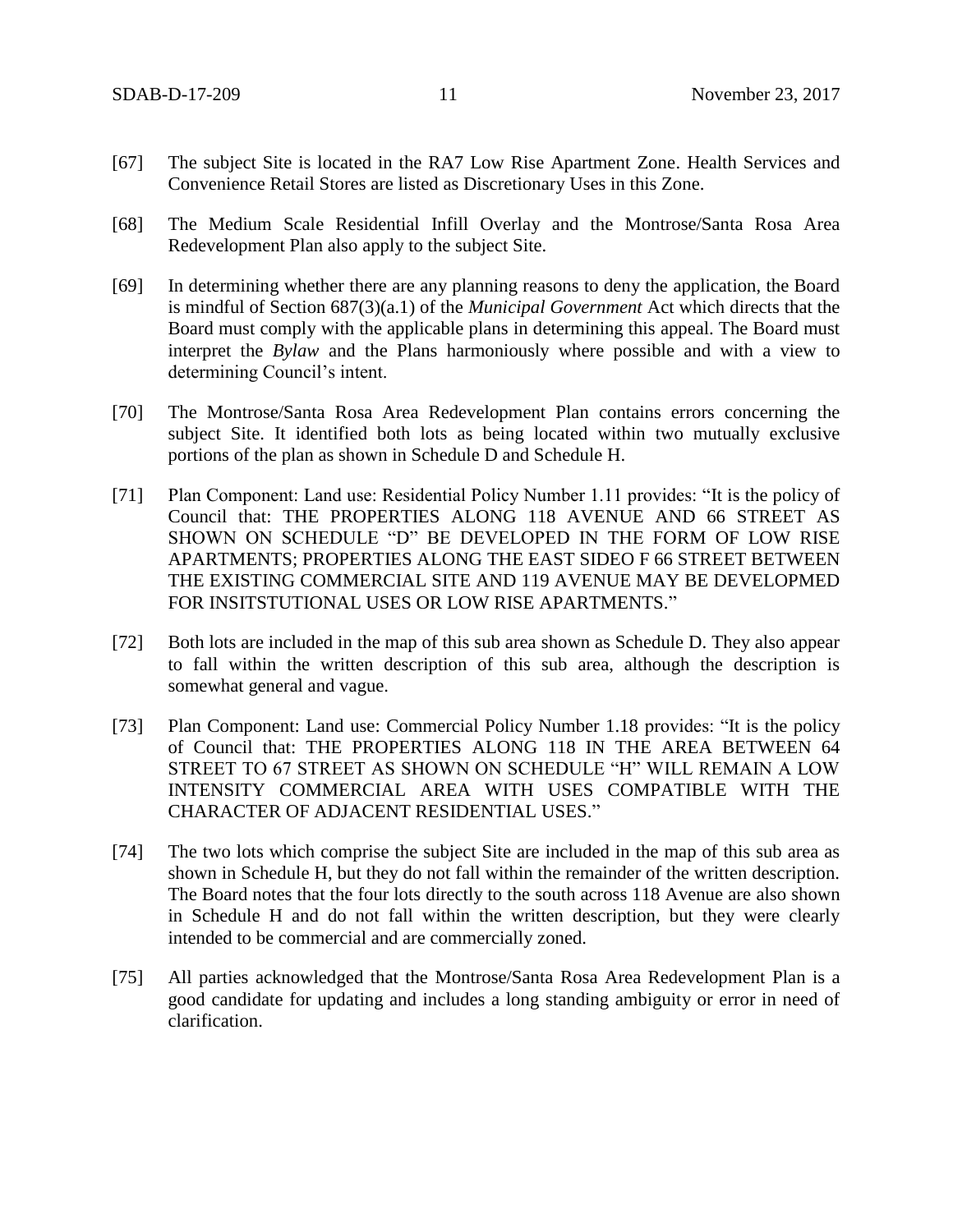- [76] The Development Officer indicated that per the recent Court of Appeal leave decision of *Rossdale Community League* v *Edmonton (City)*, 2017 ABCA 90, the Board should defer to the written text and find that the subject Site falls within the Residential Component in Policy 1.11.
- [77] In *Rossdale*, a panel of this Board adopted written text over a related map in another area redevelopment plan. That choice was affirmed by the Court of Appeal in a request for leave decision. However, the Board reads the overall direction from the Court of Appeal in the case more broadly than the Development Officer.
- [78] At paragraph 16, the Court affirmed that a range of reasonable choices are open to the Board: "… there is no legal provision specifying the hierarchy between the text of a plan, and any related maps. The Board could have concluded that the map should prevail over the text, rather than the text prevailing over the map. Alternatively, the Board could have decided that unless the ARP clearly prohibited something that was permitted by the Zoning Bylaw, there was no absolute impediment to the development. Yet another option would be for the Board to conclude that, given the ambiguity, the development should not be approved. The interpretation adopted by the Board is one that was reasonably available on the facts and the law, and is one way of achieving a harmonious interpretation of the planning documents…"
- [79] Given the ambiguities in the Montrose/Santa Rosa Area Redevelopment Plan (including inconsistencies in written descriptions and accompanying maps), the location of the subject Site at 67 Street and along 118 Avenue adjacent to Commercial Uses to the south and the large Urban Services library across the lane to the east, the Board finds it more likely than not that the subject Site was intended to fall within the Commercial Component, Policy 1.18 as shown in Schedule H.
- [80] Therefore, the Board finds that the proposed development is consistent with the applicable provisions in the Plan, specifically with Commercial Component Policy 1.18.
- [81] In any event, the Board notes that this classification decision is not determinative of its ultimate decision about the appropriateness of the proposed Discretionary Uses. This is because, even if the Board is wrong and Council's intent was that the proposed development fall in the Residential Component, Policy 1.1, the Board finds it is not incompatible with that policy for the following reasons.
- [82] Policy 1.11 indicates that the properties along 118 Avenue must be developed **in the form of Low Rise Apartments**. By contrast the properties along the east side of 66 Street between the existing commercial site and 119 Avenue may be developed for **institutional uses or low rise apartments**.
- [83] The Appellant argued that the first clause must be distinguished from the second and attributed different meanings. As a general rule of statutory interpretation, the Board assumes that every word has been deliberately chosen, as two different phases are employed in Policy 1.11, it follows that they must have different meanings.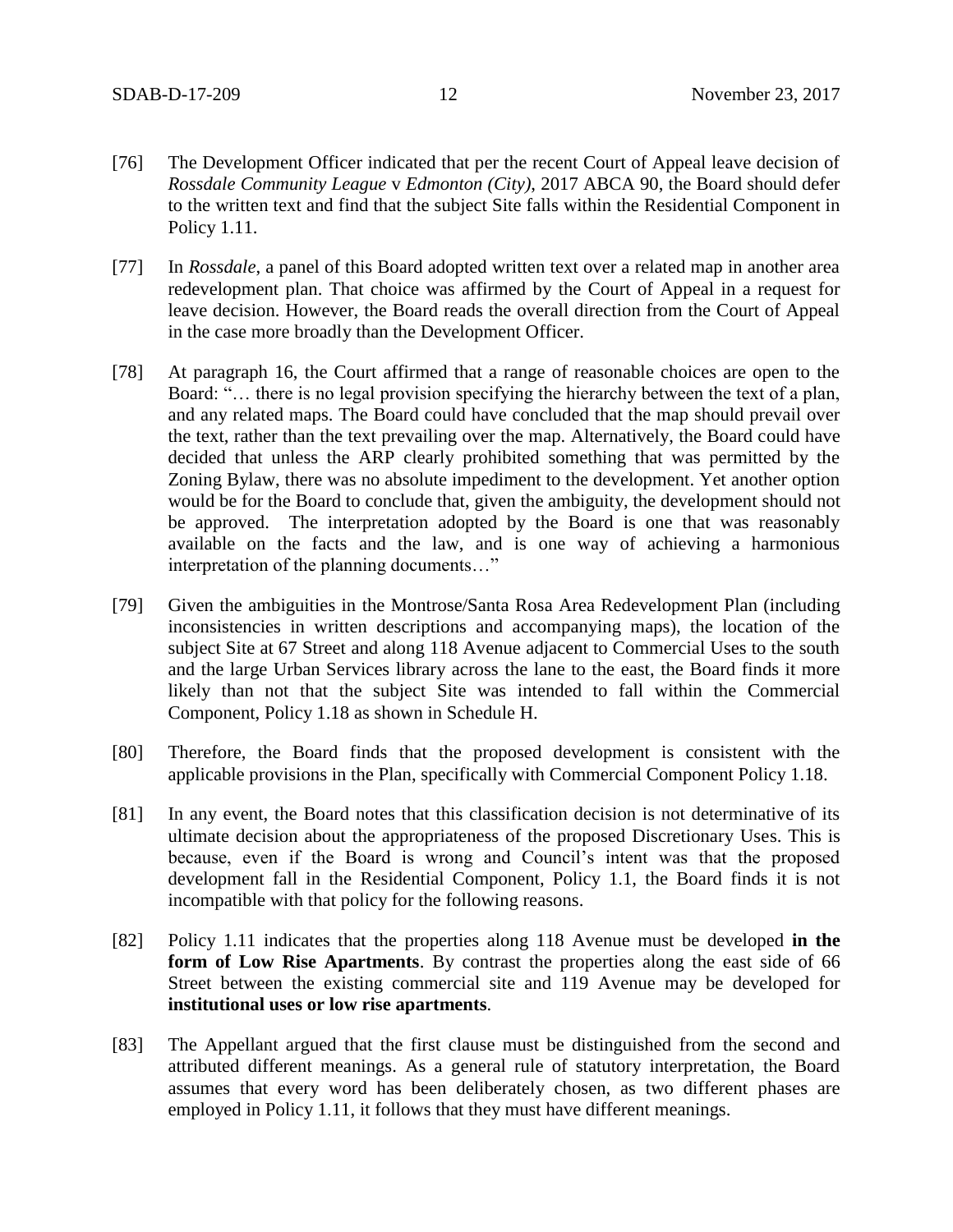- [84] Also of note is that Policy 1.18 also explicitly refers to low intensity commercial uses and residential uses rather than built forms to describe acceptable redevelopment in that sub area.
- [85] Therefore, the Board accepts the Appellant's argument that in Policy 1.11, the former phrase (which applies to the subject Site) turns on the criterion of the built form of Apartment Buildings while the later phase (which does not apply to the subject Site) turns on the Use, Apartment Housing.
- [86] Low rise Apartment Housing may take diverse built forms. Based on photographic evidence, the Board finds that the built form of the proposed development is similar to many other Low Rise Apartments in the surrounding area. Therefore, even if the Board determined that the proposed development falls within Plan Component: Land Use Residential Policy 1.1, the Board finds that the proposed development is not incompatible with the Area Redevelopment Plan.
- [87] In sum, regardless of whether the lots fall within the Commercial Component or the Residential Component, the Board finds the proposed Uses are not in conflict with the applicable Area Redevelopment Plan.
- [88] The Board also finds that the proposed Discretionary Uses, Health Services and Convenience Retail Store, are reasonably compatible with current adjacent Uses for the following reasons:
	- *i)* The proposed commercial development will be located along 118 Avenue, a busy arterial roadway.
	- *ii)* There are existing commercial developments to the south across 118 Avenue.
	- *iii)* There is a large library located on the adjacent US Urban Services Zone lot across the lane to the east.
	- *iv)* In reaching this conclusion, the Board also notes that the Development Officer indicated that rezoning this property to CB1 Low Intensity Business Zone is the most appropriate and that a Commercial Use in this location would be most appropriate.
	- *v)* Given the low intensity of the proposed development and its scale and built form with a pitched roof, the Board finds that it is also reasonably compatible with adjacent residential Uses located to the north and west.
	- *vi)* There was strong support from the Montrose Community League who indicated that the proposed Uses (without a residential component) would boost the community economy, enhance the community and offer needed services to residents of the community.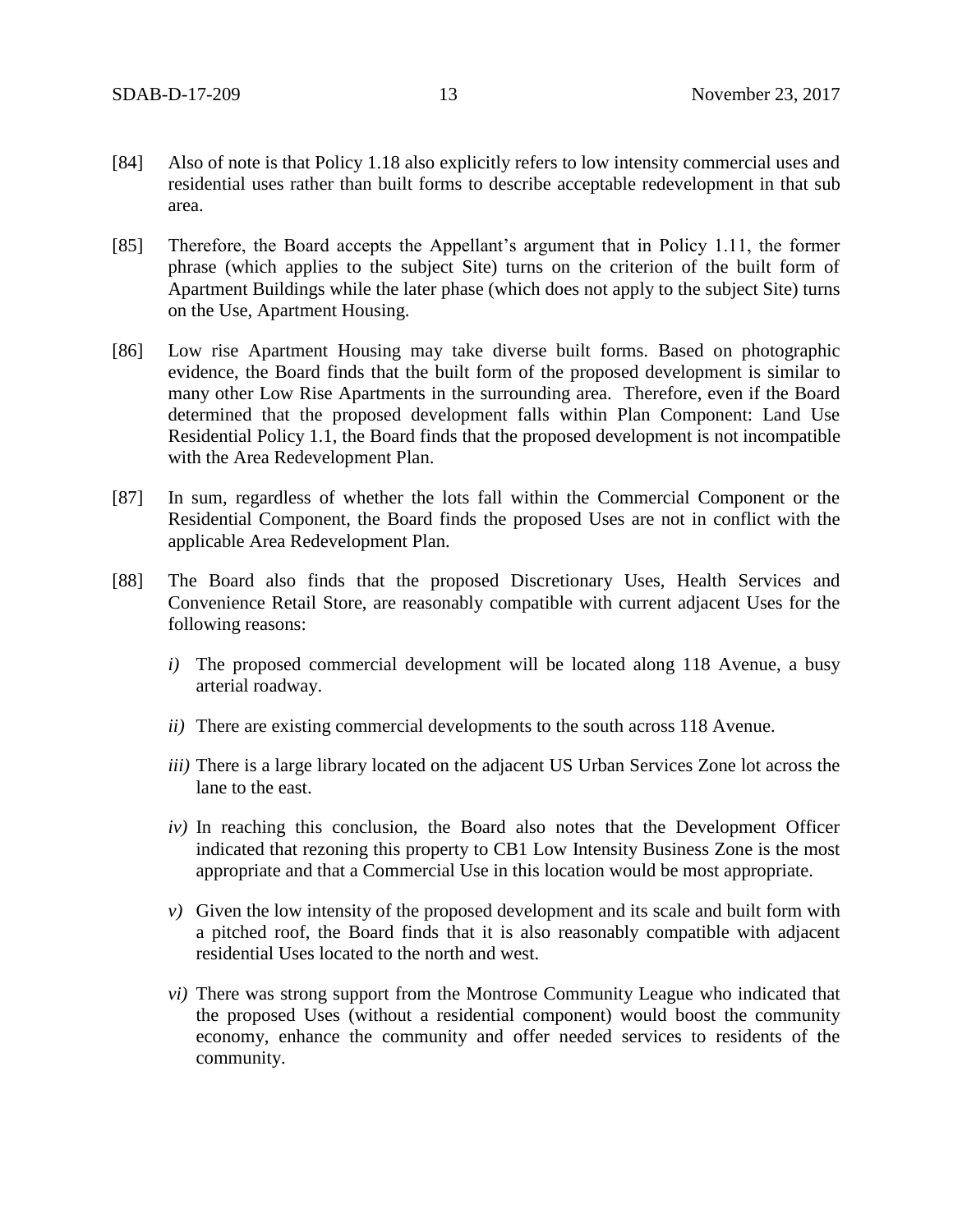- [89] As the Board was not presented with any other planning reason for refusal, it finds the proposed Discretionary Uses are appropriate at this location.
- [90] The Development Officer denied the application as she determined it was contrary to Section 210.1 which provides that the General Purpose of the RA7 Zone is "[t]o provide a zone for Low Rise Apartments." In her view, the development did not meet the basic intent of providing any Apartment or residential-related Uses.
- [91] The Board agrees that the General Purpose enunciated in Section 210.1clearly encourages Apartment Housing, but not as the Development Officer suggested to the exclusion of other Uses.
- [92] There is no direct prohibition of other types of freestanding developments. There are other listed residential-related and non-residential Uses which are not subject to the requirement of being located within Apartment Housing or in conjunction with residential Uses. Non residential-related Uses are available in the Zone in freestanding structures for Child Care Services, Churches and Professional Financial and Office Support Services and Signs without a residential component.
- [93] The Board concludes that the Development officer's interpretation of the General Purpose in Section 210.1 to be overly restrictive and not a valid reason for refusal.
- [94] Based on a plain reading of the *Bylaw,* the Board finds that section 210.5(1)(b), which prohibits Convenience Retail Stores and Health Services in any freestanding structure separate from a structure containing Residential Uses, is a development regulation.
- [95] Council could have, but did not, include this requirement in either of the proposed Use classes in subsections 210.3(2) and (9). The requirement is found after the more general development regulations for Permitted and Discretionary Uses in section 210.5 under the heading "Additional Development Regulations for Discretionary Uses."
- [96] Therefore, the Board applied the test for variances set out in section  $687(3)(d)$  of the *Municipal Government Act* and waives the requirement for the proposed Uses to be located in a freestanding structure containing Residential Uses for the following reasons:
	- *i)* The proposed built form is similar to other small Apartments typical of the area and therefore will blend in with the neighbourhood.
	- *ii*) The nearest and most affected neighbours including neighbours from residential Uses located to the north and west did not object to the proposed development and no letters were received in opposition to the proposed development.
	- *iii*) The Montrose Community League provided a letter in support of the proposed development noting the proposed Use, without a residential component, will add to the amenities of the area and replace properties which have fallen into disrepair.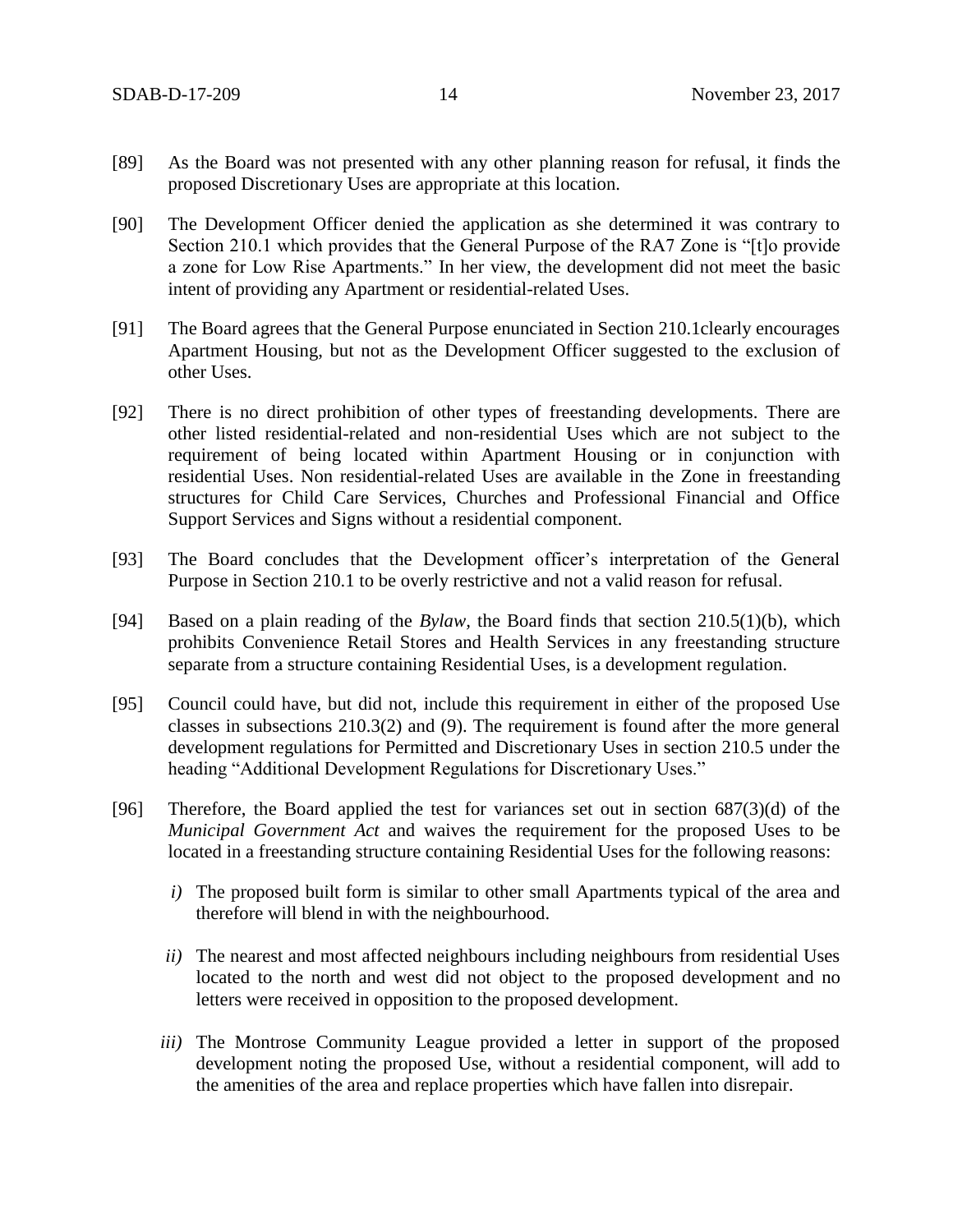- *iv)* The proposed development increases the amenities and the livability of the area and will increase revitalization.
- *v)* The Board notes that the addition of a single dwelling unit to the building would negate the need for this variance. The Board received no evidence that allowing a freestanding development without one or two dwellings would be detrimental to the neighbourhood generally nor more specifically create a material adverse impact regarding availability of housing in the area.
- *vi)* Other Permitted or Discretionary Uses could be developed on the subject Site such as Apartment Housing, Daycares or Churches with similar or greater impact than the proposed development.
- [97] The Board allows a variance to reduce the number of required trees by 16 and approves the Landscaped Plan as reviewed and included in Enclosure II for the following reasons:
	- *i)* The proposed plan includes substantial landscaping to buffer the proposed development from the abutting residential Uses to the north and to screen it from the adjacent residential Uses across 68 Street to the west.
	- *ii)* The proposed plan also provides sufficient screening to provide visual relief from the surface parking at the rear of the subject Site.
	- *iii)* The Board notes that there are no residential developments located immediately to the east. A large library is located across the lane from the subject Site in this direction and screens it from view by residents located further to the east and north east along 67 Street.
	- *iv)* The Development Officer indicated that the number of required trees is likely excessive in this situation.
	- *v)* Overall, with the reduced number of trees there is ample landscaping to the west along 68 Street while ensuring there are adequate site lines for safety given the proposed Convenience Retail Store will include a pharmacy.
- [98] The Board notes that the Appellants indicated they are amenable to the conditions and advisements suggested in the Development Officer's written materials except for the advisement for the angled parking along the east edge of the building. They requested approval for perpendicular parking stalls as outlined on the stamped plans to maximize the number of parking spaces and for better vehicular access and maneuverability. The Board notes that the comment about angled parking is an advisement and not a condition and was not included in the permit as approved by the Board.
- [99] The Board has included all of the remaining conditions and advisements as suggested by the Development Officer.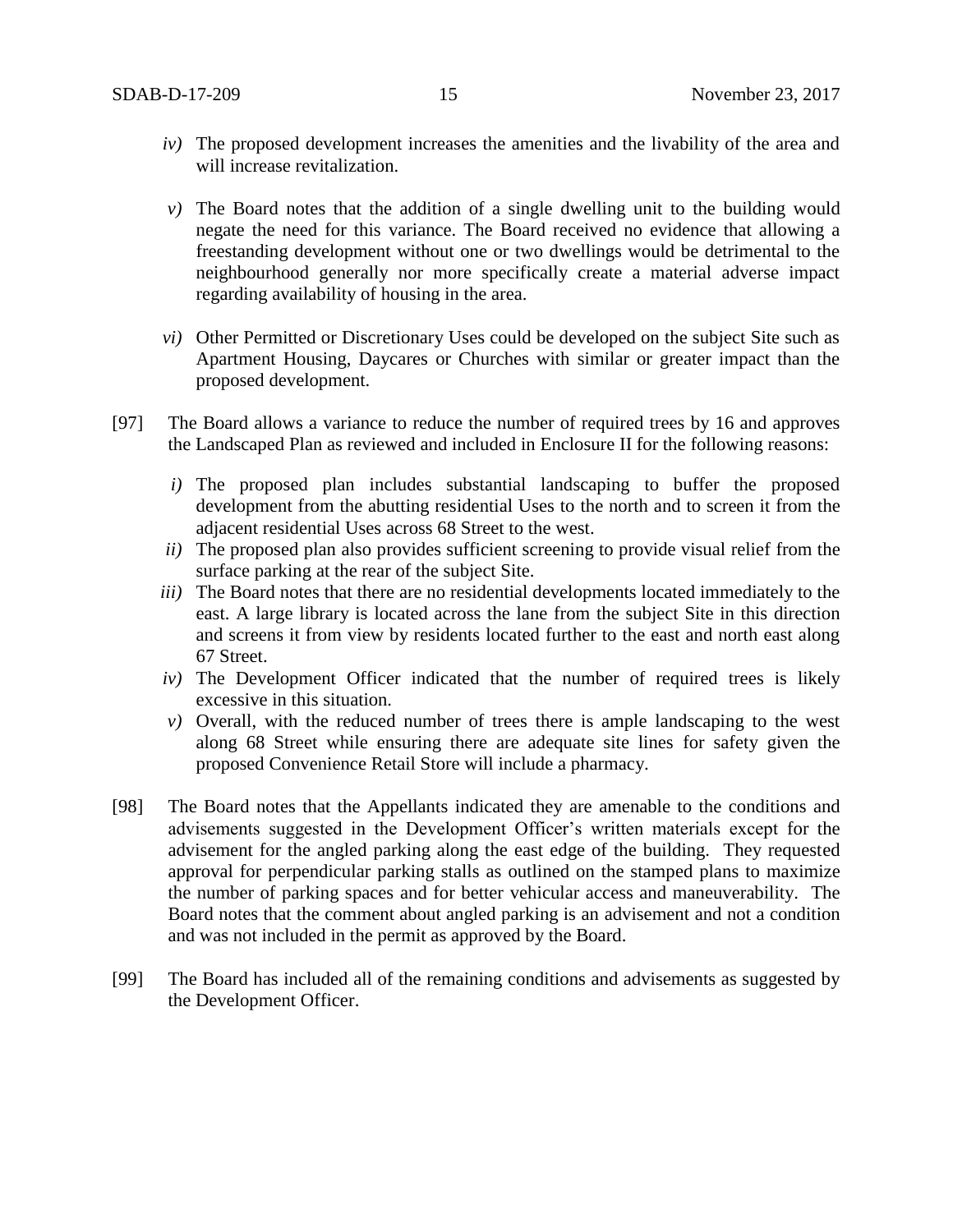[100] Based on the above, it is the opinion of the Board that: the proposed development is reasonably compatible with its surroundings; it will not unduly interfere with the amenities of the neighbourhood, nor materially interfere with or affect the use, enjoyment or value of neighbouring parcels of land; and, the proposed development conforms with the prescribed Uses in the *Edmonton Zoning Bylaw*.

> Ms. K. Cherniawsky, Presiding Officer Subdivision and Development Appeal Board

Board Members in Attendance Mr. P. Jones; Ms. S. LaPerle; Mr. R. Hachigian; Ms. M. McCallum